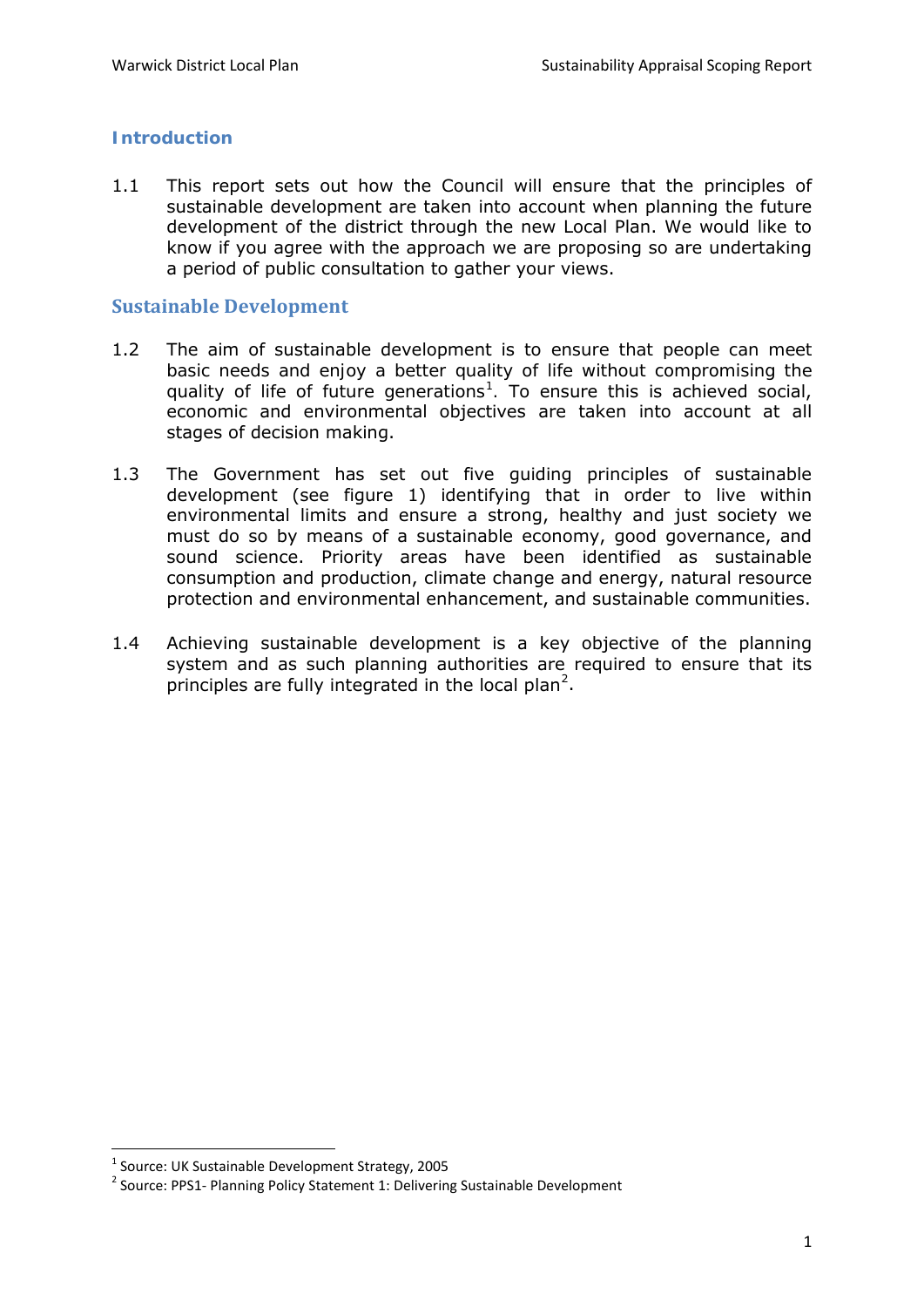#### **Figure 1 – UK Sustainable Development Strategy Guiding Principles**



# **What is a Sustainability Appraisal?**

1.5 The process for ensuring the principles of sustainable development are taken into account is referred to as a Sustainability Appraisal (SA). The SA ensures that social, environmental and economic considerations are taken into account in a systematic way at all stages of policy production and in doing so places the principle of sustainable development at the heart of decision making. Each stage involved in preparing the Local Plan has an associated stage in the SA process. The SA is underpinned by the requirements of the EU Strategic Environmental Assessment or 'SEA Directive' (European Directive 2001/42/EC) which requires that all plans and programmes are assessed in terms of their impact on the environment.

#### **The Scoping Report**

- 1.6 This report sets out the first stage (stage A) of the Sustainability Appraisal process, the purpose of which is to establish the context and scope of the SA (see figure 2). As the evidence required to inform the SA is also needed to prepare the Local Plan, it also forms the background technical paper to support the **first new Local Plan Consultation Paper**.
- 1.7 The first stage of the scoping exercise establishes a set of economic, social and environmental objectives to provide a **sustainability appraisal framework** through which to appraise each stage of the preparation of the new Local Plan **(see Chapter 2).** In developing the framework, the Council sought to reflect key local issues in terms of sustainable development. A series of **indicators** were then identified from a range of sources through which to monitor whether progress will be made towards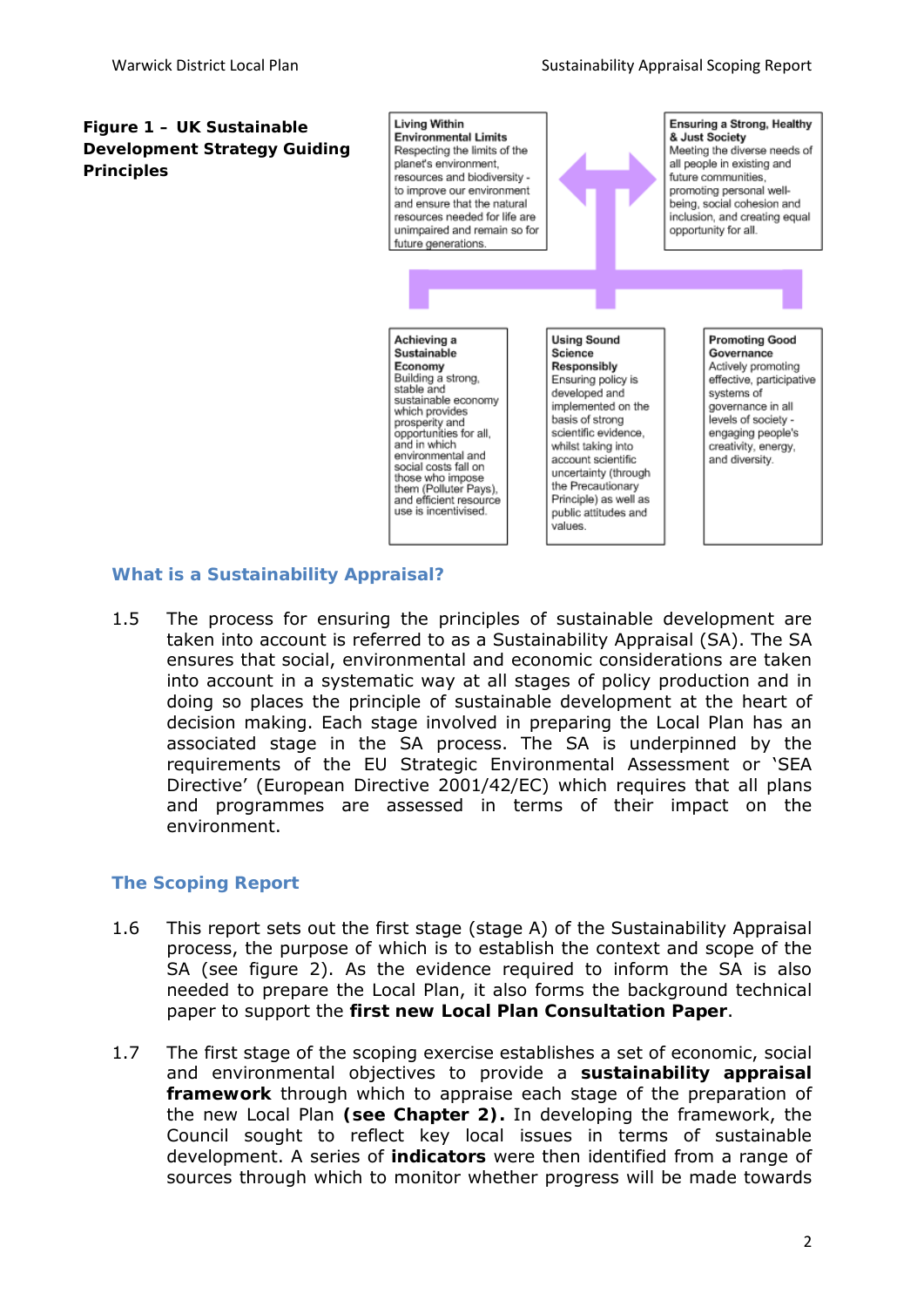meeting these objectives. Information was then collected against these indicators in order to establish the **baseline position** in the district **(see Chapter 3).** This framework will be used to continually assess the impact of policies in the future.

- 1.8 Using this information together with a review of other local and national policies, plans and programmes, the Council has identified a list of **important issues** facing the district **(see Chapter 4).** The background technical evidence underpinning each issue is set out in detail in Appendix 2.
- 1.9 A number of draft **Local Plan objectives** have been identified with the purpose of delivering policies to address these key issues. An exercise was then carried out to appraise the Local Plan objectives against the sustainability objectives to understand the potential impact of the new Local Plan on sustainable development **(see Chapter 5)**.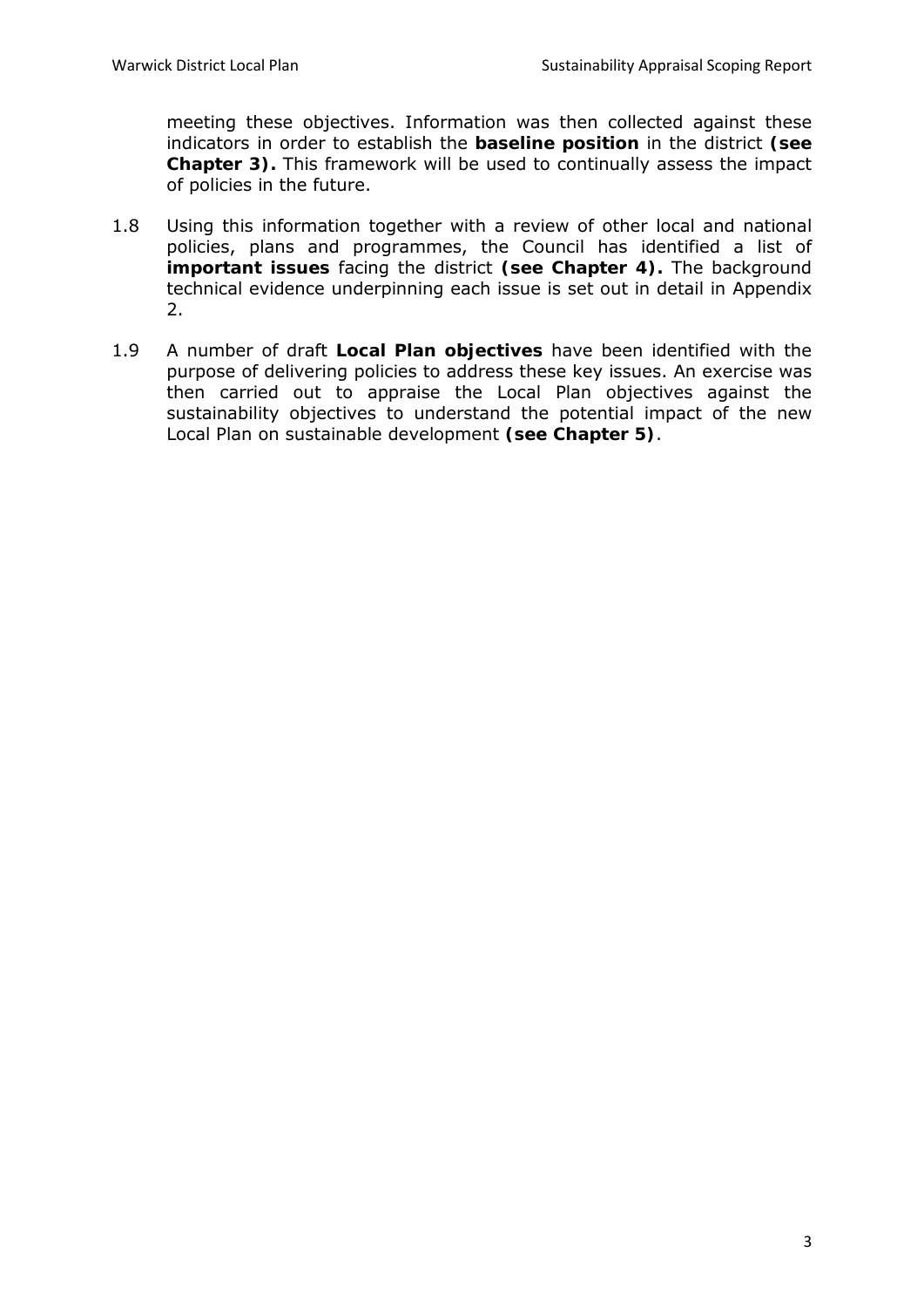- 1.10 Having regard to the fact that the level of growth will be a critical determinant as to whether the key issues will be addressed, the Council has also identified three broad **scenarios** for the level of future growth in the district. These options and the rationale behind them is explained in detail later in this document. These options have also been appraised against the sustainability objectives to identify the likely impacts **(see Chapter 6).**
- 1.11 We would welcome feedback on this scoping report and questions are included to assist you in responding **(see Chapter 7)**.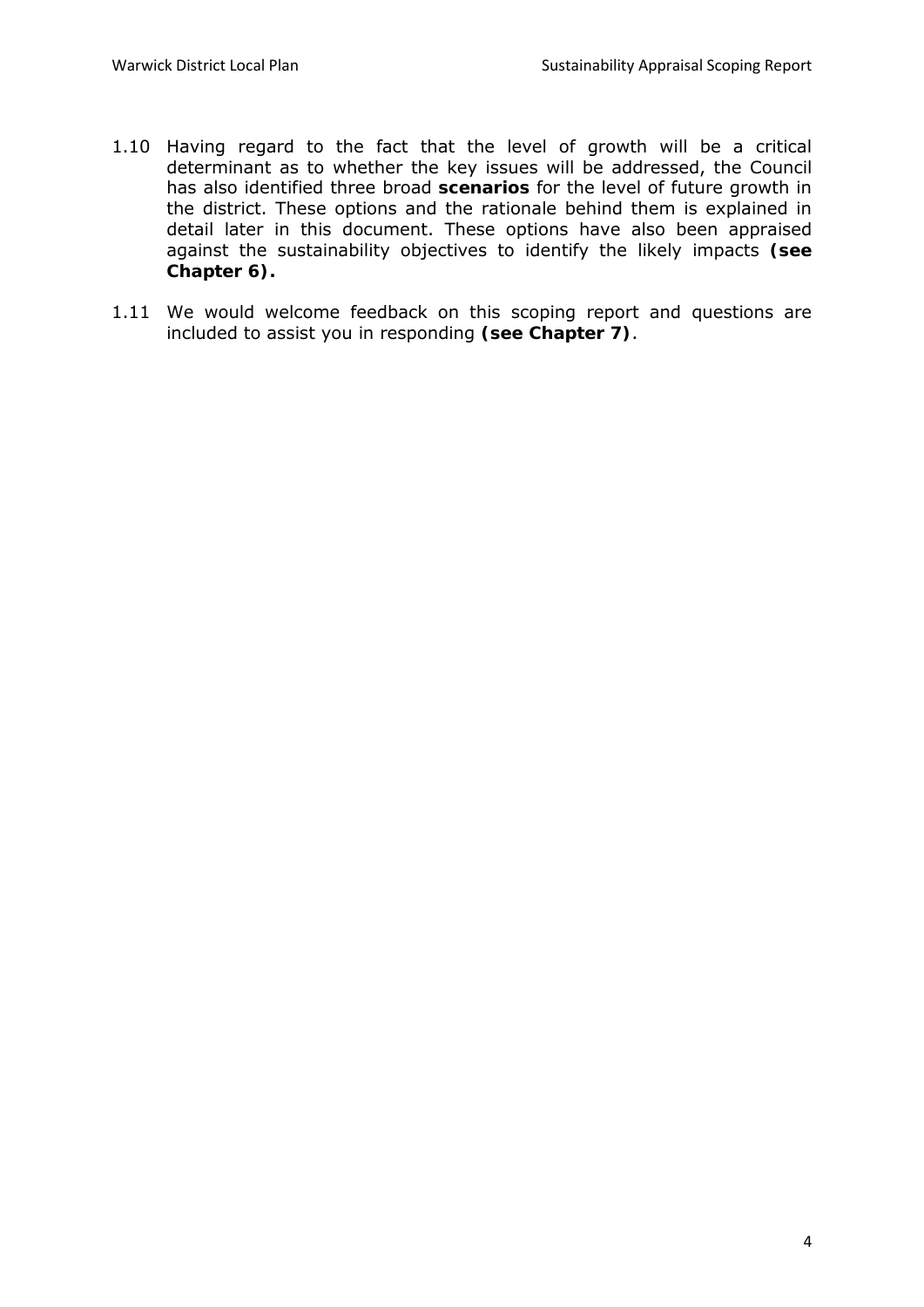#### Figure 2: The Sustainability Appraisal Process

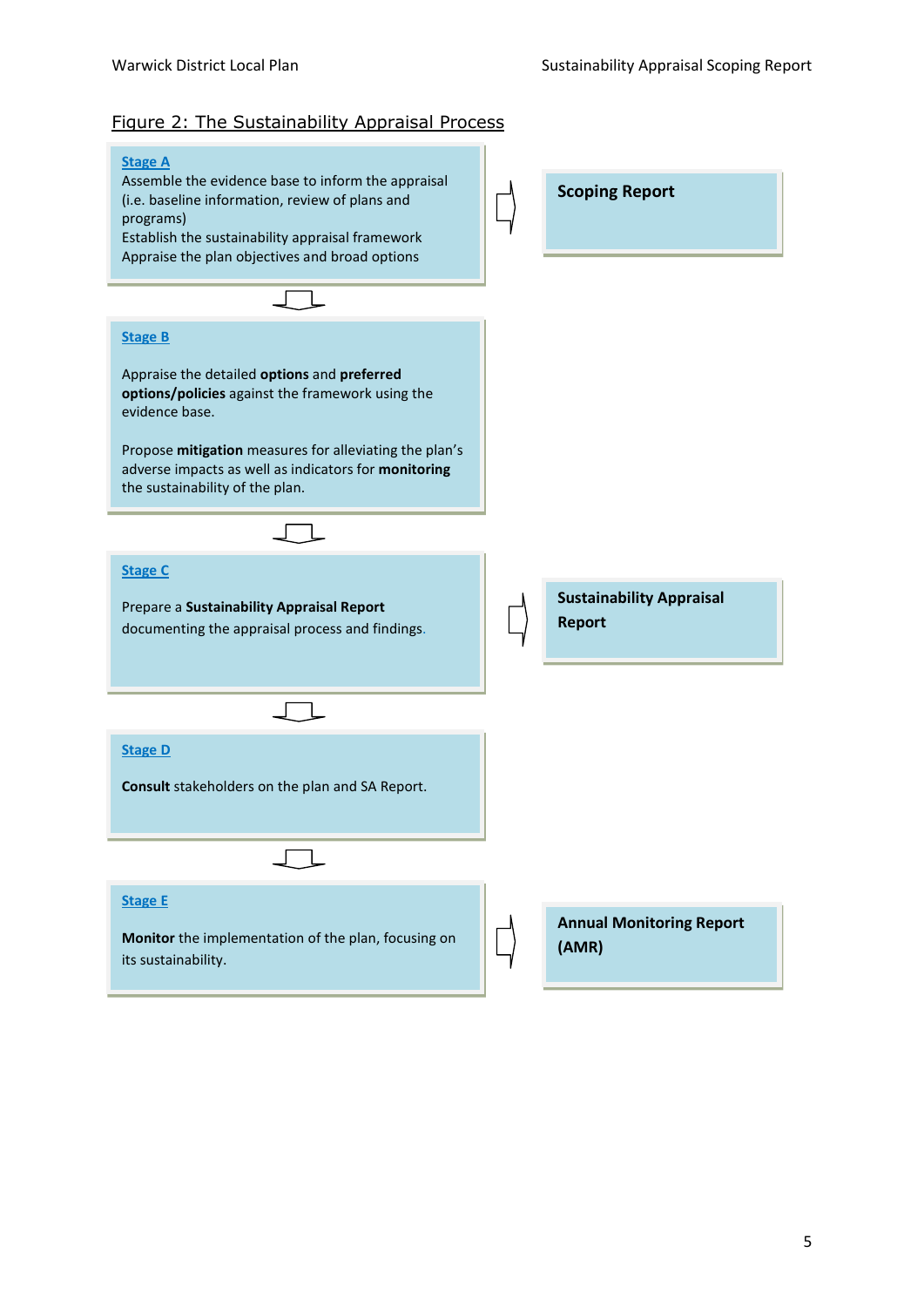## **2 The Sustainability Appraisal Framework**

2.1. We have identified 16 economic, social and environmental objectives which will make up the sustainability appraisal framework against which the Local Plan will be appraised (see table 1). For each objective a series of key questions has been identified to help the assessor (or assessment team) consider the impact of a particular policy in terms of sustainability. A set of indicators are included against each objective to establish the current position and allow monitoring in the future. It should be noted that information relating directly to the questions is not always available at district level.

#### 2.2. This framework was developed in the following way:

- The SA Framework used in the previous Warwick District Local Plan was used as a starting point. This was developed by the Council in conjunction with consultants Entec UK Ltd. It was prepared for the Revised Deposit Version of the Local Plan (1996–2011) in 2005 and placed on deposit with the Local Plan in August 2005. More information on this SA can be found in that version of the Local Plan, a copy of which is available on the Council's website.
- The SA Framework has been reviewed and updated to take into account other documents which were not available when the 2005 SA Framework was originally prepared.

#### **Feedback**

- 2.3. Whilst preparing this report, the indicators under each objective were reviewed to establish if they are still relevant and if so whether the information is still collected or to establish if there are any more useful indicators. As part of this consultation we would be grateful if you could make us aware of any other indicators you feel should be included in the appraisal framework (see **chapter 7** for how to respond).
- 2.4. The SA Framework is set out in the **table** below.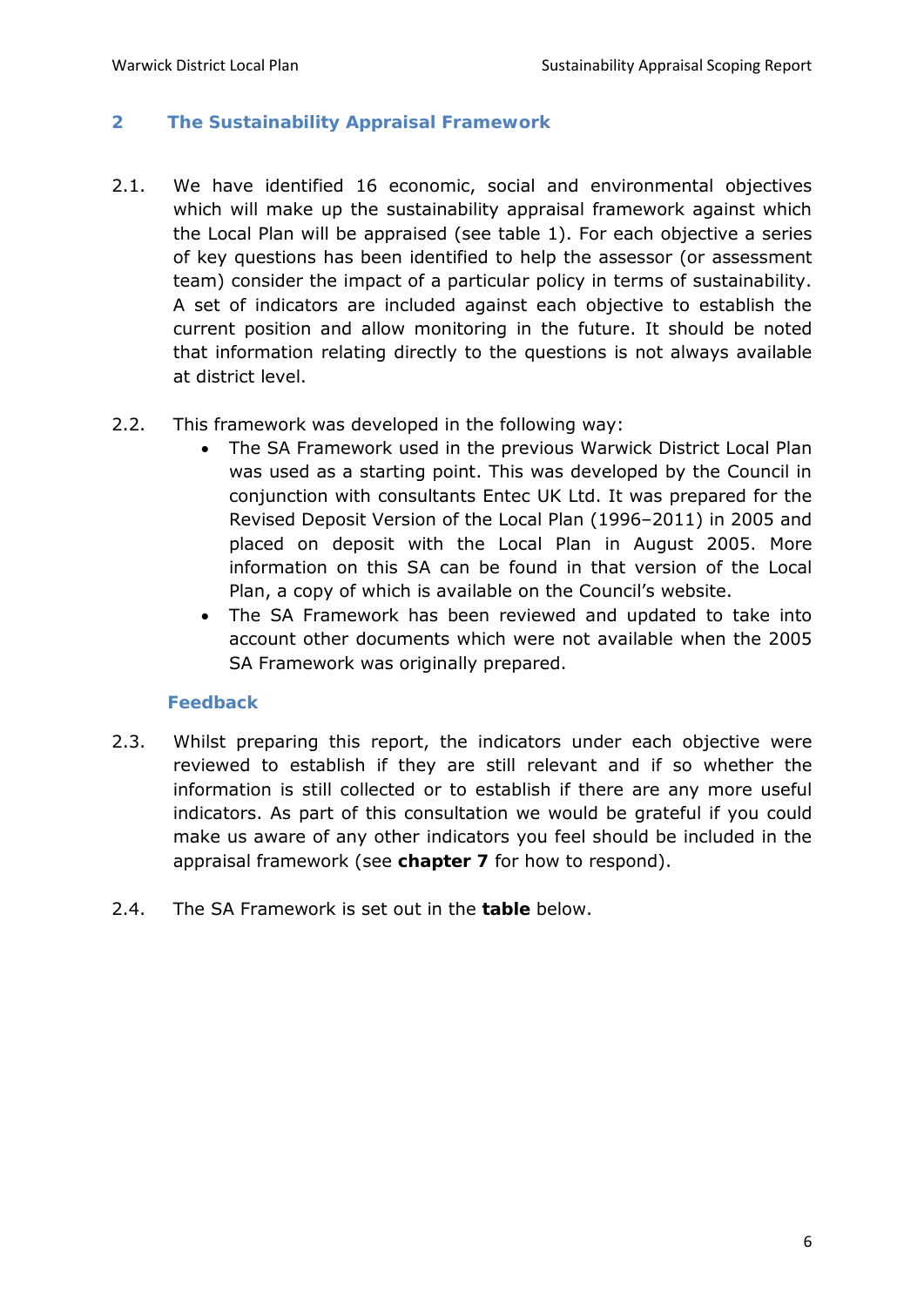# **Table 1 - Sustainability Appraisal Framework**

| Objective                                                   | <b>Key Questions</b>                                                                                                                                                                                                                                                                                                                                                                      | <b>Indicators</b>                                                                                                                                                                                                                                                                                                                        |
|-------------------------------------------------------------|-------------------------------------------------------------------------------------------------------------------------------------------------------------------------------------------------------------------------------------------------------------------------------------------------------------------------------------------------------------------------------------------|------------------------------------------------------------------------------------------------------------------------------------------------------------------------------------------------------------------------------------------------------------------------------------------------------------------------------------------|
| 1. To have a strong<br>and stable economy                   | Will it help meet the employment needs of the local<br>community?<br>Will it help diversify the economy in general?<br>Will it enhance the vitality and viability of the town centre?<br>Will it encourage or enable inward investment?<br>Will it promote investment in future prosperity (for example<br>by supporting R&D, small businesses and/or encouraging<br>skills development)? | 1. Employment land available by type<br>$\bullet$<br>2. Percentage of enterprises in knowledge intensive<br>services<br>3. Amount of floor space developed for employment by<br>type<br>4. Unemployment in Warwick District<br>5. New business registrants per annum<br>6. Amount of completed retail, office and leisure<br>development |
| 2. To enable a range<br>of sustainable<br>transport options | Will it encourage the use of public transport, walking or<br>cycling?<br>Will it help reduce traffic congestion and/or improve road<br>safety?                                                                                                                                                                                                                                            | 7. Number of bus and train passenger journeys<br>NB: This indicator may not be collected in the future.                                                                                                                                                                                                                                  |
| 3. To reduce the<br>need to travel                          | Will it reduce the overall need to travel?<br>Will it help reduce the movement of people and goods by<br>car / lorry?                                                                                                                                                                                                                                                                     | 8. Average annual daily traffic flows in main towns<br>9. Traffic speed in main towns<br>NB: These indicators may not be collected in the future.                                                                                                                                                                                        |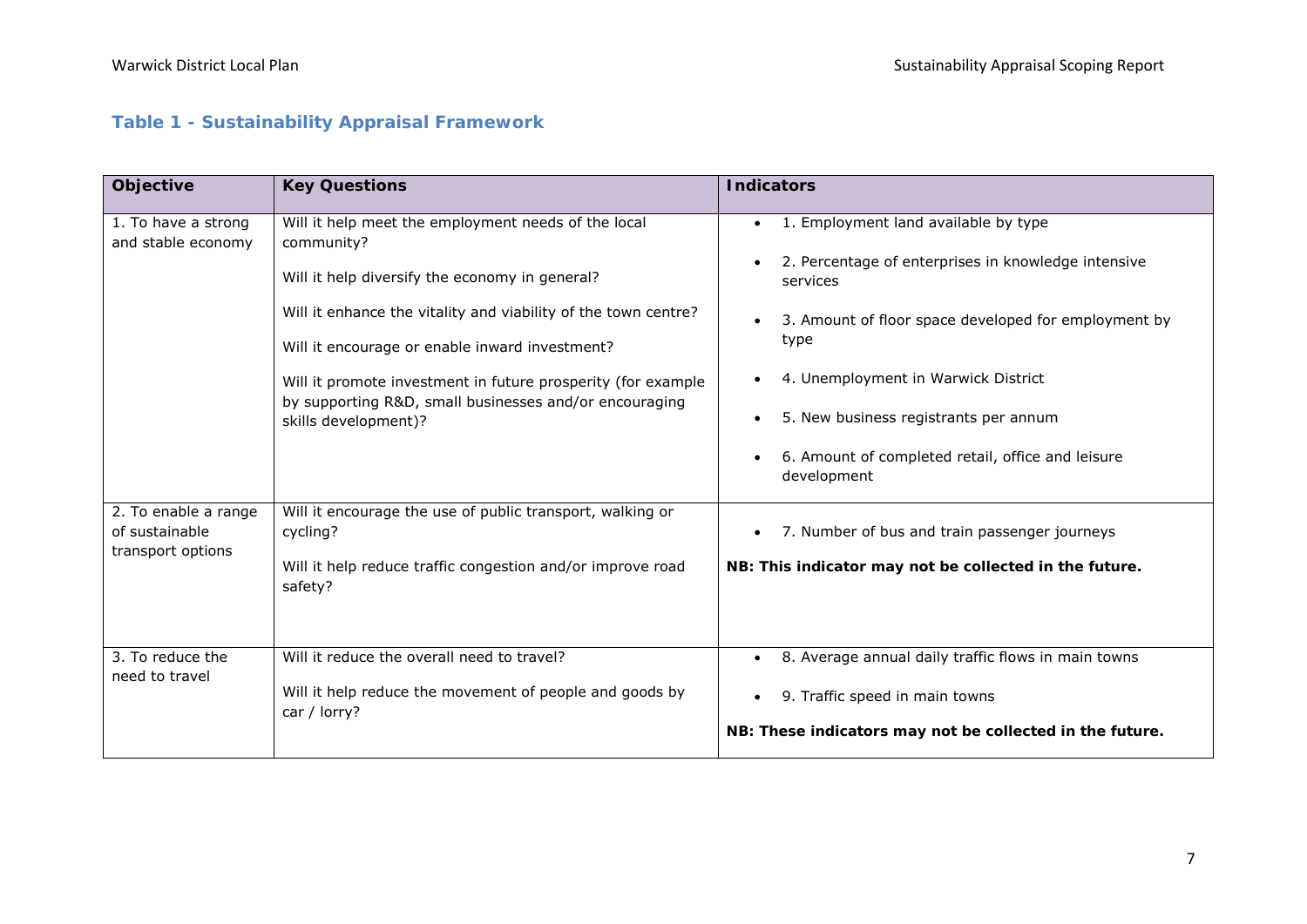| Objective                                                            | <b>Key Questions</b>                                                                                                                                                                                                                                                                                                                                                                                                                                                                                                                                                                | <b>Indicators</b>                                                                                                                                                                                                                                                                                              |
|----------------------------------------------------------------------|-------------------------------------------------------------------------------------------------------------------------------------------------------------------------------------------------------------------------------------------------------------------------------------------------------------------------------------------------------------------------------------------------------------------------------------------------------------------------------------------------------------------------------------------------------------------------------------|----------------------------------------------------------------------------------------------------------------------------------------------------------------------------------------------------------------------------------------------------------------------------------------------------------------|
| 4. To reduce the<br>generation of waste<br>and increase<br>recycling | Will it encourage the management of waste consistent with<br>the waste management hierarchy i.e.<br>Will it reduce the amount of waste generated?<br>Will it promote the re-use of resources?<br>Will any residual disposal be undertaken in the least<br>environmentally detrimental manner?<br>Will it encourage recycling?                                                                                                                                                                                                                                                       | 10. Waste per head of population<br>$\bullet$<br>11. Percentage of total waste per head that is recycled<br>12. Percentage of total waste per head that is composted<br>13. Percentage of total waste per head that is recycled &<br>composted                                                                 |
| 5. To ensure the<br>prudent use of land<br>and natural resources     | Does it encourage land use and development that optimises<br>the use of previously developed land and buildings?<br>Will it minimise development on greenfield land?<br>Will it reduce the amount of derelict, degraded or underused<br>land?<br>Does it make efficient use of existing physical infrastructure<br>(i.e. instead of requiring new infrastructure to be built)?<br>Does it encourage resource-efficient design and/or<br>construction (in terms of water and/or raw materials)?<br>Does it encourage the use of materials from alternative and<br>renewable sources? | 14. Densities of developed dwellings<br>$\bullet$<br>15. Percentage of dwellings developed on previously<br>developed land (i.e. new and converted buildings)<br>16. Amount of developed employment land by type which<br>is on previously developed land                                                      |
| 6. To protect and<br>enhance the natural<br>environment              | Will it protect and enhance species, habitats and sites<br>designated for their nature conservation interest?<br>Will it minimise adverse effects on ground and surface water<br>quality?<br>Will it retain the best quality agricultural land?                                                                                                                                                                                                                                                                                                                                     | 17. Change in areas and populations of biodiversity<br>importance including:<br>change in priority habitats and species (by type)<br>(i)<br>change in areas designated for their intrinsic<br>(ii)<br>environmental value including sites of international,<br>national, regional or sub regional significance |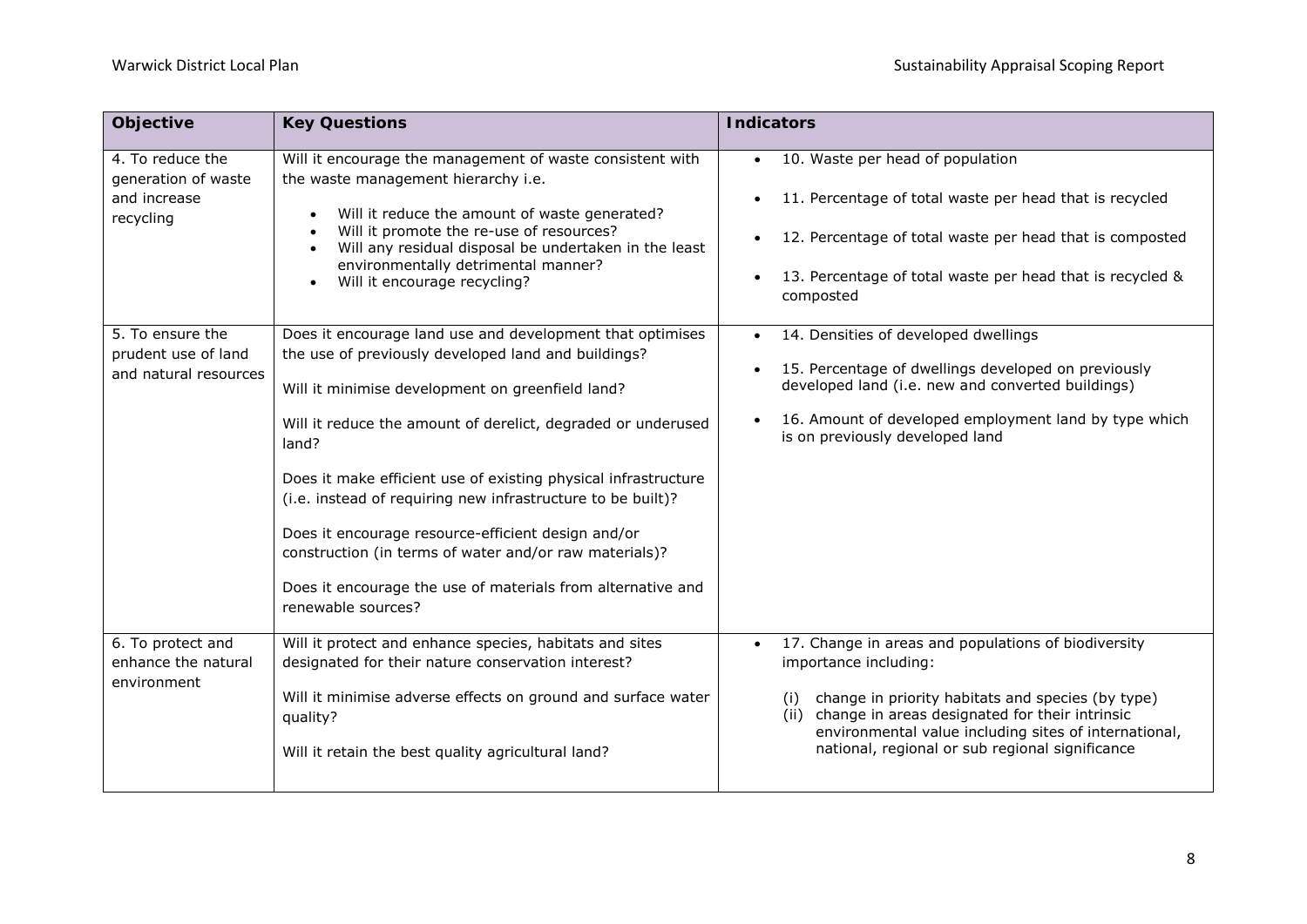| Objective                                                                                   | <b>Key Questions</b>                                                                                                                                                                                                                                                                                                                                       | <b>Indicators</b>                                                                                                                                                                                                                                                                 |
|---------------------------------------------------------------------------------------------|------------------------------------------------------------------------------------------------------------------------------------------------------------------------------------------------------------------------------------------------------------------------------------------------------------------------------------------------------------|-----------------------------------------------------------------------------------------------------------------------------------------------------------------------------------------------------------------------------------------------------------------------------------|
| 7. To create and<br>maintain safe, well-<br>designed, high<br>quality built<br>environments | Will it improve the landscape and visual quality of urban and<br>rural environments?<br>Will it help provide a sense of identity and local<br>distinctiveness?<br>Will it protect or enhance the setting of the town?<br>Will it promote design that enhances townscapes and/or<br>landscapes?<br>Will it protect or improve safety in built environments? | 18. Satisfaction with your neighbourhood as a place to live<br>19. Estimated number of addresses located in level 2 or 3<br>flood zones                                                                                                                                           |
| 8. To protect and<br>enhance the historic<br>environment                                    | Will it protect and enhance sites, features and areas of<br>historical, archaeological and cultural value?<br>Will it encourage appropriate use of and/or access to<br>buildings and landscapes of historical/cultural value?                                                                                                                              | 20. Number of listed buildings (all grades)<br>21. Number of listed buildings on English Heritage's<br>register of buildings/sites 'at risk'<br>22. Number of registered Parks and Gardens<br>23. Conservation areas and percentage of Warwick District<br>covered by designation |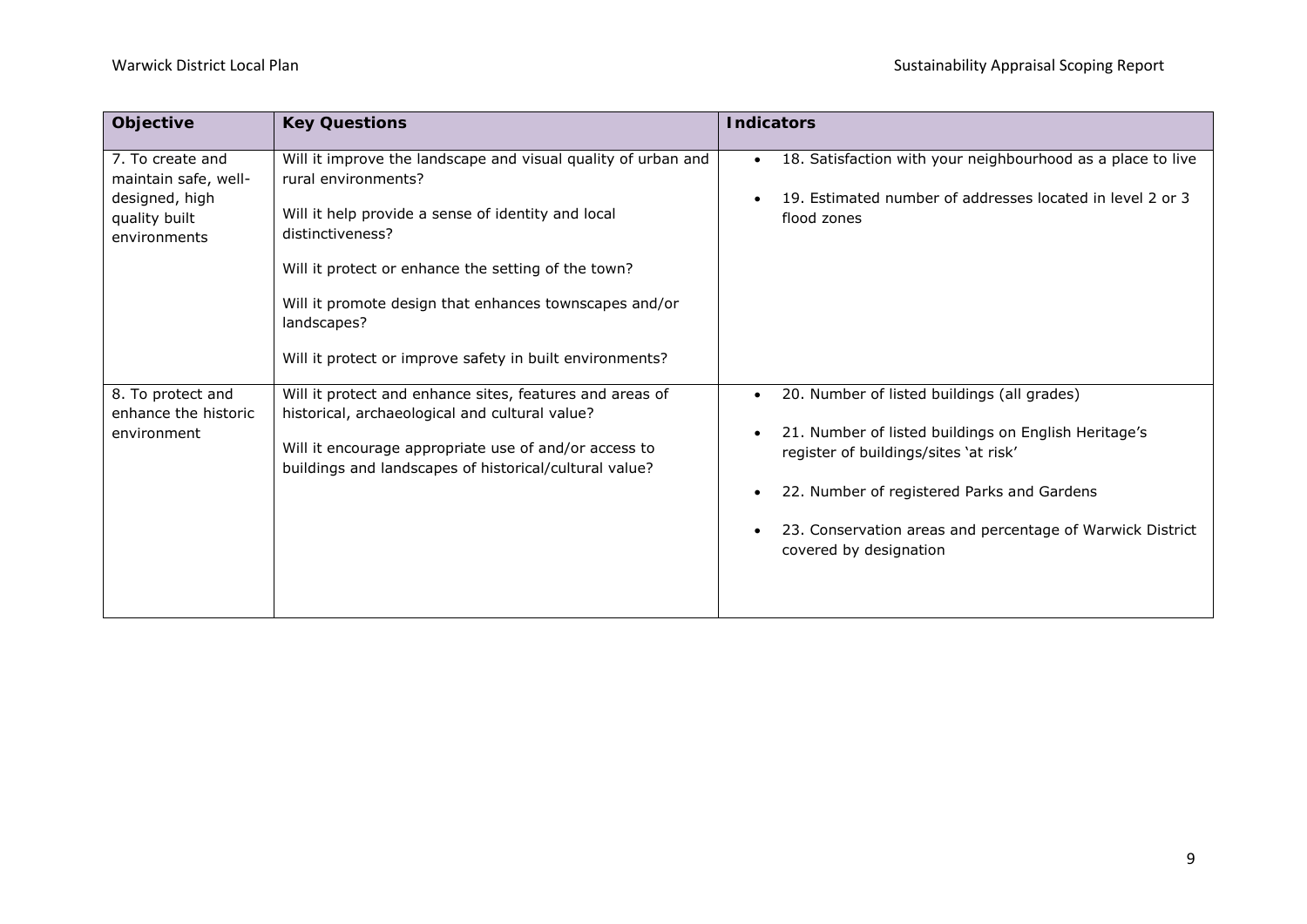| Objective                                                                                                                                                                                  | <b>Key Questions</b>                                                                                                                                                                                                               | <b>Indicators</b>                                                                                                                                                                                                      |
|--------------------------------------------------------------------------------------------------------------------------------------------------------------------------------------------|------------------------------------------------------------------------------------------------------------------------------------------------------------------------------------------------------------------------------------|------------------------------------------------------------------------------------------------------------------------------------------------------------------------------------------------------------------------|
| 9. To create good<br>quality air, water and<br>soils                                                                                                                                       | Will it maintain and improve local air quality?<br>Will it affect air quality in the Air Quality Management<br>Areas?<br>Will it minimise pollution of water and soil?<br>Will it minimise light and noise pollution levels?       | 24. Extent of Air Quality Management Areas<br>$\bullet$<br>25. Air quality concentration levels<br>26. Water quality of rivers                                                                                         |
| 10. To minimise the<br>causes of climate<br>change by reducing<br>greenhouse gases<br>and increasing the<br>proportion of energy<br>generated from<br>renewable and low<br>carbon sources. | Will it reduce overall energy use through increased energy<br>efficiency?<br>Will it reduce or minimise greenhouse gas emissions?<br>Will it increase the proportion of energy generated from<br>renewable and low carbon sources? | 25. Air quality concentration levels<br>27. Renewable energy installed by type                                                                                                                                         |
| 11. To adapt to the<br>predicted impacts of<br>climate change<br>including flood risk                                                                                                      | Will it reduce or minimise the risk of flooding?<br>Will it minimise sensitive development in medium and high<br>risk flood zones?                                                                                                 | 19. Estimated number of addresses located in level 2 or 3<br>flood zones<br>28. Number of planning permissions contrary to the advice<br>of the Environment Agency on either flood defence grounds<br>or water quality |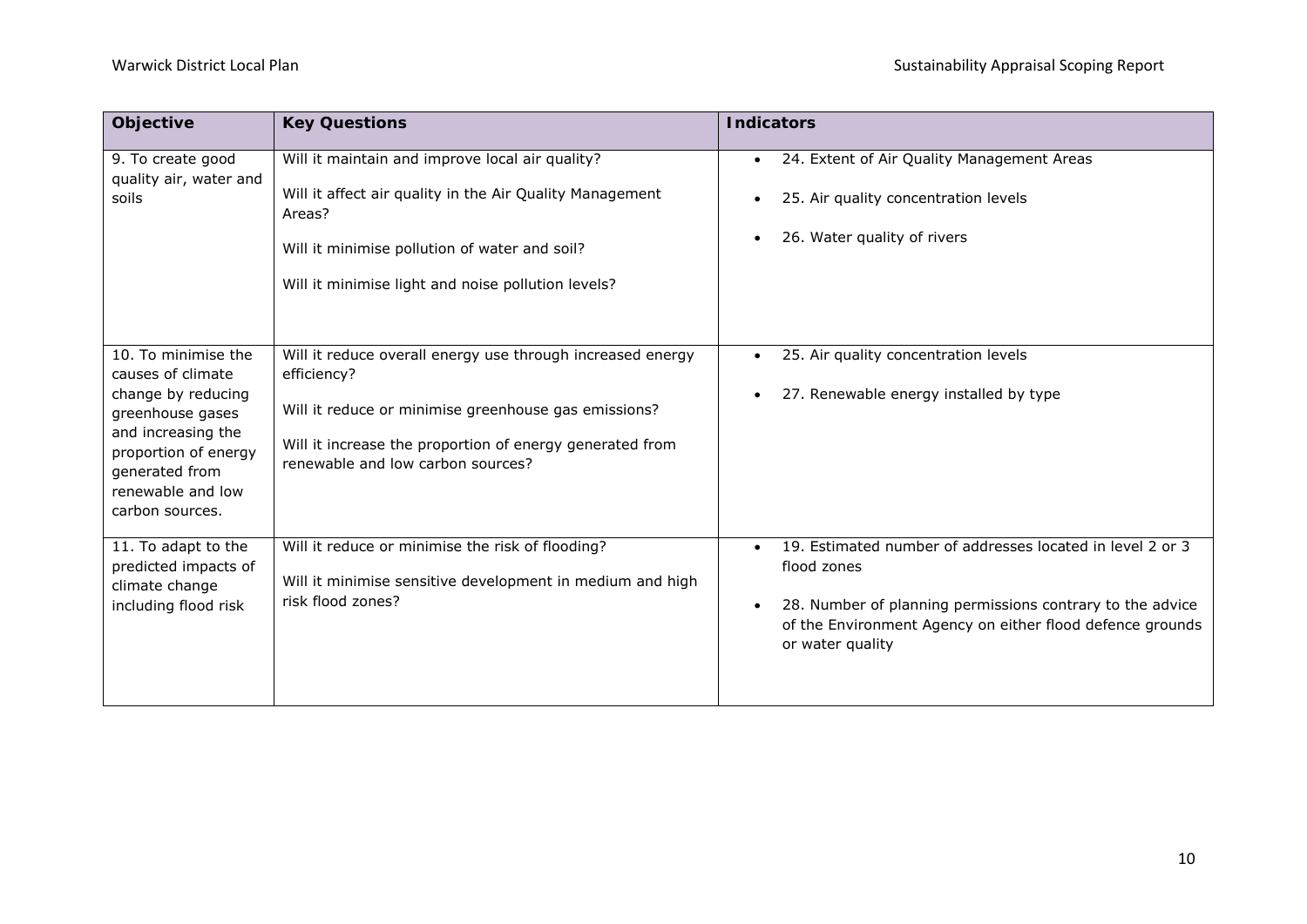| Objective                                                                                                                      | <b>Key Questions</b>                                                                                                                                     | <b>Indicators</b>                                                                                                   |
|--------------------------------------------------------------------------------------------------------------------------------|----------------------------------------------------------------------------------------------------------------------------------------------------------|---------------------------------------------------------------------------------------------------------------------|
| 12. To meet the<br>housing needs of the                                                                                        | Is it enabling the housing target to be met?                                                                                                             | 29. Net additional dwellings for the current year                                                                   |
| whole community                                                                                                                | Does it provide for the development of balanced<br>communities by encouraging an appropriate mix of housing                                              | 30. Affordable housing completions                                                                                  |
| (ensuring the<br>provision of decent<br>and affordable<br>housing for all, of the<br>right quantity, type,<br>size and tenure) | (in terms of type, size and tenure)?                                                                                                                     | 31. Number of households on waiting list                                                                            |
|                                                                                                                                | Will it reduce homelessness and housing need?                                                                                                            | 32. Homeless households in priority need in temporary                                                               |
|                                                                                                                                | Will it reduce the number of empty homes?                                                                                                                | accommodation                                                                                                       |
|                                                                                                                                |                                                                                                                                                          | 33. No. of private dwellings empty for more than 6 months<br>per 1000 dwellings                                     |
| 13. To protect,<br>enhance and improve                                                                                         | Will it maintain and enhance existing community facilities?                                                                                              | 34. Number of eligible open spaces managed to Green Flag<br>award standard                                          |
| accessibility to local                                                                                                         | Will it put unacceptable pressure on existing services and<br>community facilities?                                                                      |                                                                                                                     |
| services and<br>community facilities                                                                                           | Will it improve access to local services and facilities?                                                                                                 | 35. Percentage of District Council owned public buildings<br>with access and facilities to people with disabilities |
|                                                                                                                                | Will it help ensure that people are not disadvantaged with<br>regard to ethnicity, gender, age, disability, faith, sexuality,<br>background or location? | 36. Percentage of households within set distances of key<br>services                                                |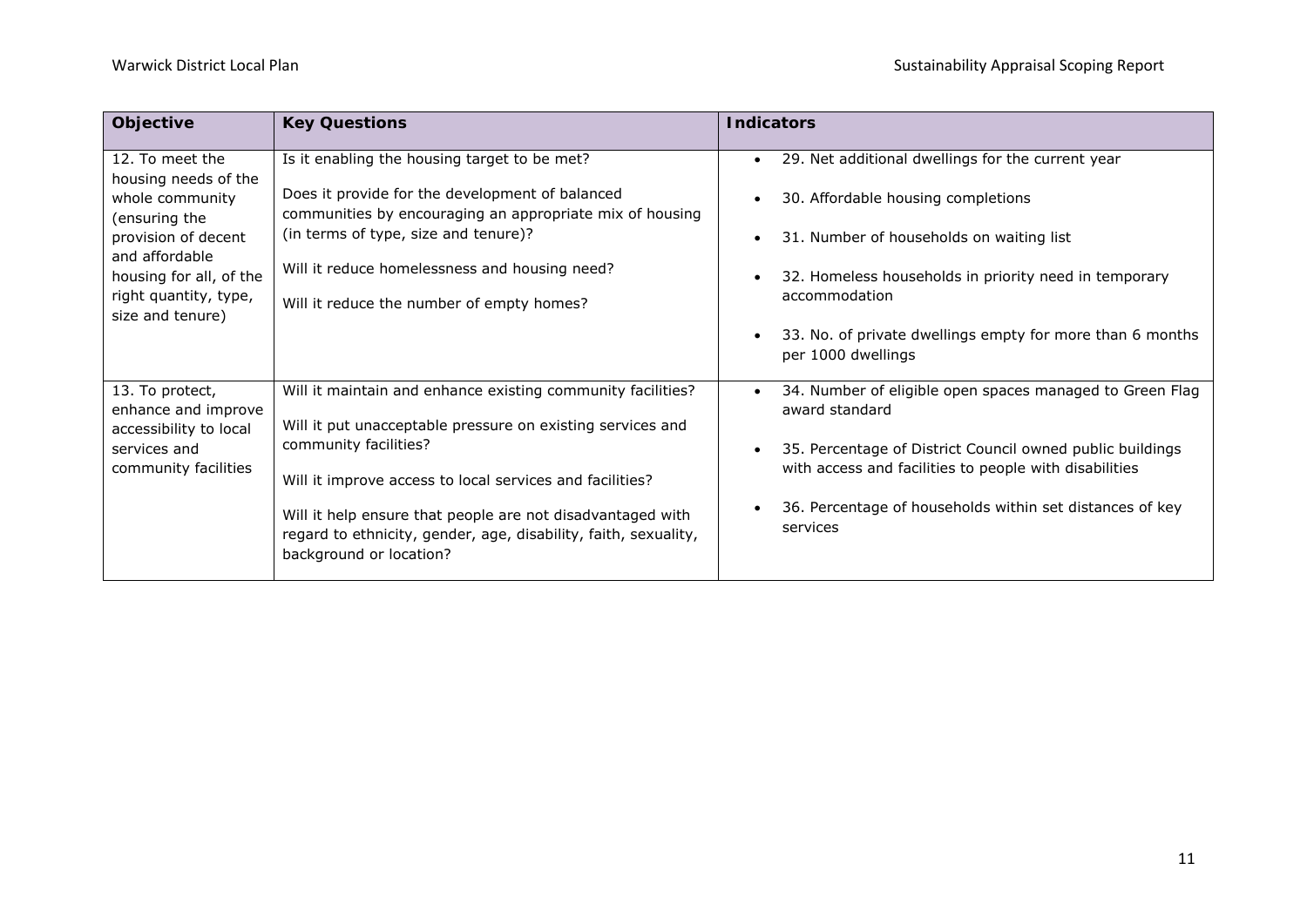| Objective                                                         | <b>Key Questions</b>                                                                                                                                                                                                                                                                                                                                                                        | <b>Indicators</b>                                                                                                                                                                                                                                                                                                                                                                                                                       |
|-------------------------------------------------------------------|---------------------------------------------------------------------------------------------------------------------------------------------------------------------------------------------------------------------------------------------------------------------------------------------------------------------------------------------------------------------------------------------|-----------------------------------------------------------------------------------------------------------------------------------------------------------------------------------------------------------------------------------------------------------------------------------------------------------------------------------------------------------------------------------------------------------------------------------------|
| 14. To improve<br>health and well being                           | Will it promote healthy lifestyles?<br>Will it provide and improve access to health and social care<br>services?<br>Will it help reduce health inequalities among different<br>groups in the community?<br>Will it provide and/or enhance the provision of open space?<br>Will it improve opportunities to participate in the district's<br>cultural, sport and recreational opportunities? | 37. Male/female life expectancy at birth<br>$\bullet$<br>38. Percentage of residents taking 30 minutes or more<br>moderate exercise five times per week                                                                                                                                                                                                                                                                                 |
| 15. To reduce<br>poverty and social<br>exclusion                  | Will it reduce poverty and social exclusion in those areas<br>most affected?                                                                                                                                                                                                                                                                                                                | 39. Proportion of working age population claiming workless<br>benefits                                                                                                                                                                                                                                                                                                                                                                  |
| 16. To reduce crime,<br>fear of crime and<br>antisocial behaviour | Will it reduce actual levels of crime?<br>Will it reduce the fear of crime?<br>Will it reduce noise levels and/or discourage anti-social<br>behaviour?                                                                                                                                                                                                                                      | 40. Fear of crime by type<br>$\bullet$<br>home broken into and having something stolen<br>being physically attacked by strangers<br>having their car stolen<br>41. Recorded crime rates by type<br>Violent crime<br>Vehicle crime<br>Domestic burglary<br>Criminal damage<br>42. Recorded Antisocial Behaviour Rates<br>43. Percentage of respondents that have a 'high' perceived<br>level of antisocial behaviour in their local area |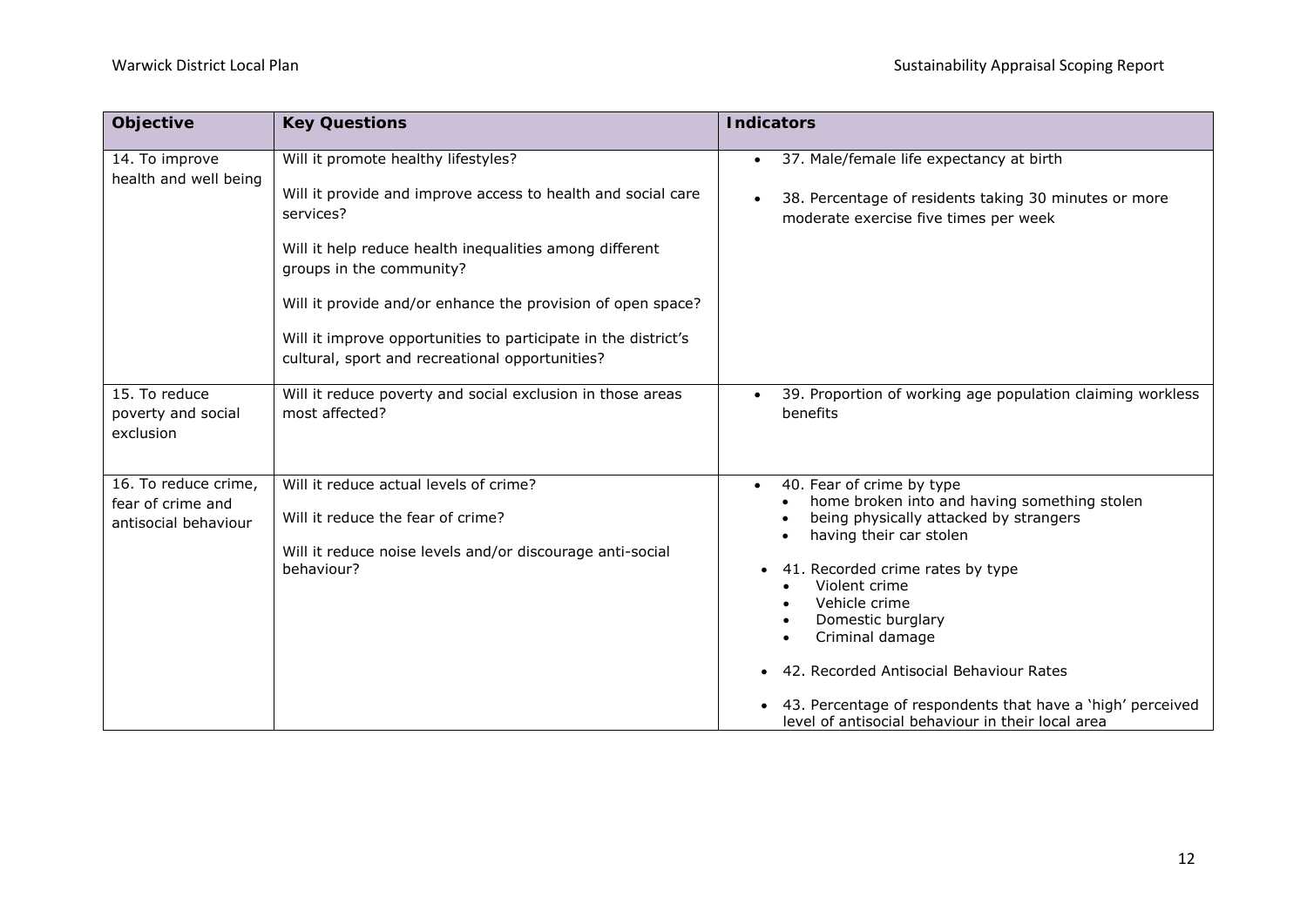# **3 Collecting the Baseline Information**

- 3.1 Information has been collected in relation to the indicators in section 2 to establish the baseline position in the district. This evidence base is a key component of the SA process and a legal requirement under the SEA Directive. This information helps to form an understanding of the characteristics of the district, and enables the identification of sustainability issues. It also provides a basis for predicting and monitoring the effects of the Local Plan policies.
- 3.2 In order to provide a comprehensive picture of the district the baseline information is collected from a range of sources including:
	- Monitoring of planning approvals and new development on an annual basis (such as *affordable housing completions*)
	- Information from other performance indicators that are collected by the Council (such as air quality concentration levels)
	- Information from the Warwickshire Quality of Life Report. This report is prepared annually by Warwickshire County Council and covers a wide range of issues. Relevant indicators have been taken from this report where they help to provide more relevant baseline information that supports an objective of the SA
- 3.3 The baseline data has been updated to take into account the review of the sustainability appraisal framework and is updated annually in the Annual Monitoring Report (AMR). If you are aware of any other sources of relevant information which could be used to expand our evidence base we would be grateful if you could let us know as part of this consultation (see **Chapter 7**). The full set of baseline data is contained in Appendix 1 to this report.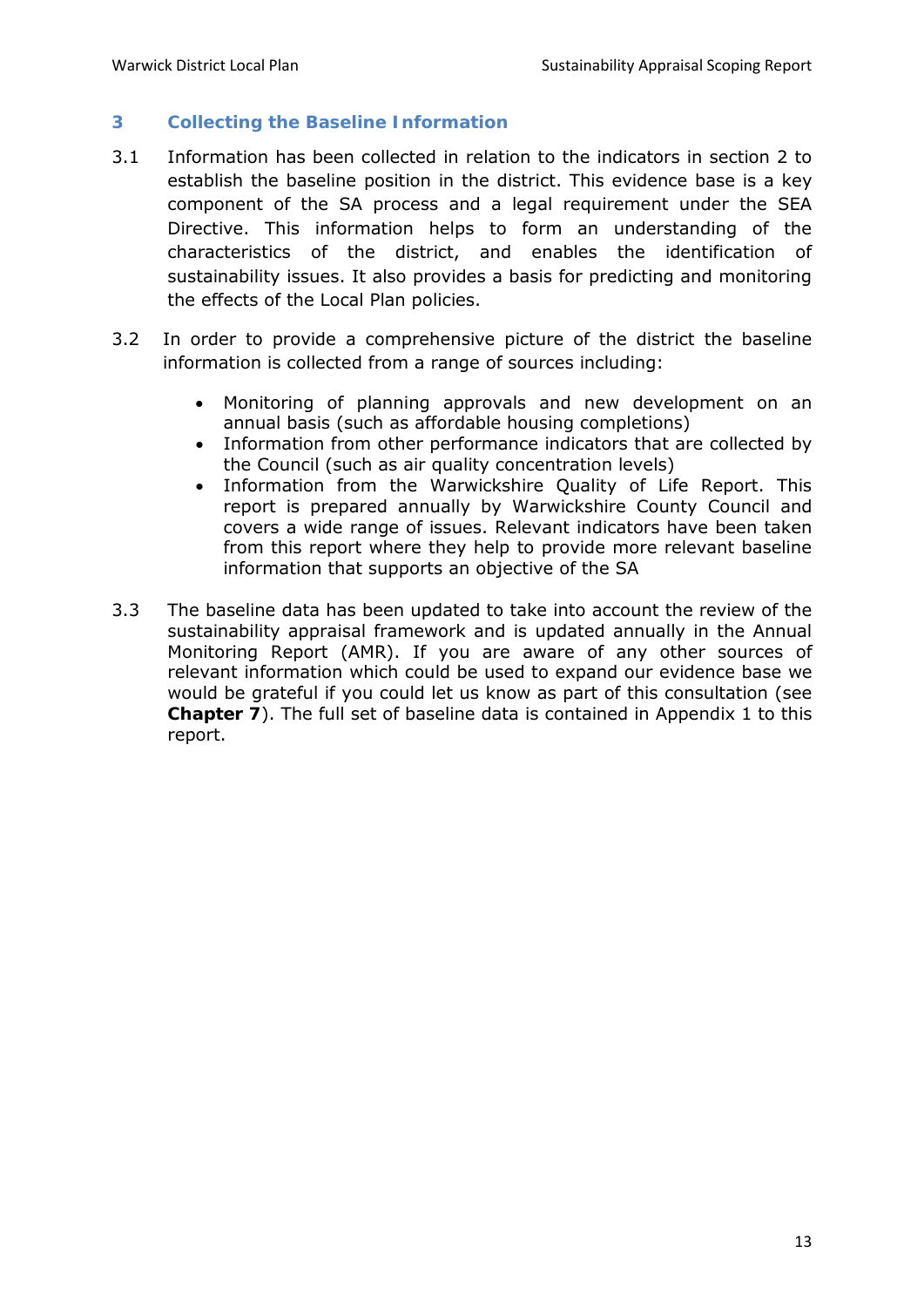# **4 Identifying the Important Issues**

- 4.1 The Council has identified the following as important issues facing the local area based on a review of the baseline information and other local, regional and national policies, programmes and plans:
	- 1 The effects of the recent recession and not knowing how the local economy will change in the future.
	- 2 Relatively high house prices limiting local people's ability to buy or rent property in the area, creating the need for more affordable housing for families in towns and villages. Another issue is the need to provide more housing to meet people's needs in the future, particularly those of older people.
	- 3 The economic strength of the town centres of Warwick, Leamington Spa and Kenilworth, and the threat to these from retail and leisure developments elsewhere.
	- 4 The size and condition of existing community facilities and services (particularly schools and health-care facilities) and whether they can meet current and future needs.
	- 5 People's general health and well-being, and the need for people (particularly teenagers and young people) to have access to sport and cultural experiences, such as cinemas and community events.
	- 6 Road congestion and air pollution, particularly around the main junctions along the A46 and M40, the routes into the towns, and within the town centres.
	- 7 The threat of flooding of homes and businesses in some areas, particularly where surface water may flood towns and villages, and the concern that the threat of flooding will increase because of climate change.
	- 8 Areas of poverty in Warwick and Leamington Spa.
	- 9 The pressure for new development threatening the high-quality built and natural environments in the district, particularly historic areas, and the cost of maintaining historic buildings and areas.
	- 10 Crime and the fear of crime, particularly in town centres, and the need to protect the community from harm.
	- 11 The Government's planned High Speed 2 rail line and its possible effects on the area. (The Government is consulting the public separately on this issue.)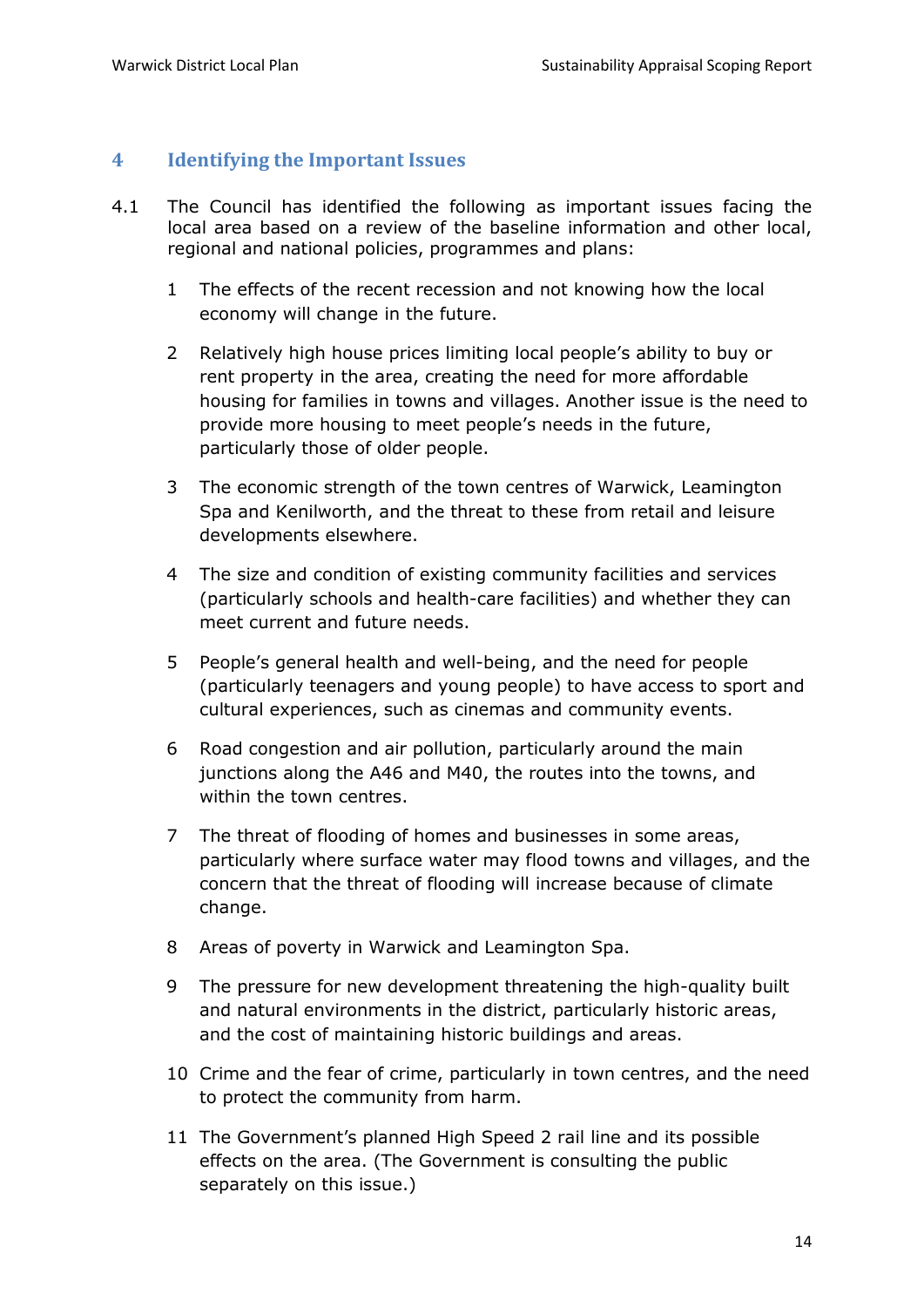- 4.2 The rationale behind the important issues is set out in the following 15 topic papers (contained in Appendix 2 of this document):
	- 1. Business and Employment
	- 2. Climate Change
	- 3. Community Safety
	- 4. Heritage and Built Environment
	- 5. Health and Social Care
	- 6. Social and Economic Deprivation
	- 7. Leisure and Culture
	- 8. Housing
	- 9. Natural Environment
	- 10. Schools and Learning
	- 11. Retailing and Town Centres
	- 12. Transport
	- 13. Utilities
	- 14. Waste and Recycling
	- 15. Flooding and Water
- 4.3 In addition, information has been collected for each area of the district by Warwickshire County Council and set out in locality profiles which are contained in Appendix 3.
- 4.4 Finally, an extract from the Warwick District Residents Survey summarising how people about their local area and what most needs improving is contained in Appendix 5.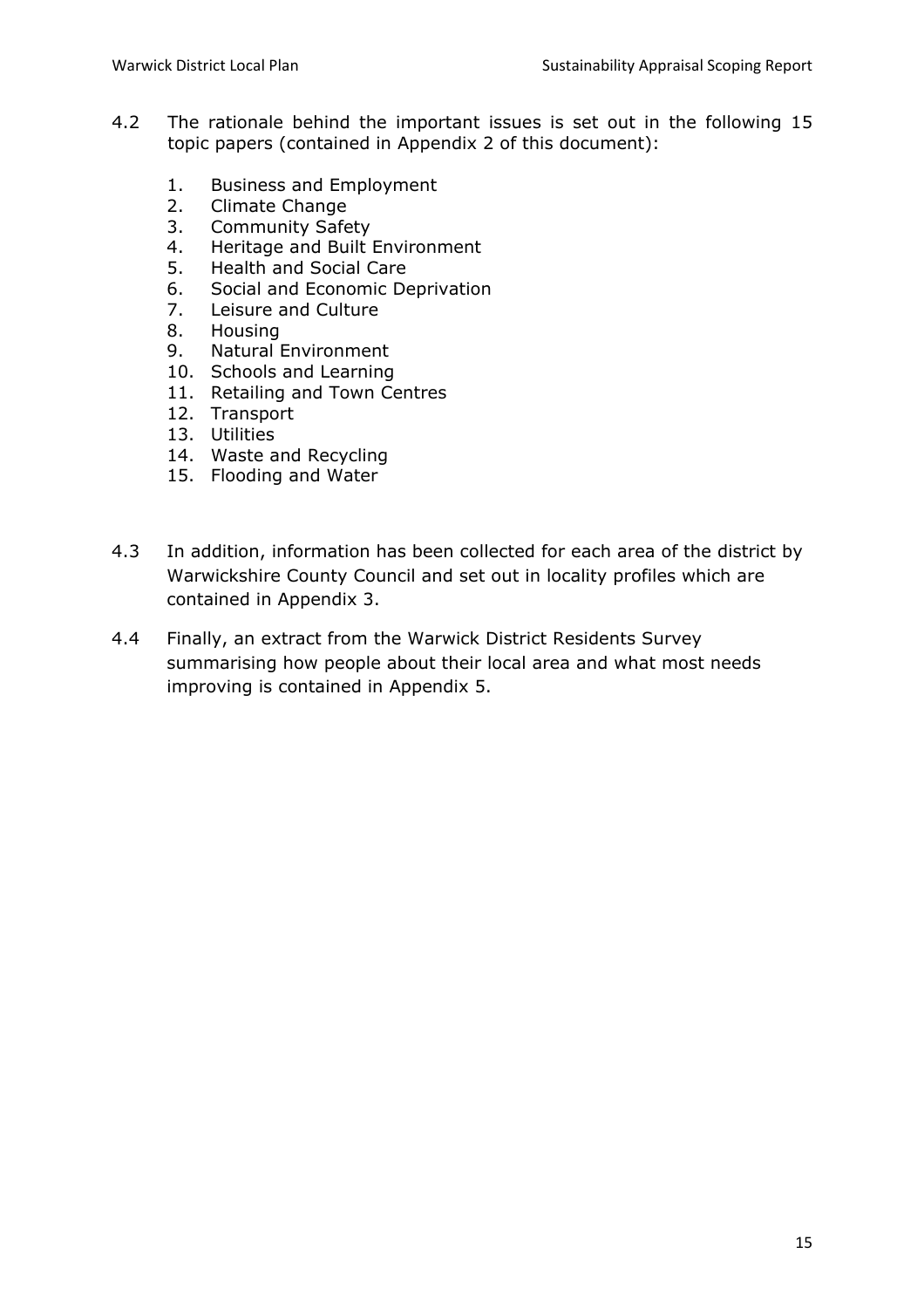# **5 Appraising the Draft Local Plan Objectives**

5.1 Having regard to the important issues, the following draft objectives have been identified for the new Local Plan.

## **A. Providing sustainable levels of growth in the district**

The Local Plan will aim to do the following:

- 1 Provide a sustainable level of economic growth (and balance this with housing growth) to maintain high levels of employment, and to deal with pockets of unemployment in deprived areas. It will:
	- a. identify and maintain a flexible and varied supply of accommodation and land for business that is the right type and in the right location;
	- b. support the growth of knowledge-intensive industries and energy industries; and
	- c. improve the rates of business growth in the district to support the 'organic' growth of the local economy.
- 2 Provide a sustainable level of housing growth (and balance this with economic growth) to reduce the number of people who currently need housing, to meet future housing needs, and to help deal with the issues of need for affordable housing. It will:
	- a. identify and maintain a flexible supply of land for housing that is the right type, has the right tenure, and is in the right location;
	- b. make sure that the district can accommodate university students without harming the balance of existing communities;
	- c. allow providers to meet the special housing needs of the growing number of older people; and
	- d. make provision for gypsies and travellers in order to deal with local need and historic demand.
- 3 Provide a sustainable level of retail and leisure growth that will meet people's existing and future needs, and will maintain and improve the vitality and viability of existing town and local centres as attractive and safe places to visit both by day and night. It will:
	- a identify the role of each of the town centres, and a plan for their future management and growth that will provide sustainable levels of retail and leisure growth.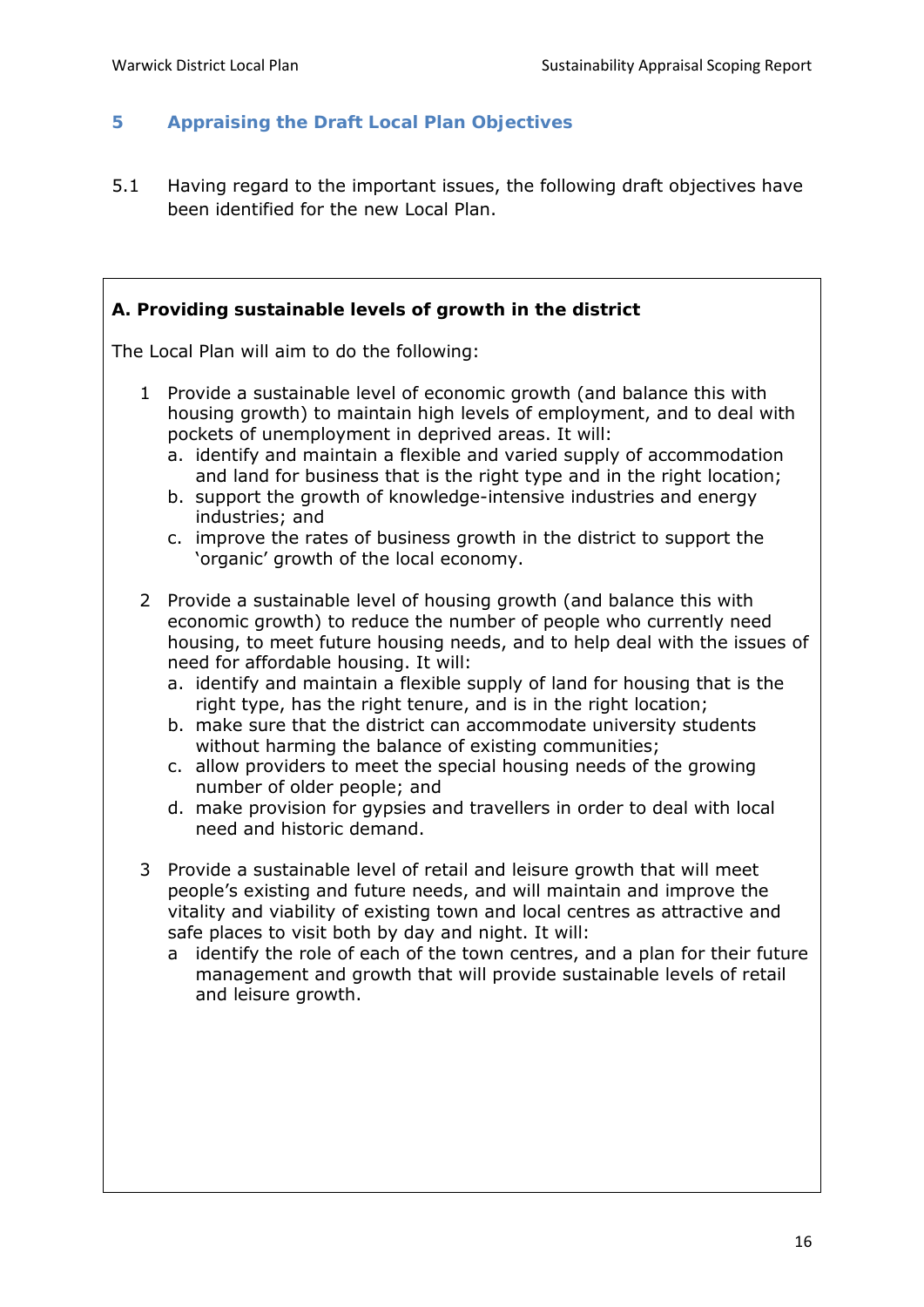#### **B. Providing well-designed new developments that are in the right location**

The Local Plan will aim to do the following:

- 4 Make sure that new developments are in places that will reduce the need for people to use their cars, and will improve air quality in the district by reducing road congestion and carbon emissions, and encouraging people to live more healthy lifestyles by walking and cycling more.
- 5 Make sure new developments are designed and built so they use water and energy efficiently and reduce the overall demand for natural resources (specifically by increasing the use of renewable and low-carbon sources of energy to reduce carbon emissions).
- 6 Make sure that new developments are located, designed and built so that they can deal with the expected effects of climate change, particularly flooding.
- 7 Make sure new developments are designed and located to maintain and improve the quality of built and natural environments, particularly historic areas and buildings, sensitive wildlife habitats and areas of high landscape value.
- 8 Make sure new developments are built to a high standard in terms of design, and provide inclusive, lively and attractive places where people feel safe and want to live, work or visit.
- 9 Make sure new developments provide public and private open spaces where there is a choice of areas of shade, shelter and recreation which will benefit people, wildlife, flood storage and carbon management.
- 10 Make sure that if buildings and spaces, particularly in historic areas, need to be adapted to meet the changing needs of the economy and to deal with environmental issues, they will be adapted in a sensitive way (for example, energy-efficiency measures will be retrofitted).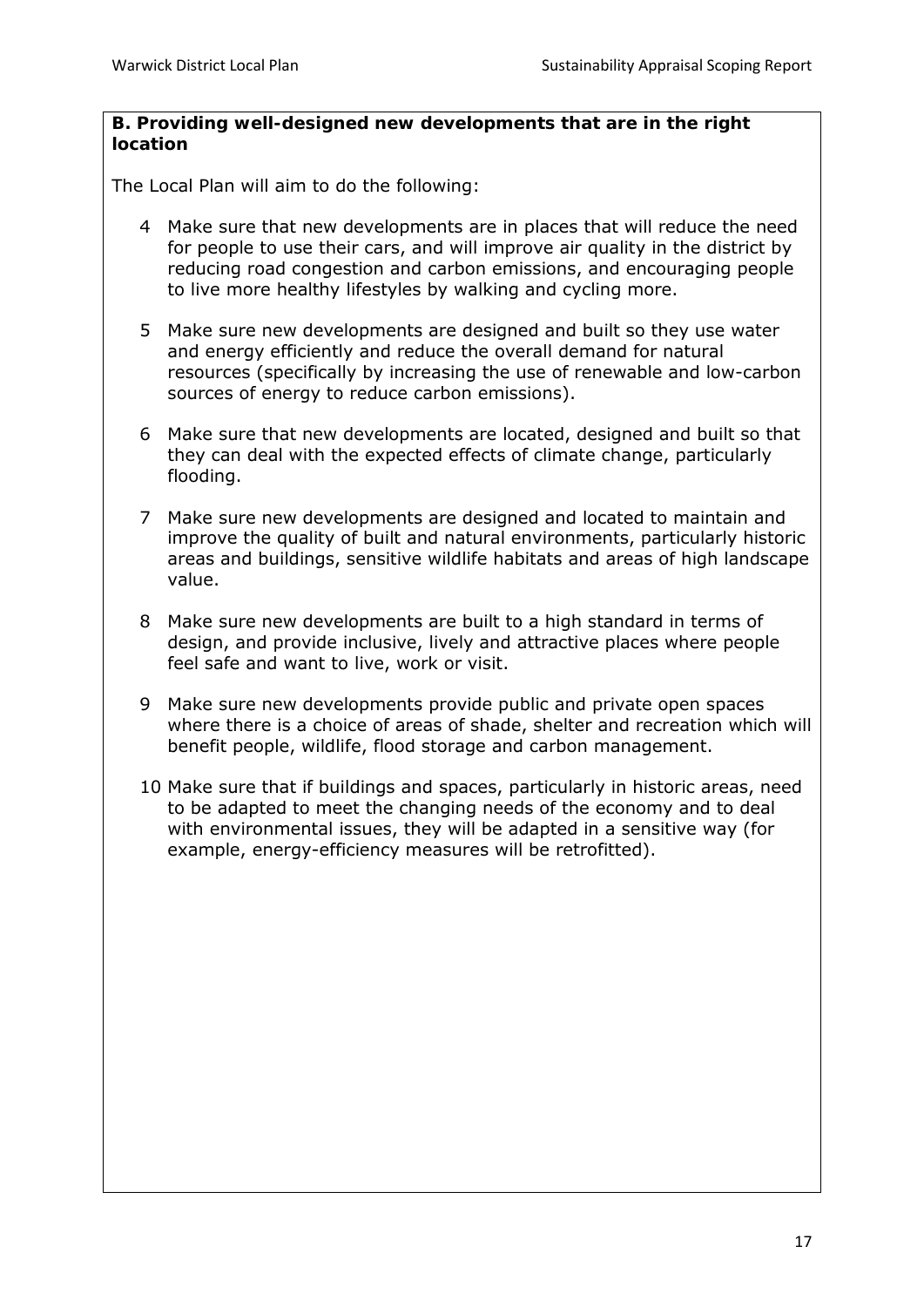# **C. Enabling the district's infrastructure to improve and support growth**

- 11 To enable organisations that provide community infrastructure, such as schools and health facilities, to provide and maintain improved facilities and services in locations people can get to and that can meet people's current and future needs, and support sustainable economic growth and deprived areas.
- 12 To enable energy, communications, water and waste organisations to improve their infrastructure and services so they can meet people's current and future needs, protect the environment, and contribute towards dealing with the causes of climate change.
- 13 To enable transport providers to provide improvements, particularly better and more integrated public transport, cycling and pedestrian facilities, to meet people's current and future needs, improve the safety and efficiency of the transport network, and support sustainable economic growth.
- 14 To enable improvements to be made to the built and natural environments which will help maintain and improve historic assets, improve habitats and their connectivity, help the public access and enjoy open spaces such as allotments, reduce the risk of flooding, keep the effects of climate change (including the effects on habitats and wildlife) to a minimum, and support healthy lifestyles.
- 15 To enable improvements to be made to maintain and improve the quality of cultural, sporting and leisure opportunities. This will include maintaining a flexible supply of land and buildings for sport and recreation that is the right quality and in the right location, and can meet people's current and future needs and support healthy lifestyles.
- 5.2 The draft Local Plan objectives have been appraised against the sustainability objectives to identify any potential incompatibilities (the results are shown in table 2 below). No negative effects were expected to result from the Local Plan objectives and most were considered likely to have a positive or neutral effect. In a significant number of instances the impact of the Local Plan objectives was considered to be uncertain because at this stage the distribution and nature of new development is unknown.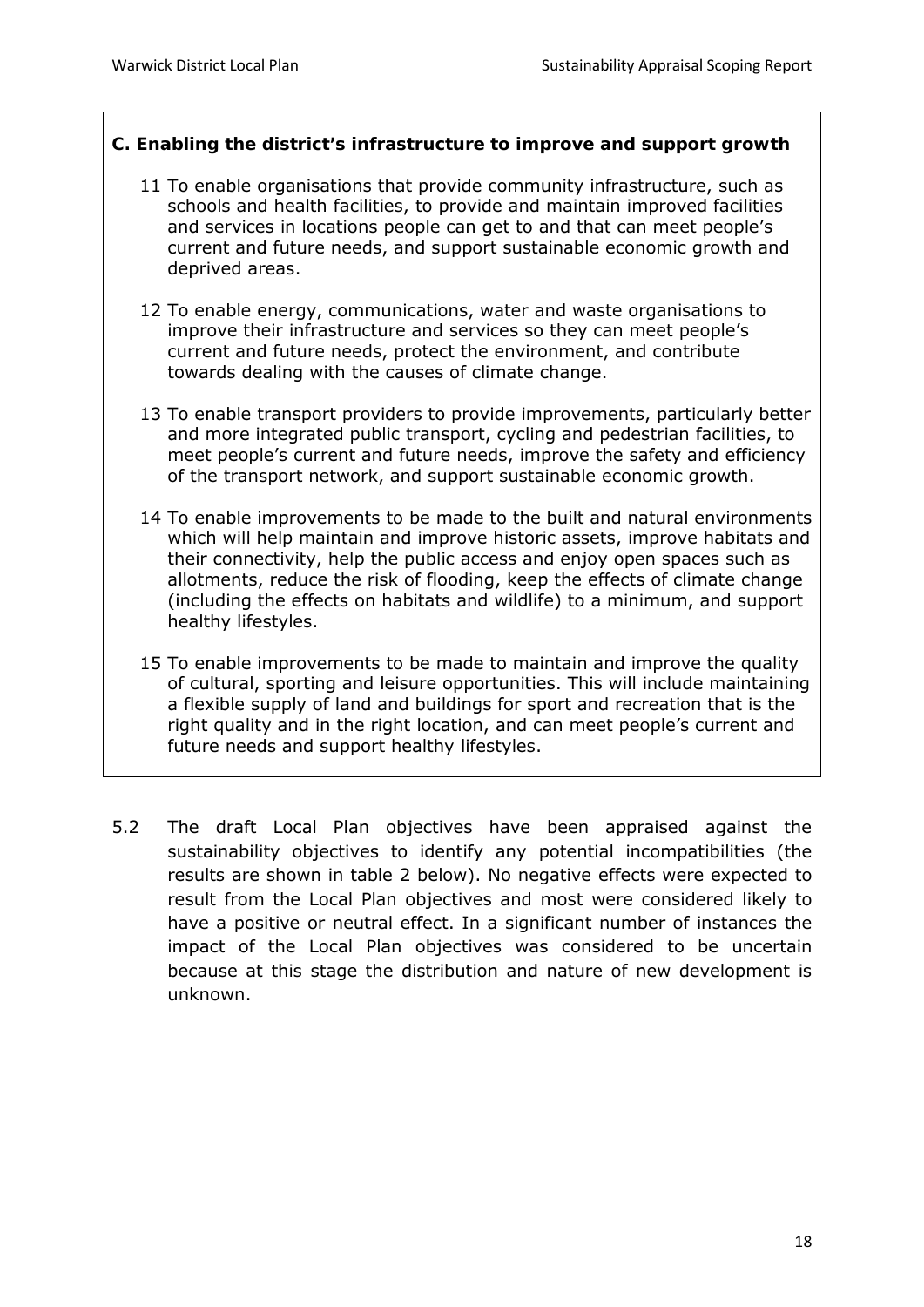# **Table 2: Objectives Compatibility Matrix**

| Positive -<br>$\checkmark$                                                                                                                                                                                                                                   | Sustainability Objectives (1 to 8)              |                                                                   |                                          |                                                                            |                                                                           |                                                            |                                                                                                |                                                             |  |  |
|--------------------------------------------------------------------------------------------------------------------------------------------------------------------------------------------------------------------------------------------------------------|-------------------------------------------------|-------------------------------------------------------------------|------------------------------------------|----------------------------------------------------------------------------|---------------------------------------------------------------------------|------------------------------------------------------------|------------------------------------------------------------------------------------------------|-------------------------------------------------------------|--|--|
| Negative -<br>X<br>Neutral -<br>$\circ$<br>?<br>Uncertain -                                                                                                                                                                                                  | 1. To have a<br>strong and<br>stable<br>economy | 2. To enable<br>a range of<br>sustainable<br>transport<br>options | 3. To<br>reduce the<br>need to<br>travel | 4. To<br>reduce the<br>generation<br>of waste and<br>increase<br>recycling | 5. To<br>ensure the<br>prudent use<br>of land and<br>natural<br>resources | 6. To protect<br>and enhance<br>the natural<br>environment | 7. To create<br>and maintain<br>safe, well-<br>designed, high<br>quality built<br>environments | 8. To protect<br>and enhance<br>the historic<br>environment |  |  |
| A. Delivering sustainable levels of growth in the district                                                                                                                                                                                                   |                                                 |                                                                   |                                          |                                                                            |                                                                           |                                                            |                                                                                                |                                                             |  |  |
| 1. To deliver a<br>sustainable level of<br>economic growth, in<br>balance with housing<br>growth, in appropriate<br>sectors to maintain high<br>levels of employment,<br>and to address pockets of<br>unemployment and<br>worklessness in deprived<br>areas. |                                                 | ?                                                                 | ✓                                        | ?                                                                          | $\overline{?}$                                                            | $\overline{?}$                                             | ?                                                                                              | 7                                                           |  |  |
| 2. To deliver a<br>sustainable level of<br>housing growth, in<br>balance with economic<br>growth, to reduce existing<br>households in need of<br>accommodation, meet<br>future housing needs, and<br>to help address issues of<br>housing affordability      | ✓                                               | ?                                                                 | $\checkmark$                             | ?                                                                          | ?                                                                         | $\overline{?}$                                             | ?                                                                                              | ?                                                           |  |  |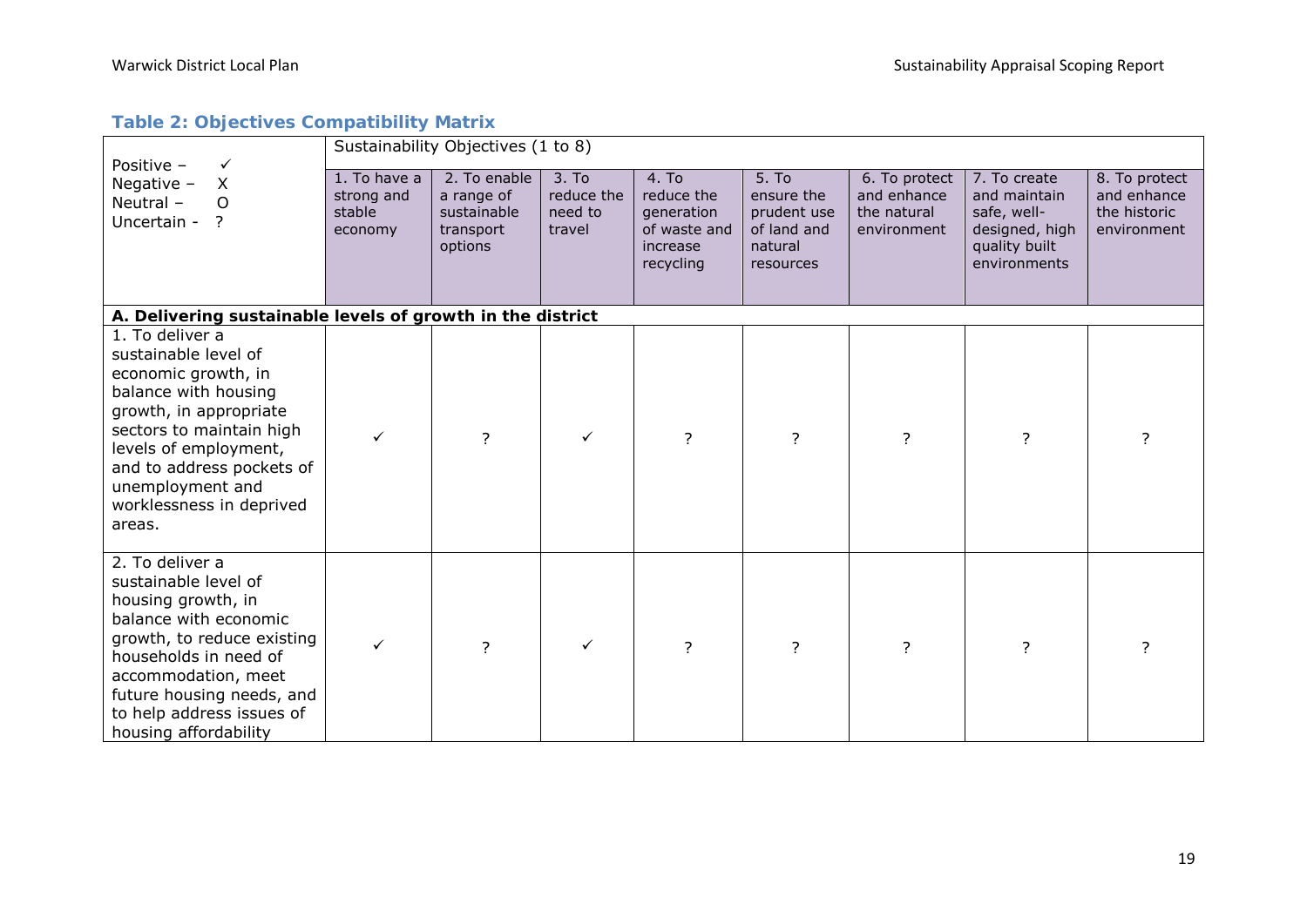| Positive -                                                                                                                                                                                                                                                                                                 | Sustainability Objectives (1 to 8)              |                                                                   |                                                      |                                                                            |                                                                                       |                                                            |                                                                                                |                                                             |  |  |
|------------------------------------------------------------------------------------------------------------------------------------------------------------------------------------------------------------------------------------------------------------------------------------------------------------|-------------------------------------------------|-------------------------------------------------------------------|------------------------------------------------------|----------------------------------------------------------------------------|---------------------------------------------------------------------------------------|------------------------------------------------------------|------------------------------------------------------------------------------------------------|-------------------------------------------------------------|--|--|
| Negative $-$<br>X<br>Neutral-<br>O<br>Uncertain -<br>$\overline{?}$                                                                                                                                                                                                                                        | 1. To have a<br>strong and<br>stable<br>economy | 2. To enable<br>a range of<br>sustainable<br>transport<br>options | 3. T <sub>o</sub><br>reduce the<br>need to<br>travel | 4. To<br>reduce the<br>generation<br>of waste and<br>increase<br>recycling | 5. T <sub>0</sub><br>ensure the<br>prudent use<br>of land and<br>natural<br>resources | 6. To protect<br>and enhance<br>the natural<br>environment | 7. To create<br>and maintain<br>safe, well-<br>designed, high<br>quality built<br>environments | 8. To protect<br>and enhance<br>the historic<br>environment |  |  |
| 3. To deliver a<br>sustainable level of retail<br>and leisure growth to<br>meet existing and future<br>needs of the population,<br>in order to maintain and<br>enhance the vitality and<br>viability of existing town<br>and local centres as safe<br>places to visit both by<br>day and night.            | ✓                                               | ?                                                                 | $\checkmark$                                         | $\overline{?}$                                                             | ?                                                                                     | $\overline{?}$                                             | $\overline{?}$                                                                                 | 2                                                           |  |  |
| B. Delivering well located and designed new developments                                                                                                                                                                                                                                                   |                                                 |                                                                   |                                                      |                                                                            |                                                                                       |                                                            |                                                                                                |                                                             |  |  |
| 4. To ensure new<br>developments are located<br>to reduce the need for the<br>use of the private car,<br>and road congestion<br>within the district in order<br>to improve air quality,<br>reduce carbon emissions<br>and encourage more<br>healthy lifestyles through<br>increased walking and<br>cycling | $\overline{?}$                                  | ✓                                                                 | ✓                                                    | O                                                                          | ✓                                                                                     | $\checkmark$                                               | ✓                                                                                              |                                                             |  |  |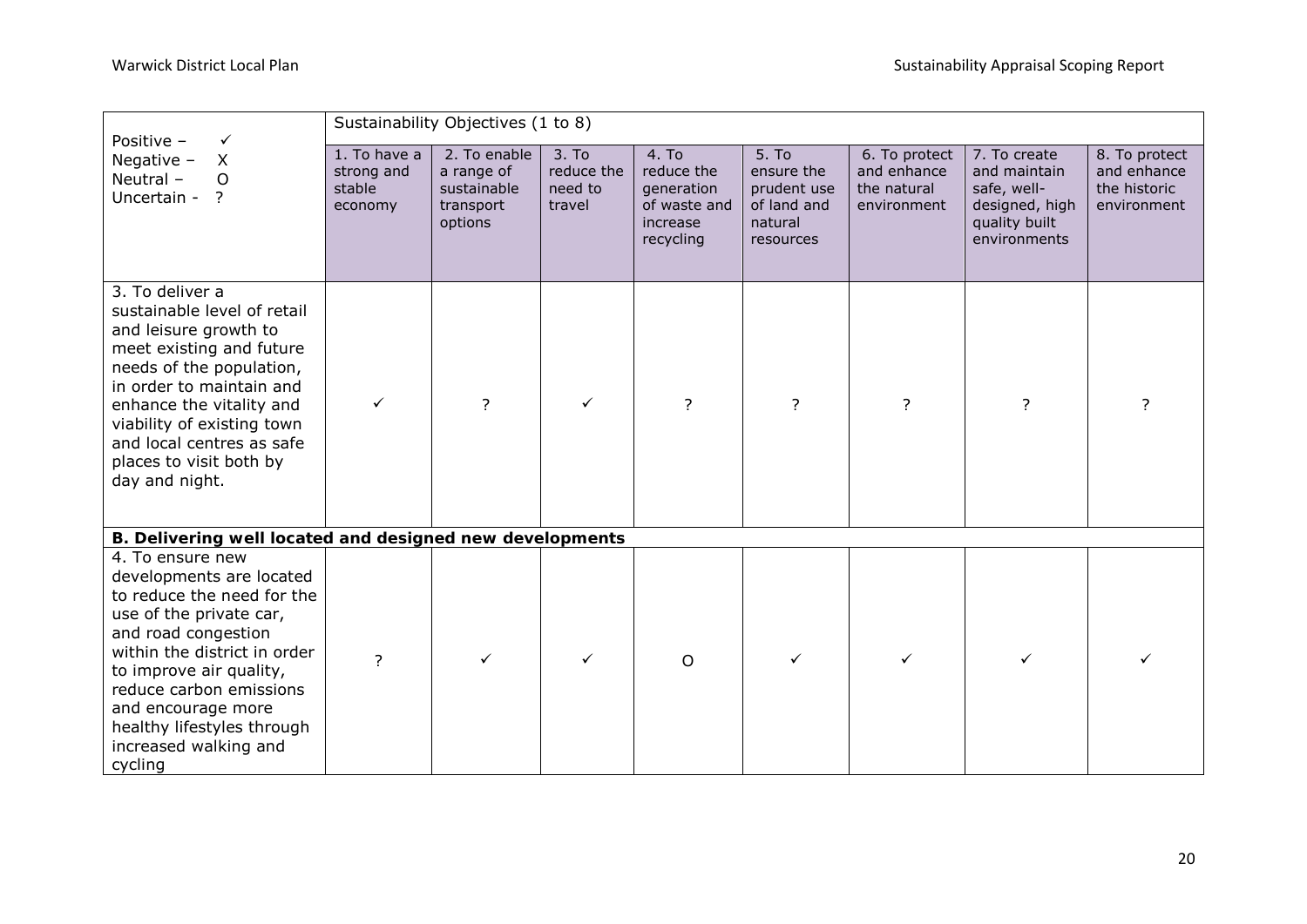| Positive -<br>✓                                                                                                                                                                                                                                                                                                            | Sustainability Objectives (1 to 8)              |                                                                   |                                                      |                                                                            |                                                                           |                                                            |                                                                                                |                                                             |  |
|----------------------------------------------------------------------------------------------------------------------------------------------------------------------------------------------------------------------------------------------------------------------------------------------------------------------------|-------------------------------------------------|-------------------------------------------------------------------|------------------------------------------------------|----------------------------------------------------------------------------|---------------------------------------------------------------------------|------------------------------------------------------------|------------------------------------------------------------------------------------------------|-------------------------------------------------------------|--|
| Negative $-$<br>X<br>Neutral -<br>$\circ$<br>Uncertain -<br>?                                                                                                                                                                                                                                                              | 1. To have a<br>strong and<br>stable<br>economy | 2. To enable<br>a range of<br>sustainable<br>transport<br>options | 3. T <sub>o</sub><br>reduce the<br>need to<br>travel | 4. To<br>reduce the<br>generation<br>of waste and<br>increase<br>recycling | 5. To<br>ensure the<br>prudent use<br>of land and<br>natural<br>resources | 6. To protect<br>and enhance<br>the natural<br>environment | 7. To create<br>and maintain<br>safe, well-<br>designed, high<br>quality built<br>environments | 8. To protect<br>and enhance<br>the historic<br>environment |  |
| 5. To ensure new<br>development is designed<br>and built to a high<br>standard of water and<br>energy efficiency to<br>reduce the overall<br>demand for natural<br>resources, and also<br>specifically, to increase<br>the use of renewable and<br>low carbon sources of<br>energy, in order to reduce<br>carbon emissions | $\circ$                                         | O                                                                 | $\circ$                                              | $\circ$                                                                    |                                                                           | $\checkmark$                                               | $\checkmark$                                                                                   | O                                                           |  |
| 6. To ensure new<br>developments are<br>located, designed and<br>built to be able to deal<br>with the projected<br>impacts of climate<br>change, particularly<br>reducing the risk of<br>flooding to people and<br>property                                                                                                | $\circ$                                         | O                                                                 | $\overline{\phantom{a}}$                             | $\circ$                                                                    | $\circ$                                                                   | $\circ$                                                    | ✓                                                                                              | $\Omega$                                                    |  |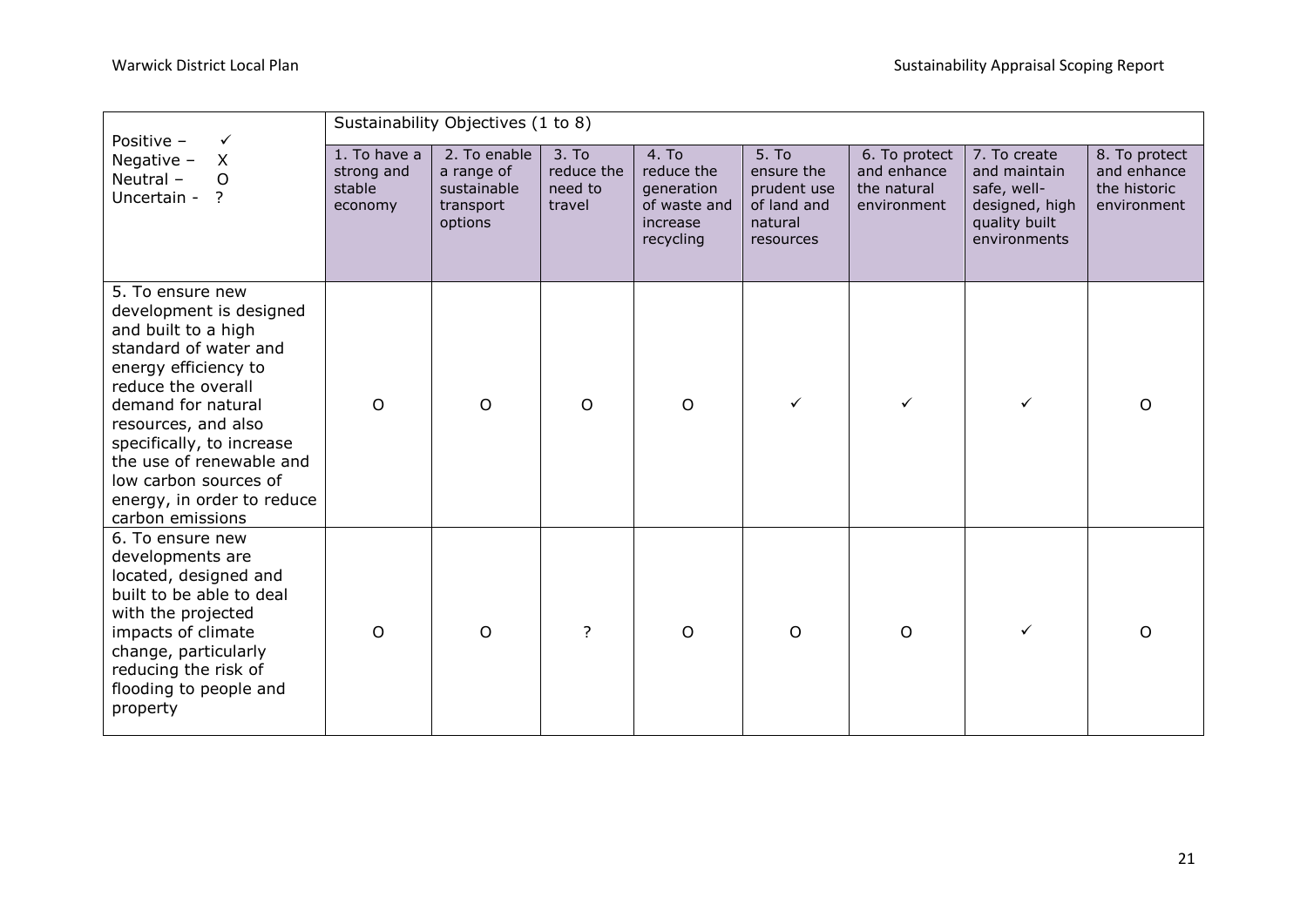| Positive -<br>✓                                                                                                                                                                                                                                             | Sustainability Objectives (1 to 8)              |                                                                   |                                          |                                                                            |                                                                           |                                                            |                                                                                                |                                                             |
|-------------------------------------------------------------------------------------------------------------------------------------------------------------------------------------------------------------------------------------------------------------|-------------------------------------------------|-------------------------------------------------------------------|------------------------------------------|----------------------------------------------------------------------------|---------------------------------------------------------------------------|------------------------------------------------------------|------------------------------------------------------------------------------------------------|-------------------------------------------------------------|
| X<br>Negative $-$<br>Neutral -<br>O<br>Uncertain - ?                                                                                                                                                                                                        | 1. To have a<br>strong and<br>stable<br>economy | 2. To enable<br>a range of<br>sustainable<br>transport<br>options | 3. To<br>reduce the<br>need to<br>travel | 4. To<br>reduce the<br>generation<br>of waste and<br>increase<br>recycling | 5. To<br>ensure the<br>prudent use<br>of land and<br>natural<br>resources | 6. To protect<br>and enhance<br>the natural<br>environment | 7. To create<br>and maintain<br>safe, well-<br>designed, high<br>quality built<br>environments | 8. To protect<br>and enhance<br>the historic<br>environment |
| 7. To ensure new<br>developments are<br>designed and located to<br>maintain and improve the<br>quality of the built and<br>natural environment,<br>particularly historic areas<br>and buildings, sensitive<br>habitats and areas of high<br>landscape value | $\circ$                                         | O                                                                 | $\Omega$                                 | 2                                                                          | O                                                                         | $\checkmark$                                               |                                                                                                |                                                             |
| 8. To ensure new<br>developments are built to<br>a high standard in terms<br>of design quality and<br>provide inclusive, vibrant<br>and attractive places<br>where people feel safe<br>within and want to live,<br>work or visit                            | O                                               | 7                                                                 | 7                                        |                                                                            | O                                                                         | $\circ$                                                    |                                                                                                |                                                             |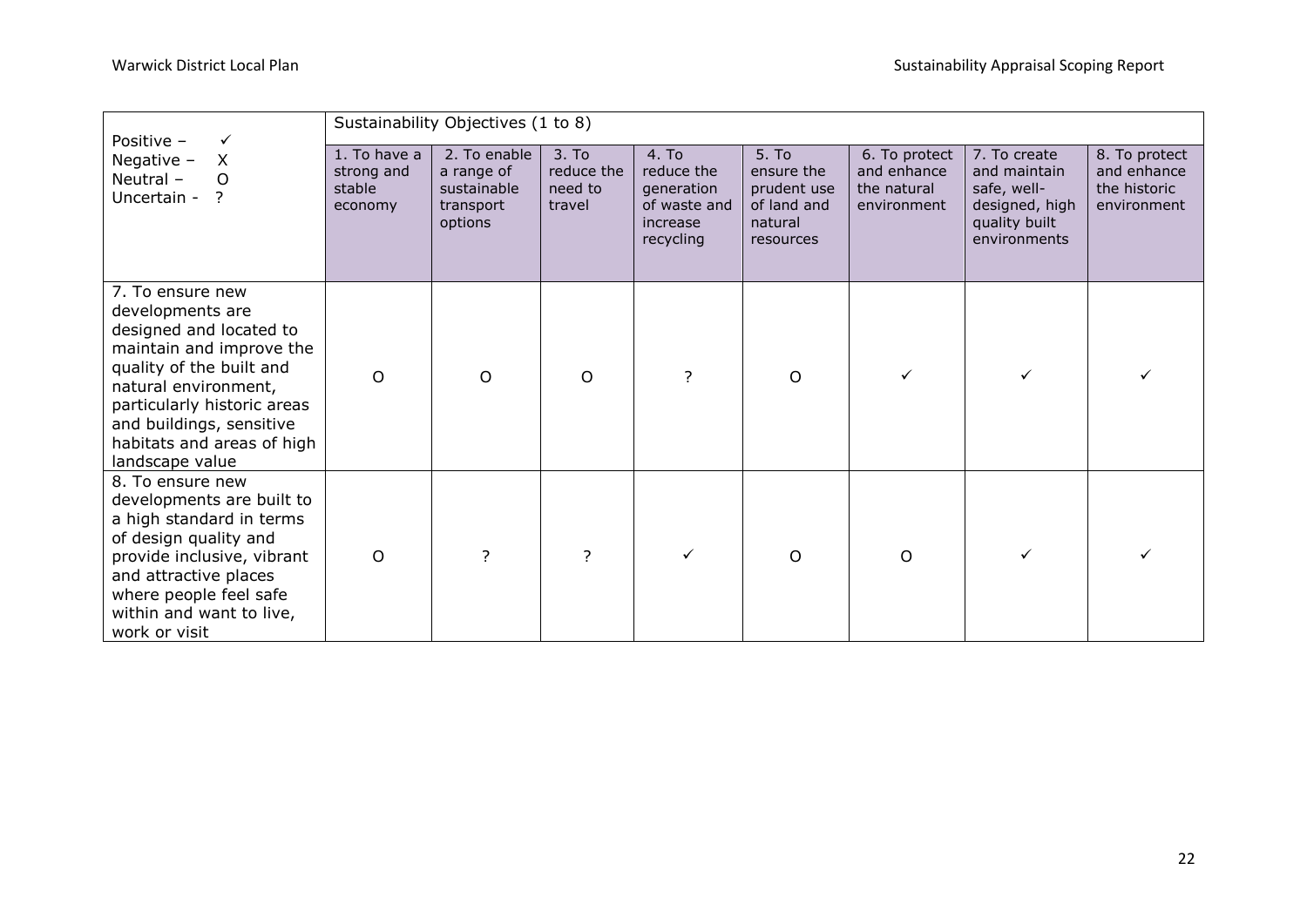| Positive -<br>✓                                                                                                                                                                                                                                                      | Sustainability Objectives (1 to 8)              |                                                                   |                                                      |                                                                            |                                                                           |                                                            |                                                                                                |                                                             |  |
|----------------------------------------------------------------------------------------------------------------------------------------------------------------------------------------------------------------------------------------------------------------------|-------------------------------------------------|-------------------------------------------------------------------|------------------------------------------------------|----------------------------------------------------------------------------|---------------------------------------------------------------------------|------------------------------------------------------------|------------------------------------------------------------------------------------------------|-------------------------------------------------------------|--|
| Negative -<br>X<br>Neutral -<br>$\circ$<br>Uncertain -<br>?                                                                                                                                                                                                          | 1. To have a<br>strong and<br>stable<br>economy | 2. To enable<br>a range of<br>sustainable<br>transport<br>options | 3. T <sub>0</sub><br>reduce the<br>need to<br>travel | 4. To<br>reduce the<br>generation<br>of waste and<br>increase<br>recycling | 5. To<br>ensure the<br>prudent use<br>of land and<br>natural<br>resources | 6. To protect<br>and enhance<br>the natural<br>environment | 7. To create<br>and maintain<br>safe, well-<br>designed, high<br>quality built<br>environments | 8. To protect<br>and enhance<br>the historic<br>environment |  |
| 9. To ensure new<br>developments provide<br>integrated public and<br>private open spaces so<br>that there is an accessible<br>choice of areas of shade,<br>shelter and recreation for<br>the benefit of people,<br>wildlife, flood storage and<br>carbon management. | $\circ$                                         | O                                                                 | $\circ$                                              | O                                                                          | 7                                                                         |                                                            |                                                                                                | O                                                           |  |
| 10. To ensure buildings<br>and spaces, particularly<br>historic, adapt in a<br>sensitive way to changing<br>needs of the economy<br>and environmental issues,<br>such as retrofitting<br>energy efficiency<br>measures.                                              | ✓                                               | O                                                                 | $\circ$                                              | O                                                                          |                                                                           | $\checkmark$                                               |                                                                                                |                                                             |  |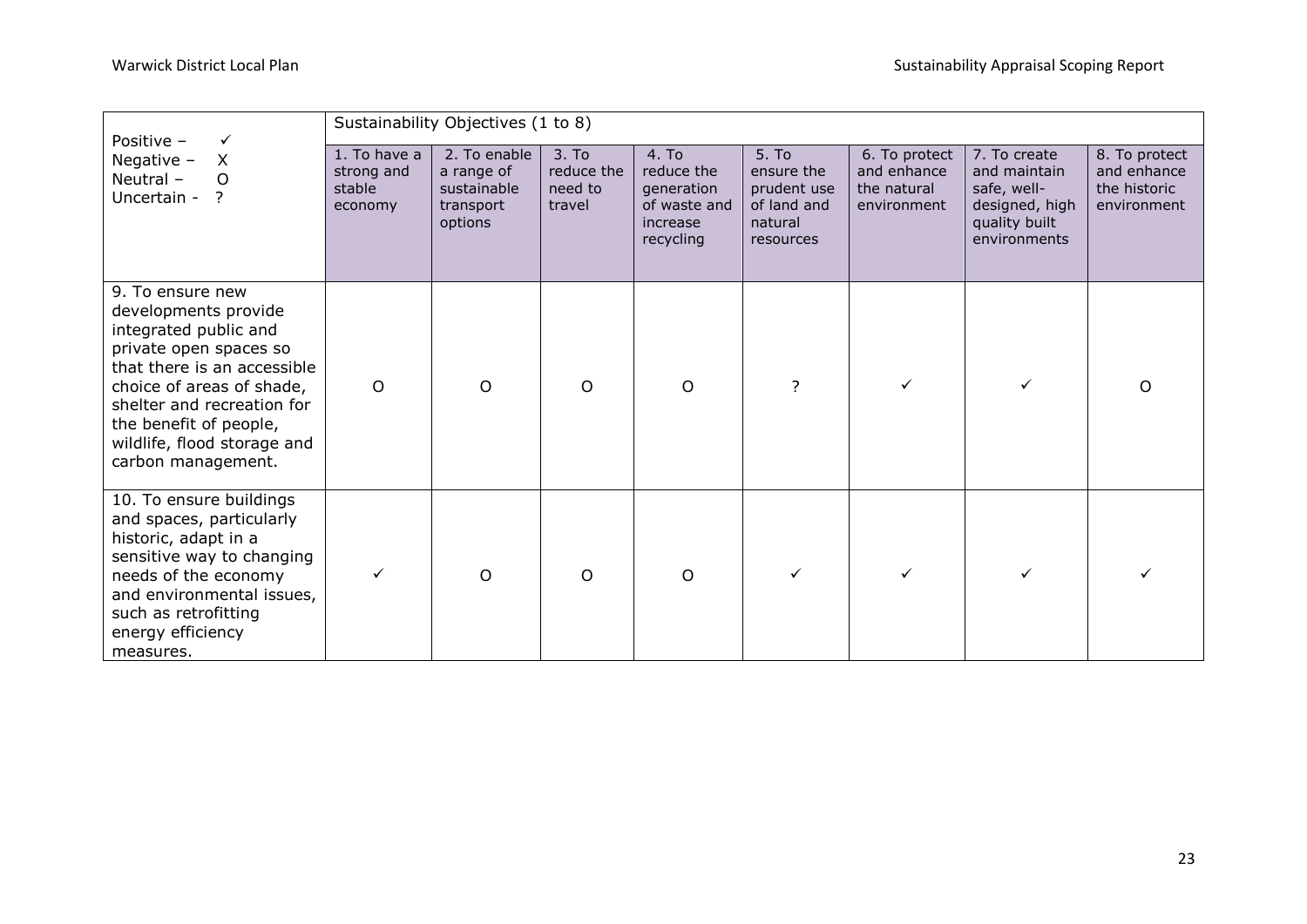| Positive -<br>✓                                                                                                                                                                                                                                                                                                                                                                | Sustainability Objectives (1 to 8)              |                                                                   |                                          |                                                                            |                                                                           |                                                            |                                                                                                |                                                             |
|--------------------------------------------------------------------------------------------------------------------------------------------------------------------------------------------------------------------------------------------------------------------------------------------------------------------------------------------------------------------------------|-------------------------------------------------|-------------------------------------------------------------------|------------------------------------------|----------------------------------------------------------------------------|---------------------------------------------------------------------------|------------------------------------------------------------|------------------------------------------------------------------------------------------------|-------------------------------------------------------------|
| Negative $-$<br>X<br>Neutral -<br>O<br>Uncertain -<br>2                                                                                                                                                                                                                                                                                                                        | 1. To have a<br>strong and<br>stable<br>economy | 2. To enable<br>a range of<br>sustainable<br>transport<br>options | 3. To<br>reduce the<br>need to<br>travel | 4. To<br>reduce the<br>generation<br>of waste and<br>increase<br>recycling | 5. To<br>ensure the<br>prudent use<br>of land and<br>natural<br>resources | 6. To protect<br>and enhance<br>the natural<br>environment | 7. To create<br>and maintain<br>safe, well-<br>designed, high<br>quality built<br>environments | 8. To protect<br>and enhance<br>the historic<br>environment |
| C. Enabling the district's infrastructure to improve and support growth                                                                                                                                                                                                                                                                                                        |                                                 |                                                                   |                                          |                                                                            |                                                                           |                                                            |                                                                                                |                                                             |
| 11. To enable community<br>infrastructure providers to<br>maintain and deliver<br>improved facilities and<br>services in accessible<br>locations that are fit for<br>purpose to meet the<br>current and future needs<br>of the population, support<br>sustainable economic<br>growth and deprived<br>areas, particularly in<br>terms of schools and<br>health care facilities. | ✓                                               | O                                                                 | $\checkmark$                             | O                                                                          | $\Omega$                                                                  | O                                                          | ✓                                                                                              | ∩                                                           |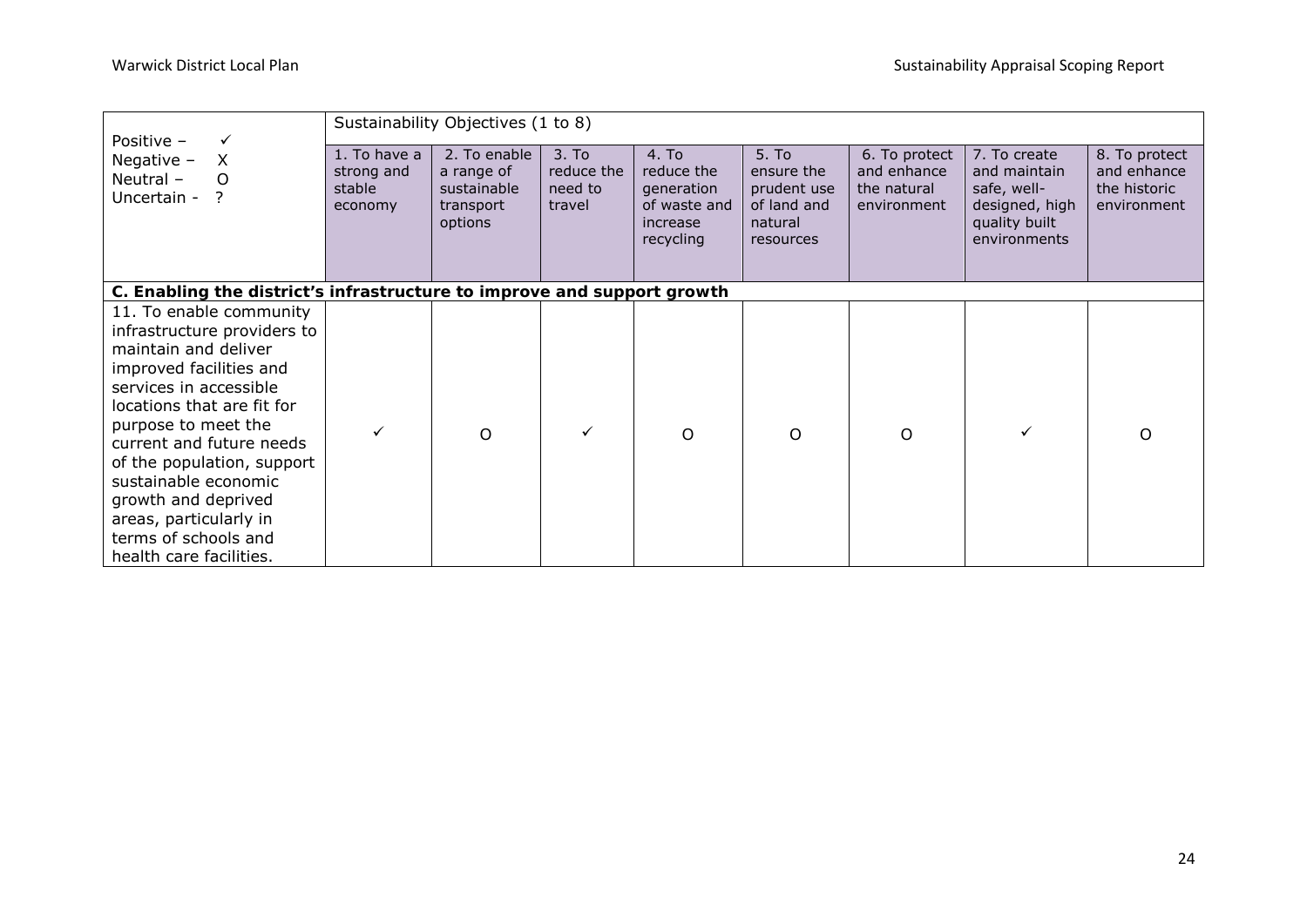| Positive -<br>$\checkmark$                                                                                                                                                                                                                                                                                                                                | Sustainability Objectives (1 to 8)              |                                                                   |                                          |                                                                            |                                                                           |                                                            |                                                                                                |                                                             |  |  |
|-----------------------------------------------------------------------------------------------------------------------------------------------------------------------------------------------------------------------------------------------------------------------------------------------------------------------------------------------------------|-------------------------------------------------|-------------------------------------------------------------------|------------------------------------------|----------------------------------------------------------------------------|---------------------------------------------------------------------------|------------------------------------------------------------|------------------------------------------------------------------------------------------------|-------------------------------------------------------------|--|--|
| Negative $-$<br>X<br>Neutral -<br>$\mathsf O$<br>Uncertain -<br>$\overline{?}$                                                                                                                                                                                                                                                                            | 1. To have a<br>strong and<br>stable<br>economy | 2. To enable<br>a range of<br>sustainable<br>transport<br>options | 3. To<br>reduce the<br>need to<br>travel | 4. To<br>reduce the<br>generation<br>of waste and<br>increase<br>recycling | 5. To<br>ensure the<br>prudent use<br>of land and<br>natural<br>resources | 6. To protect<br>and enhance<br>the natural<br>environment | 7. To create<br>and maintain<br>safe, well-<br>designed, high<br>quality built<br>environments | 8. To protect<br>and enhance<br>the historic<br>environment |  |  |
| 12. To enable utility,<br>water and waste<br>operators to deliver<br>improvements to<br>infrastructure and<br>services to meet the<br>existing and future needs<br>of the population, protect<br>the environment, and<br>contribute towards<br>addressing the causes of<br>climate change                                                                 | ✓                                               | $\circ$                                                           | $\circ$                                  | ✓                                                                          | ?                                                                         | $\checkmark$                                               | $\checkmark$                                                                                   | O                                                           |  |  |
| 13. To enable transport<br>providers to deliver<br>improvements,<br>particularly better and<br>more integrated public<br>transport, cycle and<br>pedestrian facilities, to<br>meet the existing and<br>future needs of the<br>population, improve the<br>safety and efficiency of<br>the transport network,<br>and support sustainable<br>economic growth | $\checkmark$                                    | ✓                                                                 | $\circ$                                  | $\circ$                                                                    | $\circ$                                                                   | $\circ$                                                    | ✓                                                                                              | $\circ$                                                     |  |  |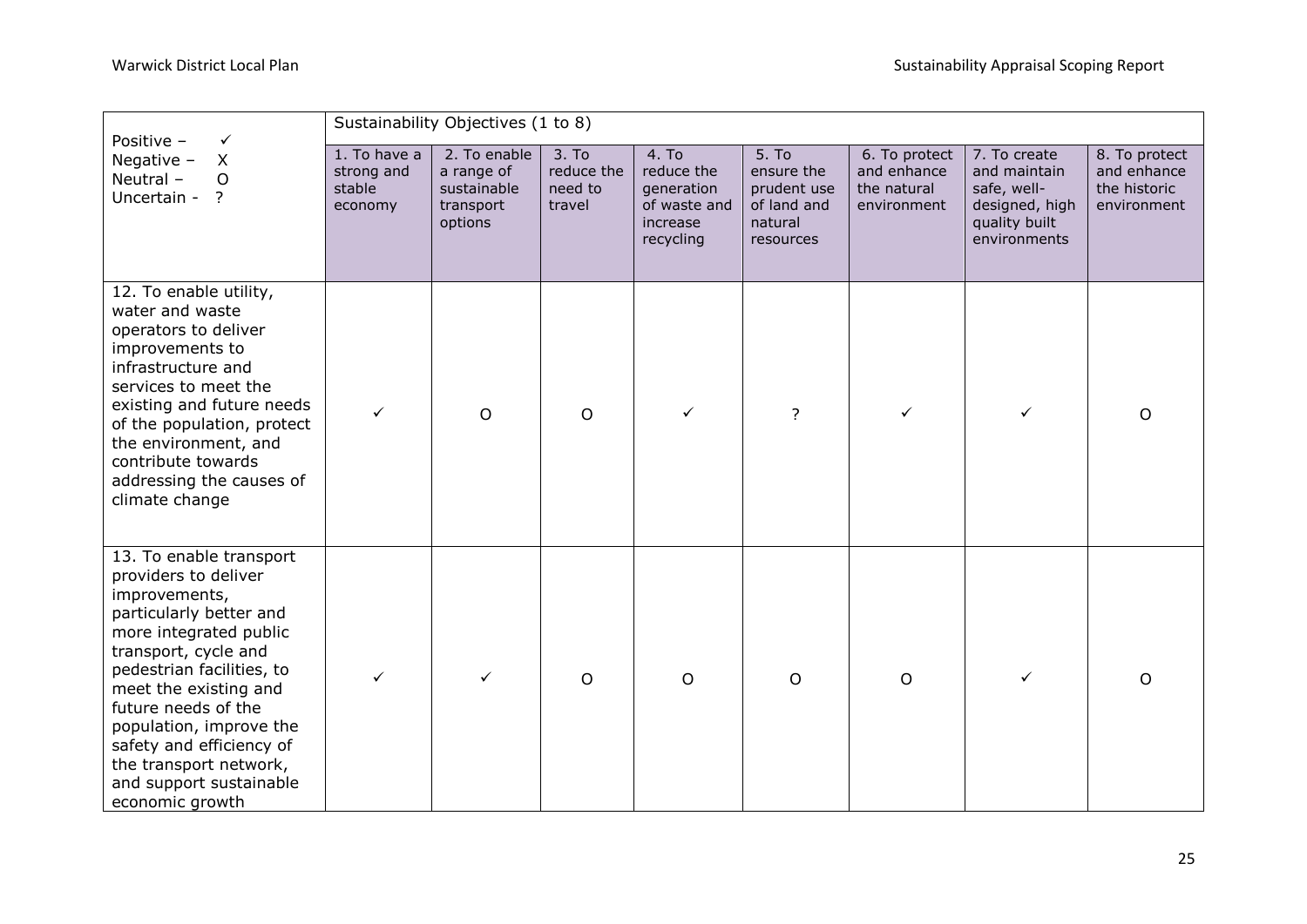| Positive -<br>$\checkmark$                                                                                                                                                                                                                                                                                                                                                                                 |                                                 | Sustainability Objectives (1 to 8)                                |                                                      |                                                                            |                                                                           |                                                            |                                                                                                |                                                             |
|------------------------------------------------------------------------------------------------------------------------------------------------------------------------------------------------------------------------------------------------------------------------------------------------------------------------------------------------------------------------------------------------------------|-------------------------------------------------|-------------------------------------------------------------------|------------------------------------------------------|----------------------------------------------------------------------------|---------------------------------------------------------------------------|------------------------------------------------------------|------------------------------------------------------------------------------------------------|-------------------------------------------------------------|
| Negative $-$<br>X<br>Neutral -<br>$\circ$<br>Uncertain - ?<br>14. To enable                                                                                                                                                                                                                                                                                                                                | 1. To have a<br>strong and<br>stable<br>economy | 2. To enable<br>a range of<br>sustainable<br>transport<br>options | 3. T <sub>0</sub><br>reduce the<br>need to<br>travel | 4. To<br>reduce the<br>generation<br>of waste and<br>increase<br>recycling | 5. To<br>ensure the<br>prudent use<br>of land and<br>natural<br>resources | 6. To protect<br>and enhance<br>the natural<br>environment | 7. To create<br>and maintain<br>safe, well-<br>designed, high<br>quality built<br>environments | 8. To protect<br>and enhance<br>the historic<br>environment |
| improvements to the built<br>and natural environment<br>which maintain and<br>enhance historic assets,<br>improve habitats and<br>their connectivity, provide<br>public access and<br>enjoyment of open space<br>such as allotments,<br>reduce the risk of<br>flooding, mitigate the<br>effects of climate change<br>including the effects on<br>habitats and wildlife, and<br>support healthy lifestyles. | $\Omega$                                        | $\Omega$                                                          | $\Omega$                                             | $\Omega$                                                                   |                                                                           | ✓                                                          | $\checkmark$                                                                                   |                                                             |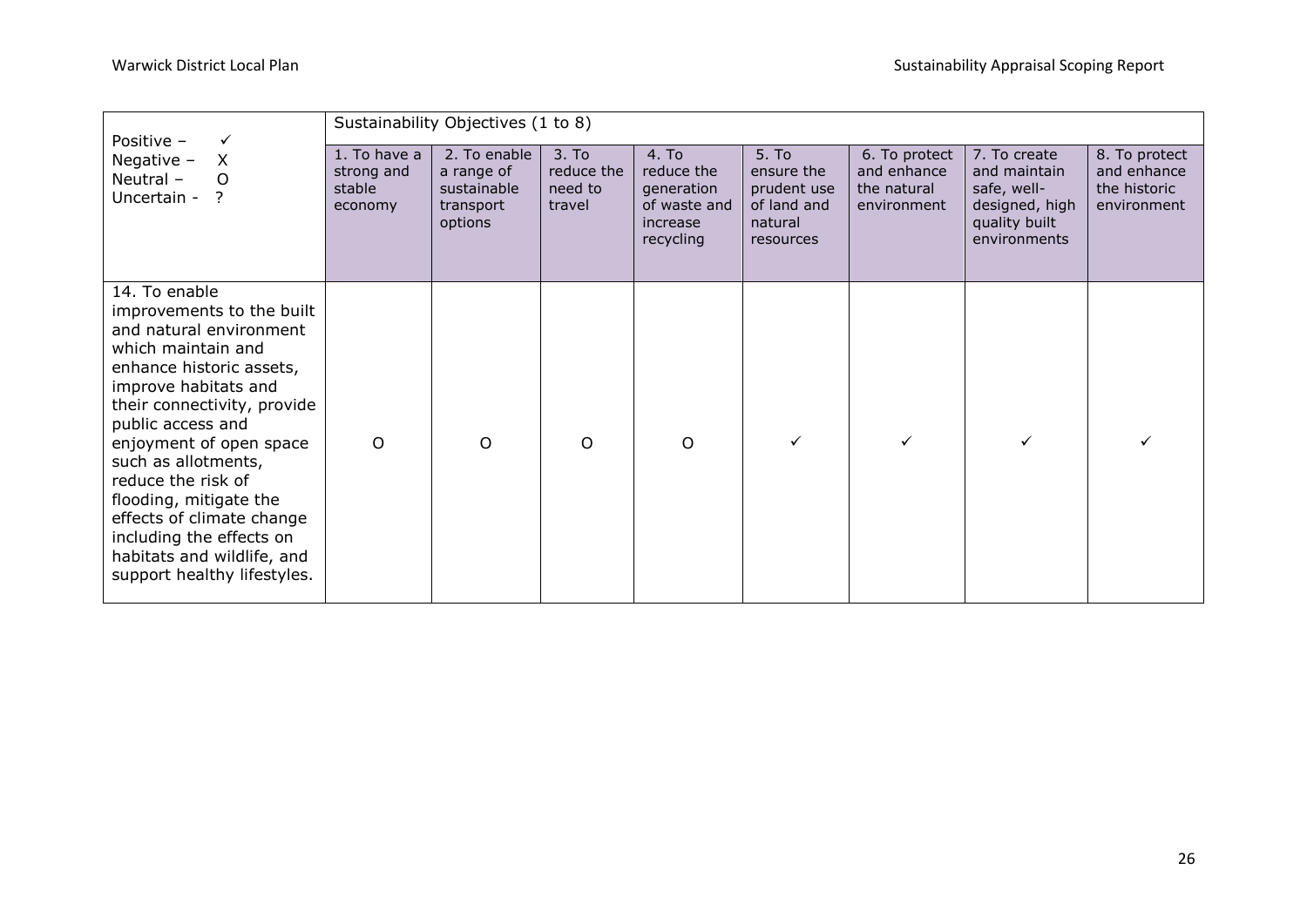| Positive -<br>$\checkmark$                                                                                                                                                                                                                                                                                                                                       |                                                 | Sustainability Objectives (1 to 8)                                |                                                      |                                                                            |                                                                           |                                                            |                                                                                                |                                                             |
|------------------------------------------------------------------------------------------------------------------------------------------------------------------------------------------------------------------------------------------------------------------------------------------------------------------------------------------------------------------|-------------------------------------------------|-------------------------------------------------------------------|------------------------------------------------------|----------------------------------------------------------------------------|---------------------------------------------------------------------------|------------------------------------------------------------|------------------------------------------------------------------------------------------------|-------------------------------------------------------------|
| X<br>Negative $-$<br>Neutral $-$<br>$\circ$<br>Uncertain - ?                                                                                                                                                                                                                                                                                                     | 1. To have a<br>strong and<br>stable<br>economy | 2. To enable<br>a range of<br>sustainable<br>transport<br>options | 3. T <sub>0</sub><br>reduce the<br>need to<br>travel | 4. To<br>reduce the<br>generation<br>of waste and<br>increase<br>recycling | 5. To<br>ensure the<br>prudent use<br>of land and<br>natural<br>resources | 6. To protect<br>and enhance<br>the natural<br>environment | 7. To create<br>and maintain<br>safe, well-<br>designed, high<br>quality built<br>environments | 8. To protect<br>and enhance<br>the historic<br>environment |
| 15. To enable<br>improvements to<br>maintain and enhance the<br>quality of cultural,<br>sporting and leisure<br>opportunities, including<br>maintaining a flexible<br>supply of land and<br>buildings for sport and<br>recreation of the right<br>quality, and in the right<br>location, to meet existing<br>and future needs, and<br>support healthy lifestyles | $\Omega$                                        | O                                                                 | $\circ$                                              | O                                                                          | $\circ$                                                                   | $\overline{?}$                                             | ✓                                                                                              | $\Omega$                                                    |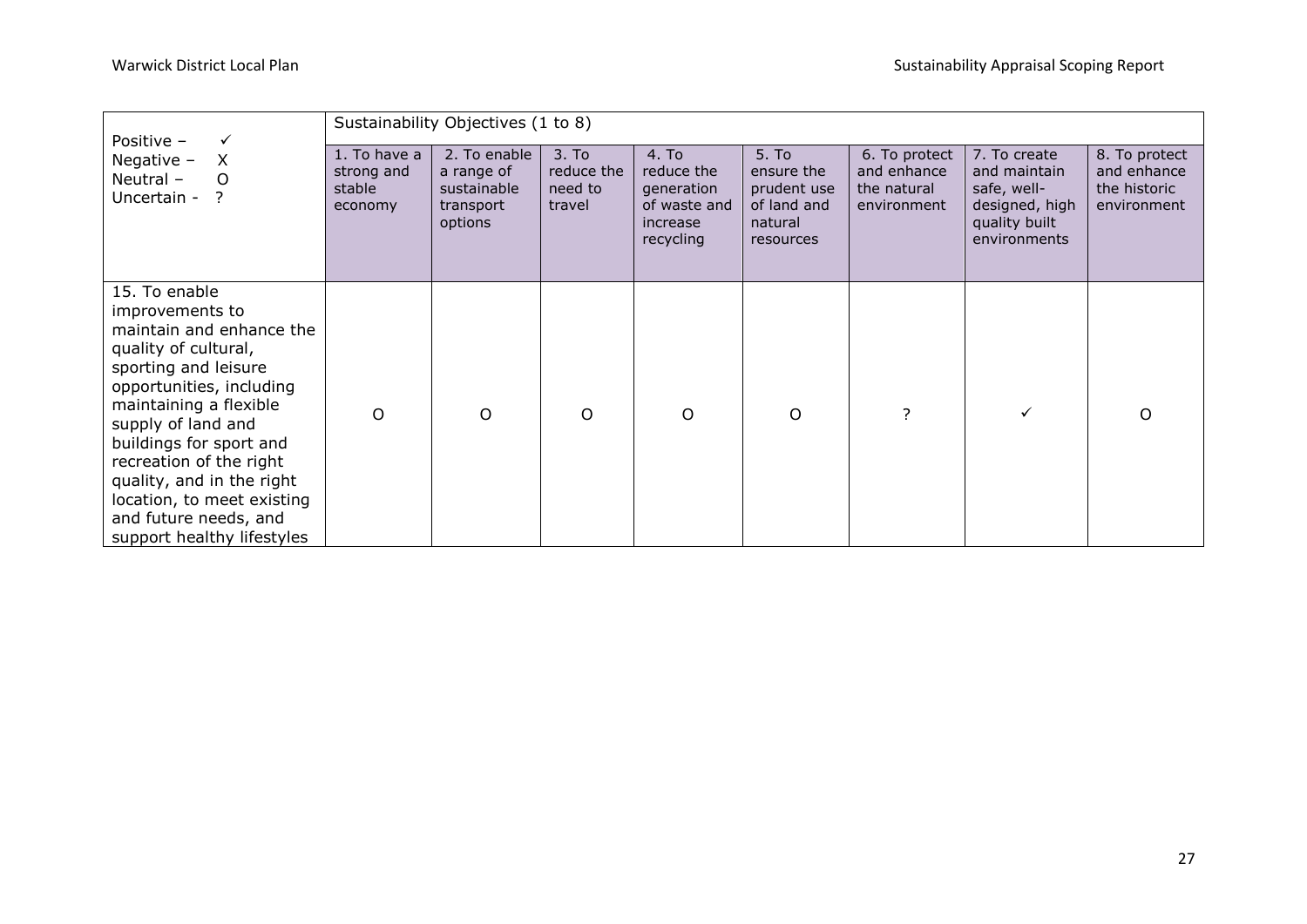|                                                            |                   | Sustainability Objectives (9 to 16) |                         |                |                         |            |             |             |
|------------------------------------------------------------|-------------------|-------------------------------------|-------------------------|----------------|-------------------------|------------|-------------|-------------|
|                                                            | 9. T <sub>0</sub> | 10. To                              | 11. To                  | 12. To meet    | 13. To                  | 14. To     | 15. To      | 16. To      |
|                                                            | maintain and      | minimise the                        | adapt to                | the housing    | protect,                | improve    | reduce      | reduce      |
|                                                            | improve           | causes of                           | the                     | needs of the   | enhance and             | health and | poverty and | crime, fear |
| Positive -<br>$\checkmark$                                 | good quality      | climate                             | predicted               | whole          | improve                 | well being | social      | of crime    |
|                                                            | air, water        | change by                           | impacts of              | community      | accessibility           |            | exclusion   | and         |
| Negative $-$<br>$\sf X$                                    | and soils         | reducing                            | climate                 |                | to local                |            |             | antisocial  |
| Neutral -<br>$\overline{O}$                                |                   | greenhouse                          | change                  |                | services and            |            |             | behaviour   |
| Uncertain - ?                                              |                   | gases and<br>increasing             | including<br>flood risk |                | community<br>facilities |            |             |             |
|                                                            |                   | the                                 |                         |                |                         |            |             |             |
|                                                            |                   | proportion of                       |                         |                |                         |            |             |             |
|                                                            |                   | energy                              |                         |                |                         |            |             |             |
|                                                            |                   | generated                           |                         |                |                         |            |             |             |
|                                                            |                   | from                                |                         |                |                         |            |             |             |
|                                                            |                   | renewable                           |                         |                |                         |            |             |             |
|                                                            |                   | and low                             |                         |                |                         |            |             |             |
|                                                            |                   | carbon                              |                         |                |                         |            |             |             |
|                                                            |                   | sources.                            |                         |                |                         |            |             |             |
|                                                            |                   |                                     |                         |                |                         |            |             |             |
| A. Delivering sustainable levels of growth in the district |                   |                                     |                         |                |                         |            |             |             |
| 1. To deliver a sustainable                                |                   |                                     |                         |                |                         |            |             |             |
| level of economic growth, in                               |                   |                                     |                         |                |                         |            |             |             |
| balance with housing                                       |                   |                                     |                         |                |                         |            |             |             |
| growth, in appropriate                                     |                   |                                     |                         |                |                         |            |             |             |
| sectors to maintain high                                   |                   |                                     |                         |                |                         | ✓          | ✓           |             |
| levels of employment, and                                  | ?                 | ?                                   | $\overline{?}$          | $\overline{?}$ | ?                       |            |             | $\Omega$    |
| to address pockets of                                      |                   |                                     |                         |                |                         |            |             |             |
| unemployment and                                           |                   |                                     |                         |                |                         |            |             |             |
| worklessness in deprived                                   |                   |                                     |                         |                |                         |            |             |             |
| areas.                                                     |                   |                                     |                         |                |                         |            |             |             |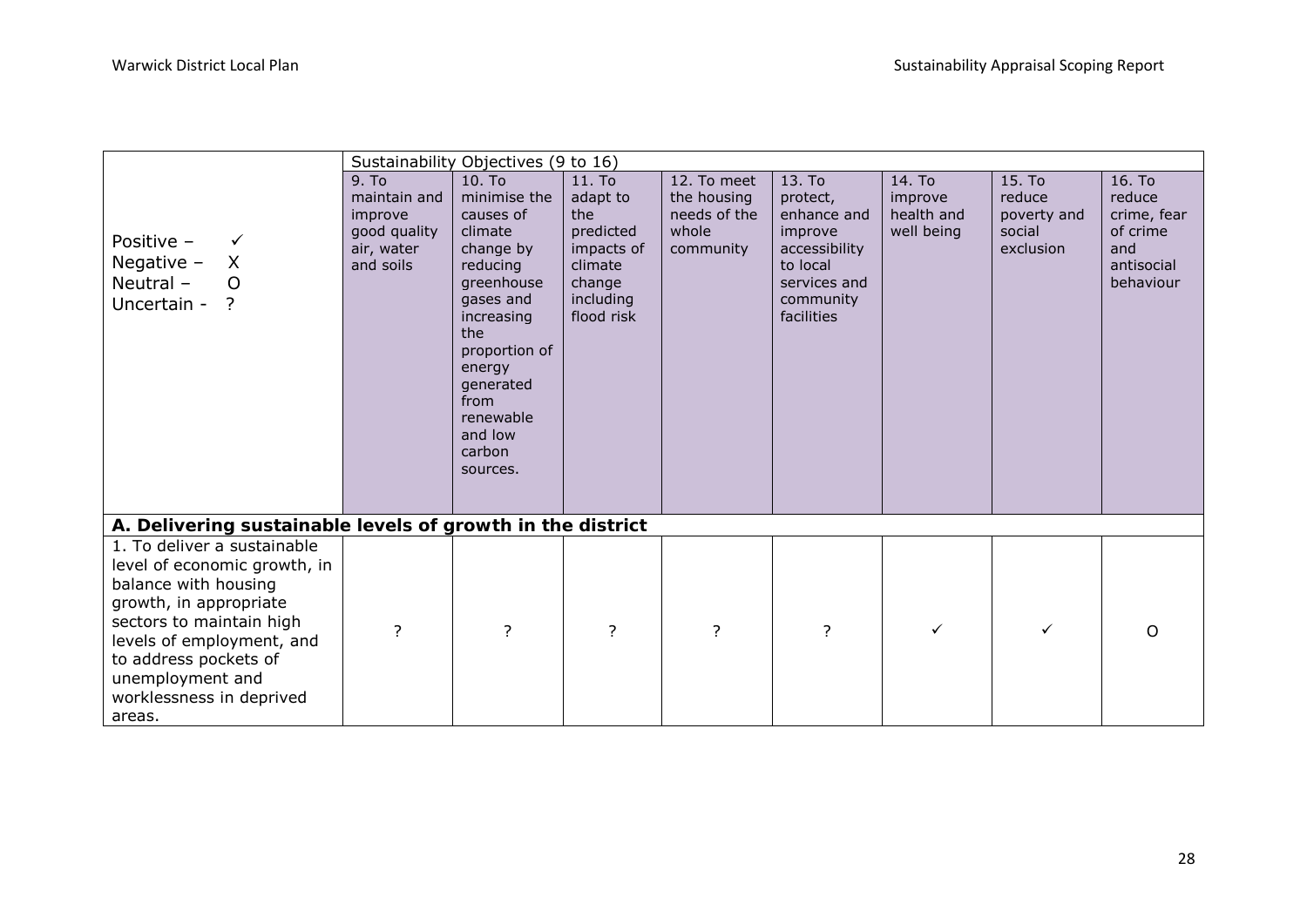|                                                                                                                                                                                                                                                       |                                                                             | Sustainability Objectives (9 to 16)                                                                                                                                                                                   |                                                                                                      |                                                                  |                                                                                                                      |                                               |                                                        |                                                                               |
|-------------------------------------------------------------------------------------------------------------------------------------------------------------------------------------------------------------------------------------------------------|-----------------------------------------------------------------------------|-----------------------------------------------------------------------------------------------------------------------------------------------------------------------------------------------------------------------|------------------------------------------------------------------------------------------------------|------------------------------------------------------------------|----------------------------------------------------------------------------------------------------------------------|-----------------------------------------------|--------------------------------------------------------|-------------------------------------------------------------------------------|
| Positive -<br>$\checkmark$<br>Negative $-$<br>$\mathsf{X}$<br>Neutral-<br>$\circ$<br>Uncertain - ?                                                                                                                                                    | 9. To<br>maintain and<br>improve<br>good quality<br>air, water<br>and soils | 10. To<br>minimise the<br>causes of<br>climate<br>change by<br>reducing<br>greenhouse<br>gases and<br>increasing<br>the<br>proportion of<br>energy<br>generated<br>from<br>renewable<br>and low<br>carbon<br>sources. | 11. To<br>adapt to<br>the<br>predicted<br>impacts of<br>climate<br>change<br>including<br>flood risk | 12. To meet<br>the housing<br>needs of the<br>whole<br>community | 13. To<br>protect,<br>enhance and<br>improve<br>accessibility<br>to local<br>services and<br>community<br>facilities | 14. To<br>improve<br>health and<br>well being | 15. To<br>reduce<br>poverty and<br>social<br>exclusion | 16. To<br>reduce<br>crime, fear<br>of crime<br>and<br>antisocial<br>behaviour |
| 2. To deliver a sustainable<br>level of housing growth, in<br>balance with economic<br>growth, to reduce existing<br>households in need of<br>accommodation, meet<br>future housing needs, and<br>to help address issues of<br>housing affordability. | ?                                                                           | ?                                                                                                                                                                                                                     | ?                                                                                                    | ✓                                                                | $\overline{?}$                                                                                                       | $\checkmark$                                  | ✓                                                      | O                                                                             |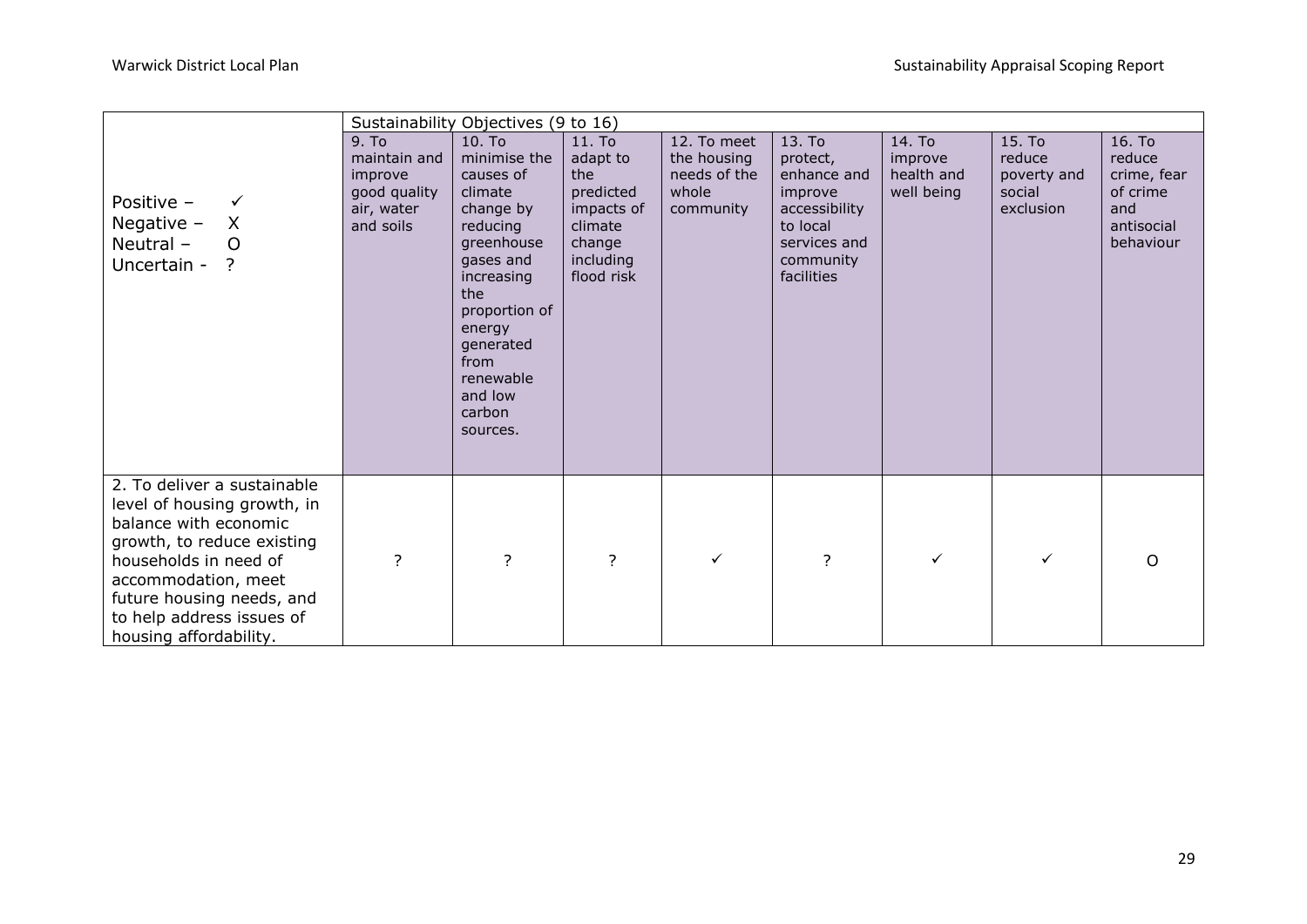|                                                                                                                                                                                                                                                                                              |                                                                             | Sustainability Objectives (9 to 16)                                                                                                                                                                                   |                                                                                                      |                                                                  |                                                                                                                      |                                               |                                                        |                                                                               |
|----------------------------------------------------------------------------------------------------------------------------------------------------------------------------------------------------------------------------------------------------------------------------------------------|-----------------------------------------------------------------------------|-----------------------------------------------------------------------------------------------------------------------------------------------------------------------------------------------------------------------|------------------------------------------------------------------------------------------------------|------------------------------------------------------------------|----------------------------------------------------------------------------------------------------------------------|-----------------------------------------------|--------------------------------------------------------|-------------------------------------------------------------------------------|
| Positive -<br>✓<br>$\mathsf{X}$<br>Negative $-$<br>Neutral-<br>$\circ$<br>Uncertain -<br>$\ddot{ }$                                                                                                                                                                                          | 9. To<br>maintain and<br>improve<br>good quality<br>air, water<br>and soils | 10. To<br>minimise the<br>causes of<br>climate<br>change by<br>reducing<br>greenhouse<br>gases and<br>increasing<br>the<br>proportion of<br>energy<br>generated<br>from<br>renewable<br>and low<br>carbon<br>sources. | 11. To<br>adapt to<br>the<br>predicted<br>impacts of<br>climate<br>change<br>including<br>flood risk | 12. To meet<br>the housing<br>needs of the<br>whole<br>community | 13. To<br>protect,<br>enhance and<br>improve<br>accessibility<br>to local<br>services and<br>community<br>facilities | 14. To<br>improve<br>health and<br>well being | 15. To<br>reduce<br>poverty and<br>social<br>exclusion | 16. To<br>reduce<br>crime, fear<br>of crime<br>and<br>antisocial<br>behaviour |
| 3. To deliver a sustainable<br>level of retail and leisure<br>growth to meet existing and<br>future needs of the<br>population, in order to<br>maintain and enhance the<br>vitality and viability of<br>existing town and local<br>centres as safe places to<br>visit both by day and night. | ?                                                                           | ?                                                                                                                                                                                                                     | ?                                                                                                    | $\circ$                                                          | $\overline{?}$                                                                                                       | ?                                             | ?                                                      |                                                                               |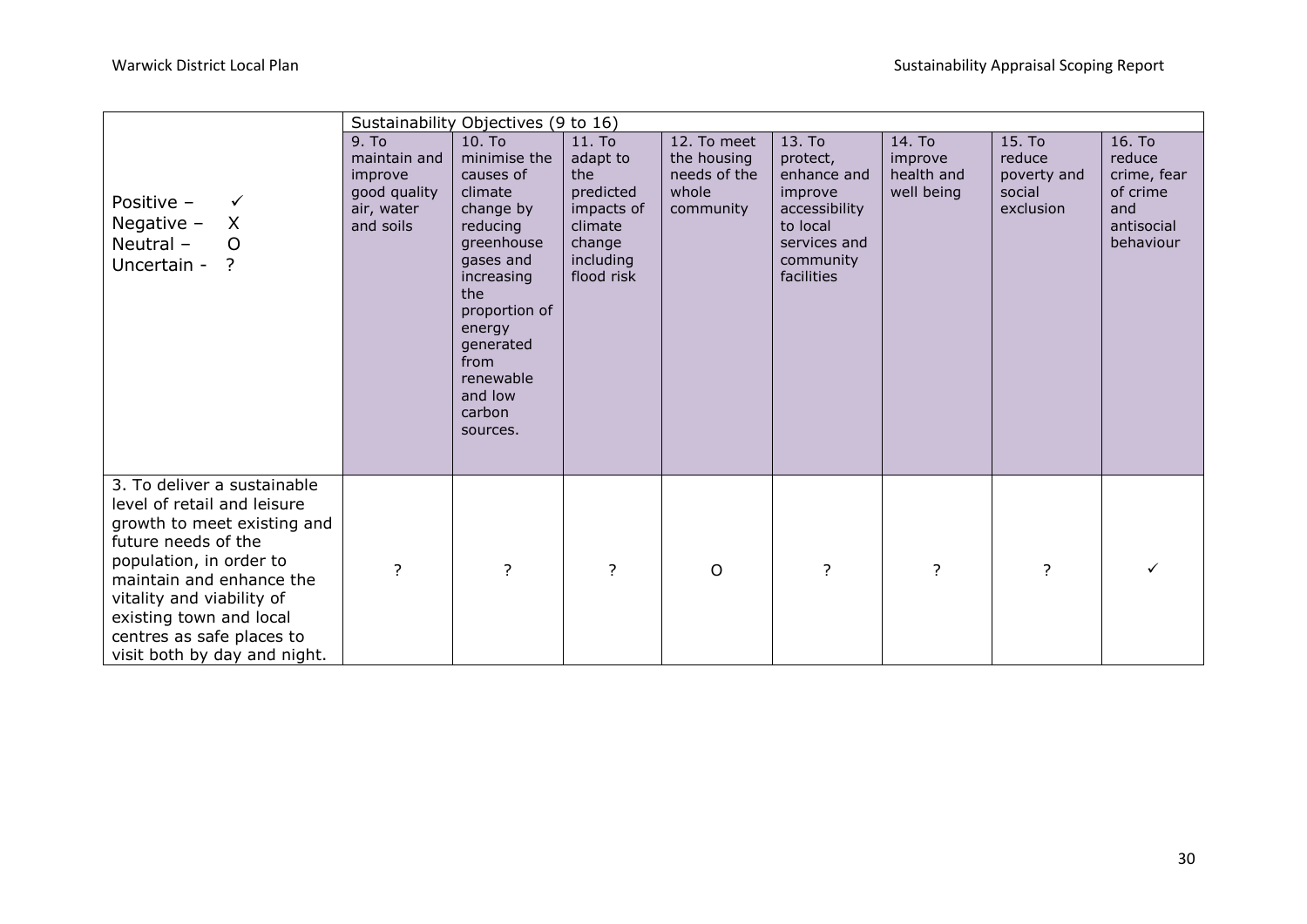|                                                                                                                                                                                                                                                                                                          |                                                                             | Sustainability Objectives (9 to 16)                                                                                                                                                                                   |                                                                                                      |                                                                  |                                                                                                                      |                                               |                                                        |                                                                               |
|----------------------------------------------------------------------------------------------------------------------------------------------------------------------------------------------------------------------------------------------------------------------------------------------------------|-----------------------------------------------------------------------------|-----------------------------------------------------------------------------------------------------------------------------------------------------------------------------------------------------------------------|------------------------------------------------------------------------------------------------------|------------------------------------------------------------------|----------------------------------------------------------------------------------------------------------------------|-----------------------------------------------|--------------------------------------------------------|-------------------------------------------------------------------------------|
| Positive -<br>$\checkmark$<br>Negative $-$<br>X<br>Neutral-<br>$\Omega$<br>Uncertain - ?                                                                                                                                                                                                                 | 9. To<br>maintain and<br>improve<br>good quality<br>air, water<br>and soils | 10. To<br>minimise the<br>causes of<br>climate<br>change by<br>reducing<br>greenhouse<br>gases and<br>increasing<br>the<br>proportion of<br>energy<br>generated<br>from<br>renewable<br>and low<br>carbon<br>sources. | 11. To<br>adapt to<br>the<br>predicted<br>impacts of<br>climate<br>change<br>including<br>flood risk | 12. To meet<br>the housing<br>needs of the<br>whole<br>community | 13. To<br>protect,<br>enhance and<br>improve<br>accessibility<br>to local<br>services and<br>community<br>facilities | 14. To<br>improve<br>health and<br>well being | 15. To<br>reduce<br>poverty and<br>social<br>exclusion | 16. To<br>reduce<br>crime, fear<br>of crime<br>and<br>antisocial<br>behaviour |
| B. Delivering well located and designed new developments                                                                                                                                                                                                                                                 |                                                                             |                                                                                                                                                                                                                       |                                                                                                      |                                                                  |                                                                                                                      |                                               |                                                        |                                                                               |
| 4. To ensure new<br>developments are located to<br>reduce the need for the use<br>of the private car, and road<br>congestion within the<br>district in order to improve<br>air quality, reduce carbon<br>emissions and encourage<br>more healthy lifestyles<br>through increased walking<br>and cycling. | ✓                                                                           | $\checkmark$                                                                                                                                                                                                          | $\circ$                                                                                              | O                                                                | ✓                                                                                                                    | $\checkmark$                                  | ?                                                      | $\Omega$                                                                      |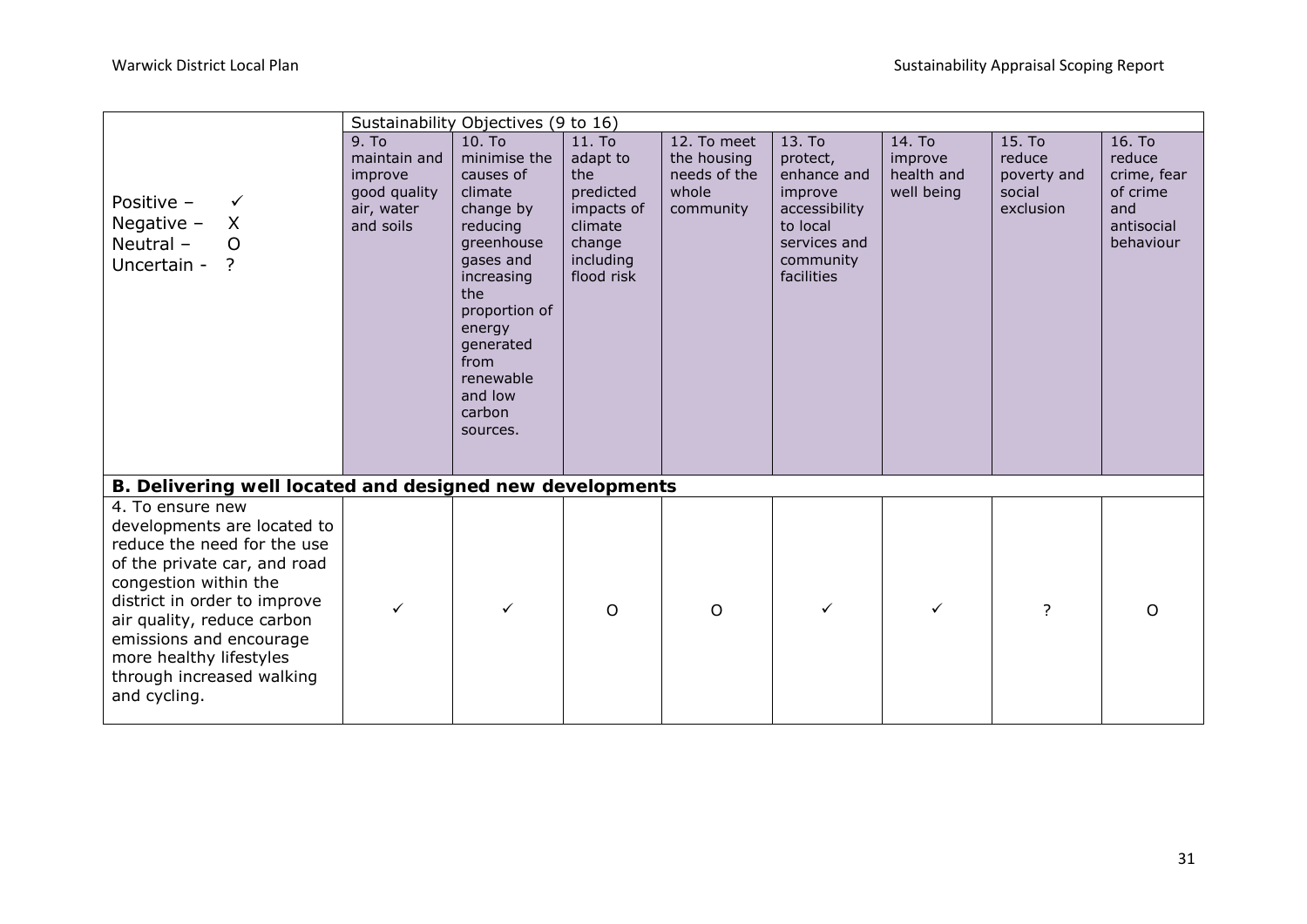|                                                                                                                                                                                                                                                                                                                          |                                                                             | Sustainability Objectives (9 to 16)                                                                                                                                                                                   |                                                                                                      |                                                                  |                                                                                                                      |                                               |                                                        |                                                                               |
|--------------------------------------------------------------------------------------------------------------------------------------------------------------------------------------------------------------------------------------------------------------------------------------------------------------------------|-----------------------------------------------------------------------------|-----------------------------------------------------------------------------------------------------------------------------------------------------------------------------------------------------------------------|------------------------------------------------------------------------------------------------------|------------------------------------------------------------------|----------------------------------------------------------------------------------------------------------------------|-----------------------------------------------|--------------------------------------------------------|-------------------------------------------------------------------------------|
| Positive -<br>$\checkmark$<br>Negative $-$<br>X<br>Neutral -<br>$\overline{O}$<br>Uncertain - ?                                                                                                                                                                                                                          | 9. To<br>maintain and<br>improve<br>good quality<br>air, water<br>and soils | 10. To<br>minimise the<br>causes of<br>climate<br>change by<br>reducing<br>greenhouse<br>gases and<br>increasing<br>the<br>proportion of<br>energy<br>generated<br>from<br>renewable<br>and low<br>carbon<br>sources. | 11. To<br>adapt to<br>the<br>predicted<br>impacts of<br>climate<br>change<br>including<br>flood risk | 12. To meet<br>the housing<br>needs of the<br>whole<br>community | 13. To<br>protect,<br>enhance and<br>improve<br>accessibility<br>to local<br>services and<br>community<br>facilities | 14. To<br>improve<br>health and<br>well being | 15. To<br>reduce<br>poverty and<br>social<br>exclusion | 16. To<br>reduce<br>crime, fear<br>of crime<br>and<br>antisocial<br>behaviour |
| 5. To ensure new<br>development is designed<br>and built to a high standard<br>of water and energy<br>efficiency to reduce the<br>overall demand for natural<br>resources, and also<br>specifically, to increase the<br>use of renewable and low<br>carbon sources of energy, in<br>order to reduce carbon<br>emissions. |                                                                             | $\checkmark$                                                                                                                                                                                                          | $\circ$                                                                                              | $\circ$                                                          | $\circ$                                                                                                              | $\circ$                                       | $\circ$                                                | $\Omega$                                                                      |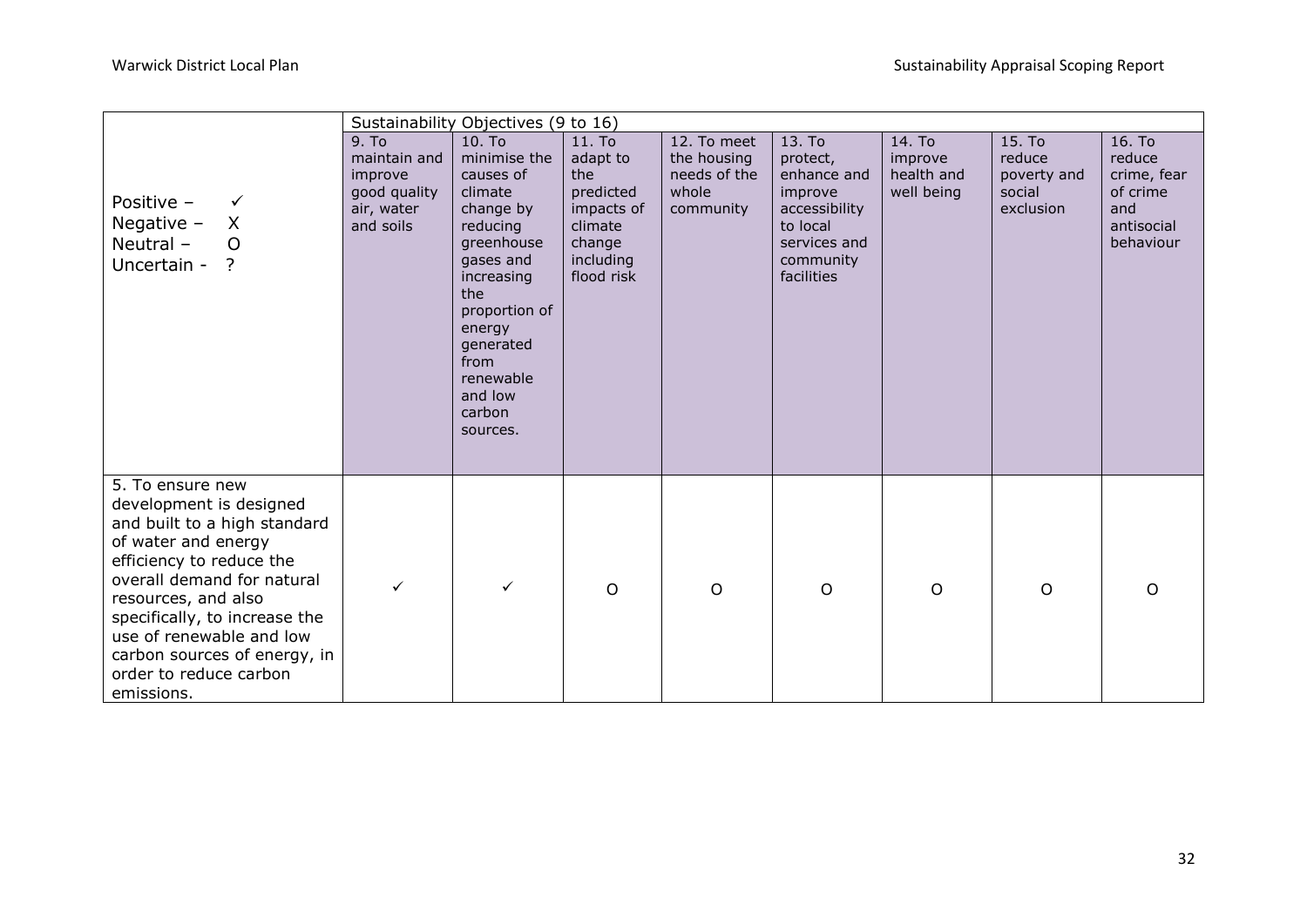|                                                                                                                                                                                                                                                           |                                                                             | Sustainability Objectives (9 to 16)                                                                                                                                                                                   |                                                                                                      |                                                                  |                                                                                                                      |                                               |                                                        |                                                                               |
|-----------------------------------------------------------------------------------------------------------------------------------------------------------------------------------------------------------------------------------------------------------|-----------------------------------------------------------------------------|-----------------------------------------------------------------------------------------------------------------------------------------------------------------------------------------------------------------------|------------------------------------------------------------------------------------------------------|------------------------------------------------------------------|----------------------------------------------------------------------------------------------------------------------|-----------------------------------------------|--------------------------------------------------------|-------------------------------------------------------------------------------|
| Positive -<br>$\checkmark$<br>Negative $-$<br>X<br>Neutral-<br>$\overline{O}$<br>Uncertain - ?                                                                                                                                                            | 9. To<br>maintain and<br>improve<br>good quality<br>air, water<br>and soils | 10. To<br>minimise the<br>causes of<br>climate<br>change by<br>reducing<br>greenhouse<br>gases and<br>increasing<br>the<br>proportion of<br>energy<br>generated<br>from<br>renewable<br>and low<br>carbon<br>sources. | 11. To<br>adapt to<br>the<br>predicted<br>impacts of<br>climate<br>change<br>including<br>flood risk | 12. To meet<br>the housing<br>needs of the<br>whole<br>community | 13. To<br>protect,<br>enhance and<br>improve<br>accessibility<br>to local<br>services and<br>community<br>facilities | 14. To<br>improve<br>health and<br>well being | 15. To<br>reduce<br>poverty and<br>social<br>exclusion | 16. To<br>reduce<br>crime, fear<br>of crime<br>and<br>antisocial<br>behaviour |
| 6. To ensure new<br>developments are located,<br>designed and built to be<br>able to deal with the<br>projected impacts of climate<br>change, particularly<br>reducing the risk of flooding<br>to people and property.                                    | $\circ$                                                                     | $\circ$                                                                                                                                                                                                               | $\checkmark$                                                                                         | $\overline{?}$                                                   | $\circ$                                                                                                              | $\circ$                                       | $\circ$                                                | O                                                                             |
| 7. To ensure new<br>developments are designed<br>and located to maintain and<br>improve the quality of the<br>built and natural<br>environment, particularly<br>historic areas and buildings,<br>sensitive habitats and areas<br>of high landscape value. | $\circ$                                                                     | $\circ$                                                                                                                                                                                                               | $\circ$                                                                                              | $\circ$                                                          | $\circ$                                                                                                              | $\circ$                                       | $\circ$                                                | $\circ$                                                                       |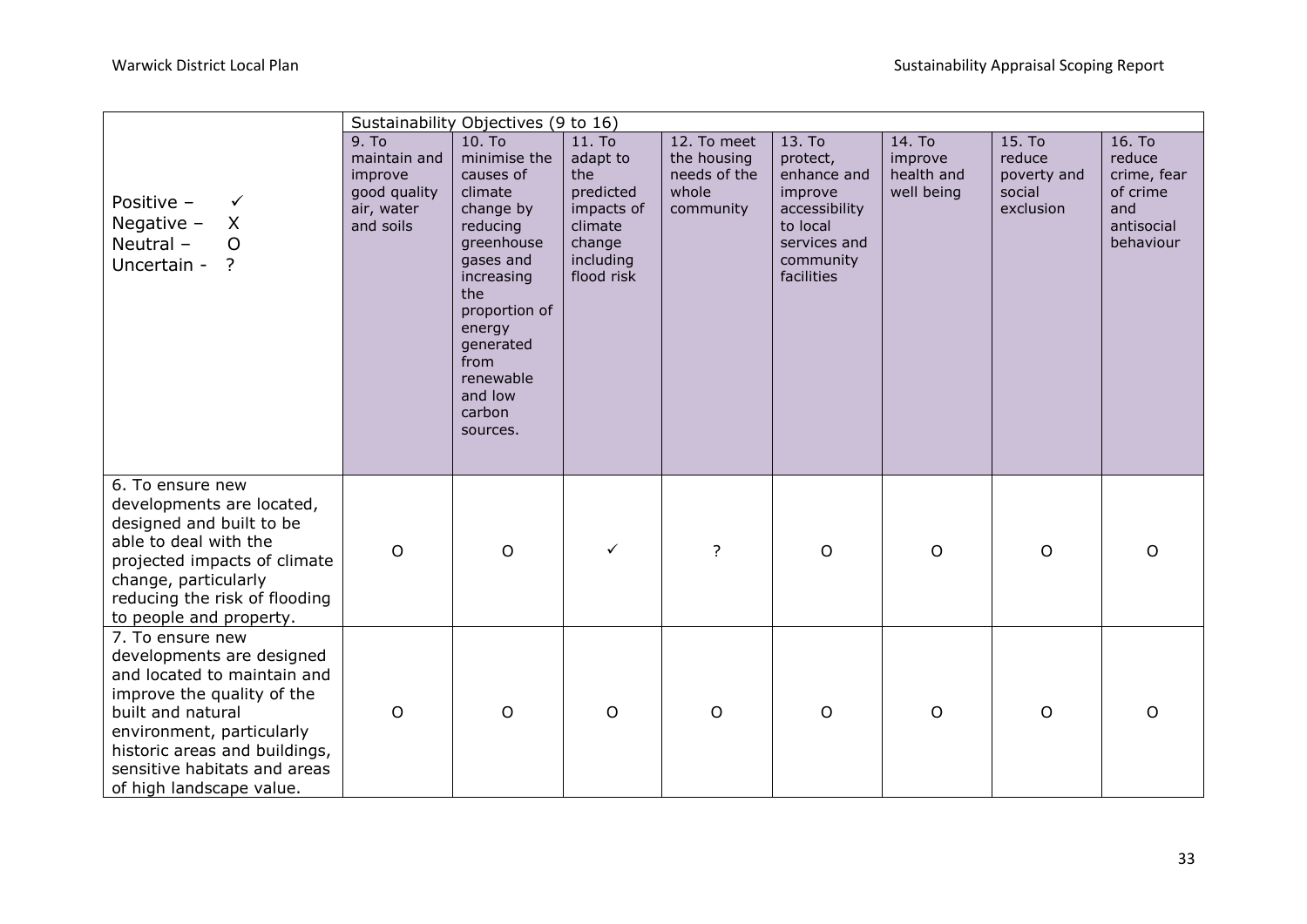|                                                                                                                                                                                                                                |                                                                                         | Sustainability Objectives (9 to 16)                                                                                                                                                                                   |                                                                                                      |                                                                  |                                                                                                                      |                                               |                                                        |                                                                               |
|--------------------------------------------------------------------------------------------------------------------------------------------------------------------------------------------------------------------------------|-----------------------------------------------------------------------------------------|-----------------------------------------------------------------------------------------------------------------------------------------------------------------------------------------------------------------------|------------------------------------------------------------------------------------------------------|------------------------------------------------------------------|----------------------------------------------------------------------------------------------------------------------|-----------------------------------------------|--------------------------------------------------------|-------------------------------------------------------------------------------|
| Positive -<br>$\checkmark$<br>Negative $-$<br>$\mathsf{X}$<br>Neutral -<br>$\circ$<br>Uncertain - ?                                                                                                                            | 9. T <sub>0</sub><br>maintain and<br>improve<br>good quality<br>air, water<br>and soils | 10. To<br>minimise the<br>causes of<br>climate<br>change by<br>reducing<br>greenhouse<br>gases and<br>increasing<br>the<br>proportion of<br>energy<br>generated<br>from<br>renewable<br>and low<br>carbon<br>sources. | 11. To<br>adapt to<br>the<br>predicted<br>impacts of<br>climate<br>change<br>including<br>flood risk | 12. To meet<br>the housing<br>needs of the<br>whole<br>community | 13. To<br>protect,<br>enhance and<br>improve<br>accessibility<br>to local<br>services and<br>community<br>facilities | 14. To<br>improve<br>health and<br>well being | 15. To<br>reduce<br>poverty and<br>social<br>exclusion | 16. To<br>reduce<br>crime, fear<br>of crime<br>and<br>antisocial<br>behaviour |
| 8. To ensure new<br>developments are built to a<br>high standard in terms of<br>design quality and provide<br>inclusive, vibrant and<br>attractive places where<br>people feel safe within and<br>want to live, work or visit. | $\circ$                                                                                 | ?                                                                                                                                                                                                                     | $\circ$                                                                                              | $\overline{?}$                                                   | $\overline{?}$                                                                                                       | $\checkmark$                                  | ✓                                                      |                                                                               |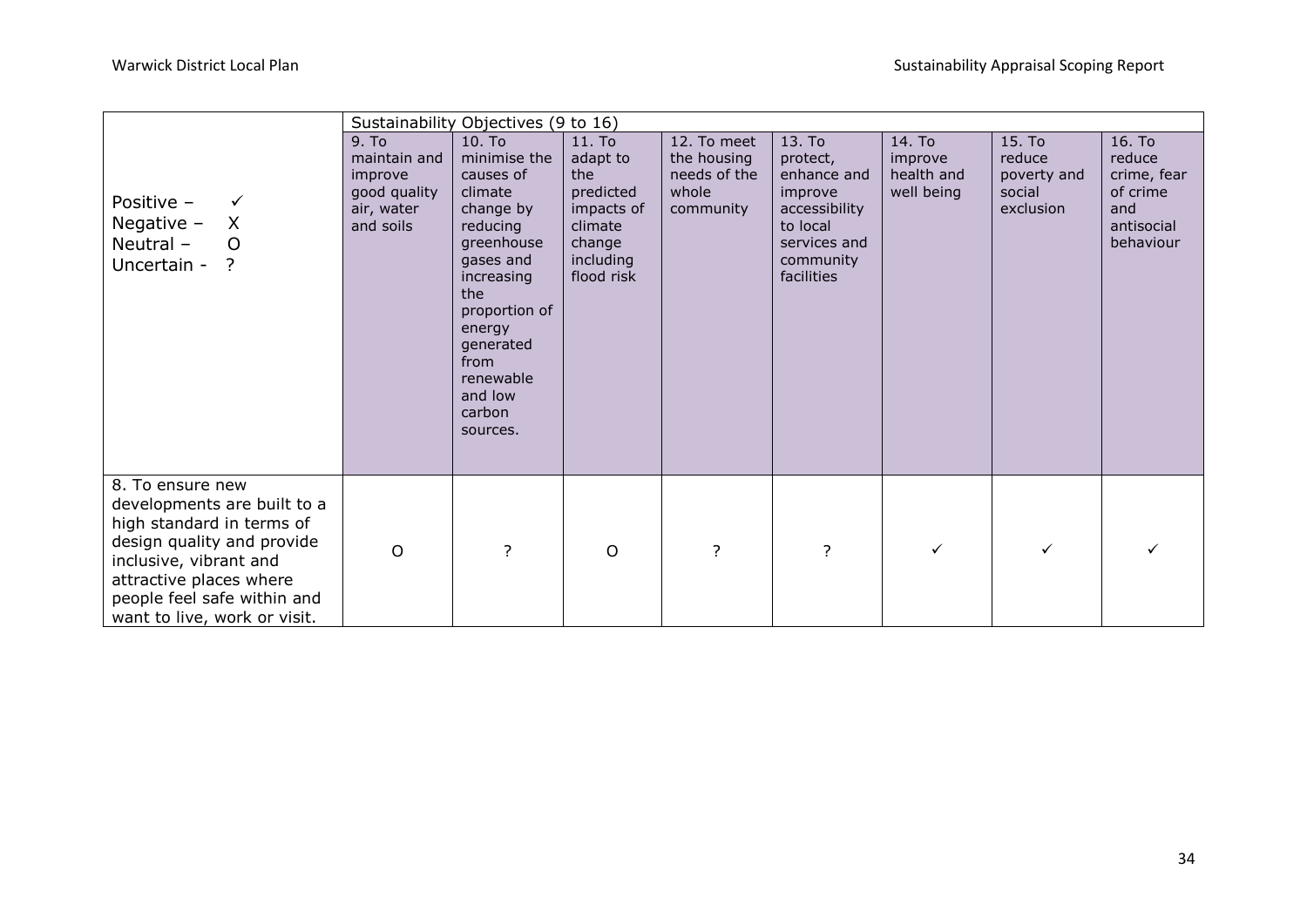|                                                                                                                                                                                                                                                                        |                                                                             | Sustainability Objectives (9 to 16)                                                                                                                                                                                   |                                                                                                      |                                                                  |                                                                                                                      |                                               |                                                        |                                                                               |
|------------------------------------------------------------------------------------------------------------------------------------------------------------------------------------------------------------------------------------------------------------------------|-----------------------------------------------------------------------------|-----------------------------------------------------------------------------------------------------------------------------------------------------------------------------------------------------------------------|------------------------------------------------------------------------------------------------------|------------------------------------------------------------------|----------------------------------------------------------------------------------------------------------------------|-----------------------------------------------|--------------------------------------------------------|-------------------------------------------------------------------------------|
| Positive -<br>$\checkmark$<br>Negative $-$<br>$\mathsf{X}$<br>Neutral-<br>$\Omega$<br>Uncertain - ?                                                                                                                                                                    | 9. To<br>maintain and<br>improve<br>good quality<br>air, water<br>and soils | 10. To<br>minimise the<br>causes of<br>climate<br>change by<br>reducing<br>greenhouse<br>gases and<br>increasing<br>the<br>proportion of<br>energy<br>generated<br>from<br>renewable<br>and low<br>carbon<br>sources. | 11. To<br>adapt to<br>the<br>predicted<br>impacts of<br>climate<br>change<br>including<br>flood risk | 12. To meet<br>the housing<br>needs of the<br>whole<br>community | 13. To<br>protect,<br>enhance and<br>improve<br>accessibility<br>to local<br>services and<br>community<br>facilities | 14. To<br>improve<br>health and<br>well being | 15. To<br>reduce<br>poverty and<br>social<br>exclusion | 16. To<br>reduce<br>crime, fear<br>of crime<br>and<br>antisocial<br>behaviour |
| 9.To ensure new<br>developments provide<br>integrated public and<br>private open spaces so<br>that there is an<br>accessible choice of areas<br>of shade, shelter and<br>recreation for the benefit<br>of people, wildlife, flood<br>storage and carbon<br>management. | $\circ$                                                                     | $\circ$                                                                                                                                                                                                               | $\checkmark$                                                                                         | $\mathsf{O}$                                                     | $\circ$                                                                                                              | $\checkmark$                                  | O                                                      | $\Omega$                                                                      |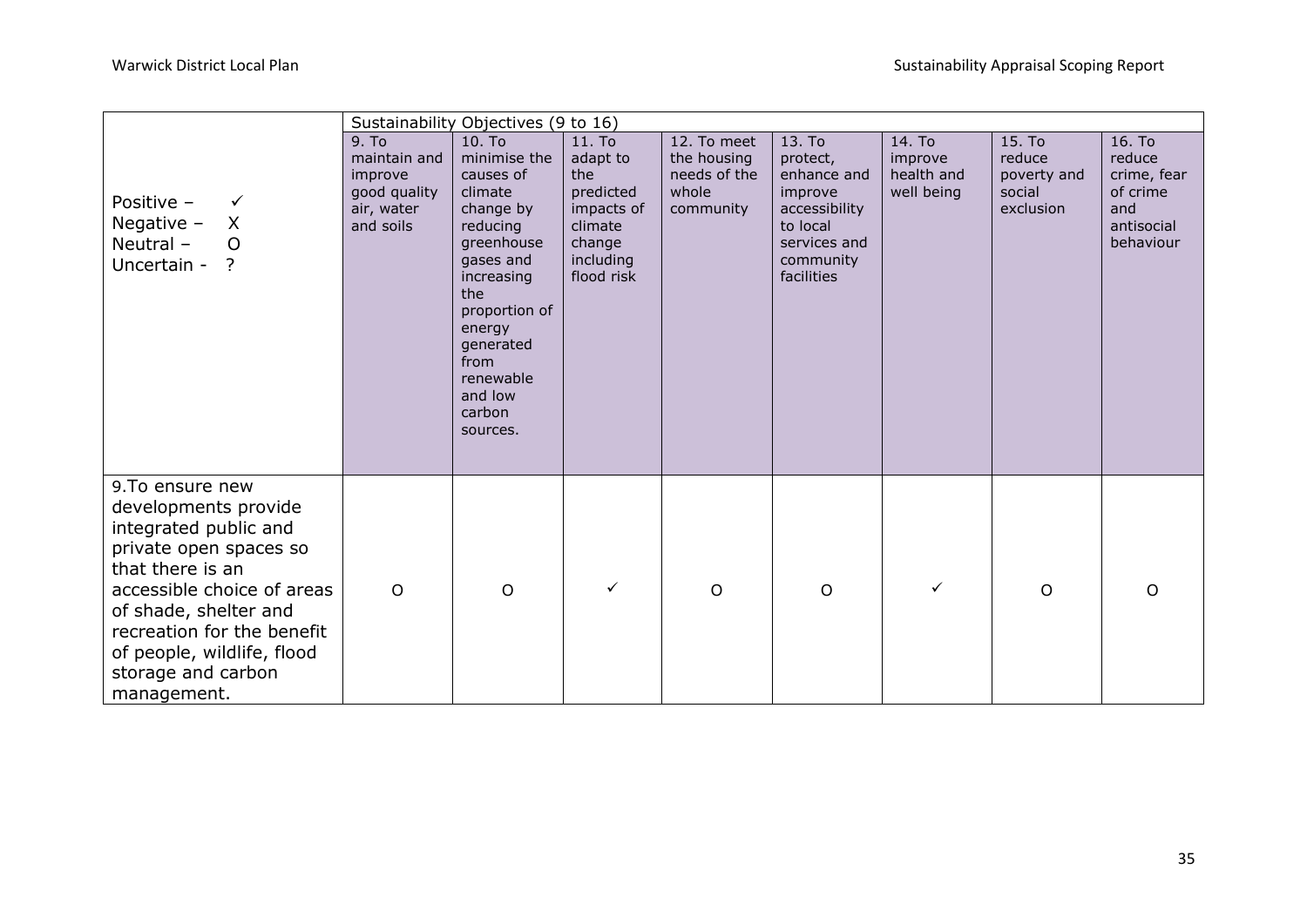|                                                                                                                                                                                                                         |                                                                             | Sustainability Objectives (9 to 16)                                                                                                                                                                                   |                                                                                                      |                                                                  |                                                                                                                      |                                               |                                                        |                                                                               |
|-------------------------------------------------------------------------------------------------------------------------------------------------------------------------------------------------------------------------|-----------------------------------------------------------------------------|-----------------------------------------------------------------------------------------------------------------------------------------------------------------------------------------------------------------------|------------------------------------------------------------------------------------------------------|------------------------------------------------------------------|----------------------------------------------------------------------------------------------------------------------|-----------------------------------------------|--------------------------------------------------------|-------------------------------------------------------------------------------|
| Positive -<br>✓<br>Negative $-$<br>$\mathsf{X}$<br>Neutral-<br>$\circ$<br>Uncertain - ?                                                                                                                                 | 9. To<br>maintain and<br>improve<br>good quality<br>air, water<br>and soils | 10. To<br>minimise the<br>causes of<br>climate<br>change by<br>reducing<br>greenhouse<br>gases and<br>increasing<br>the<br>proportion of<br>energy<br>generated<br>from<br>renewable<br>and low<br>carbon<br>sources. | 11. To<br>adapt to<br>the<br>predicted<br>impacts of<br>climate<br>change<br>including<br>flood risk | 12. To meet<br>the housing<br>needs of the<br>whole<br>community | 13. To<br>protect,<br>enhance and<br>improve<br>accessibility<br>to local<br>services and<br>community<br>facilities | 14. To<br>improve<br>health and<br>well being | 15. To<br>reduce<br>poverty and<br>social<br>exclusion | 16. To<br>reduce<br>crime, fear<br>of crime<br>and<br>antisocial<br>behaviour |
| 10. To ensure buildings<br>and spaces, particularly<br>historic, adapt in a<br>sensitive way to changing<br>needs of the economy<br>and environmental<br>issues, such as<br>retrofitting energy<br>efficiency measures. | $\circ$                                                                     | $\checkmark$                                                                                                                                                                                                          | $\checkmark$                                                                                         | $\circ$                                                          | $\circ$                                                                                                              | $\circ$                                       | O                                                      | O                                                                             |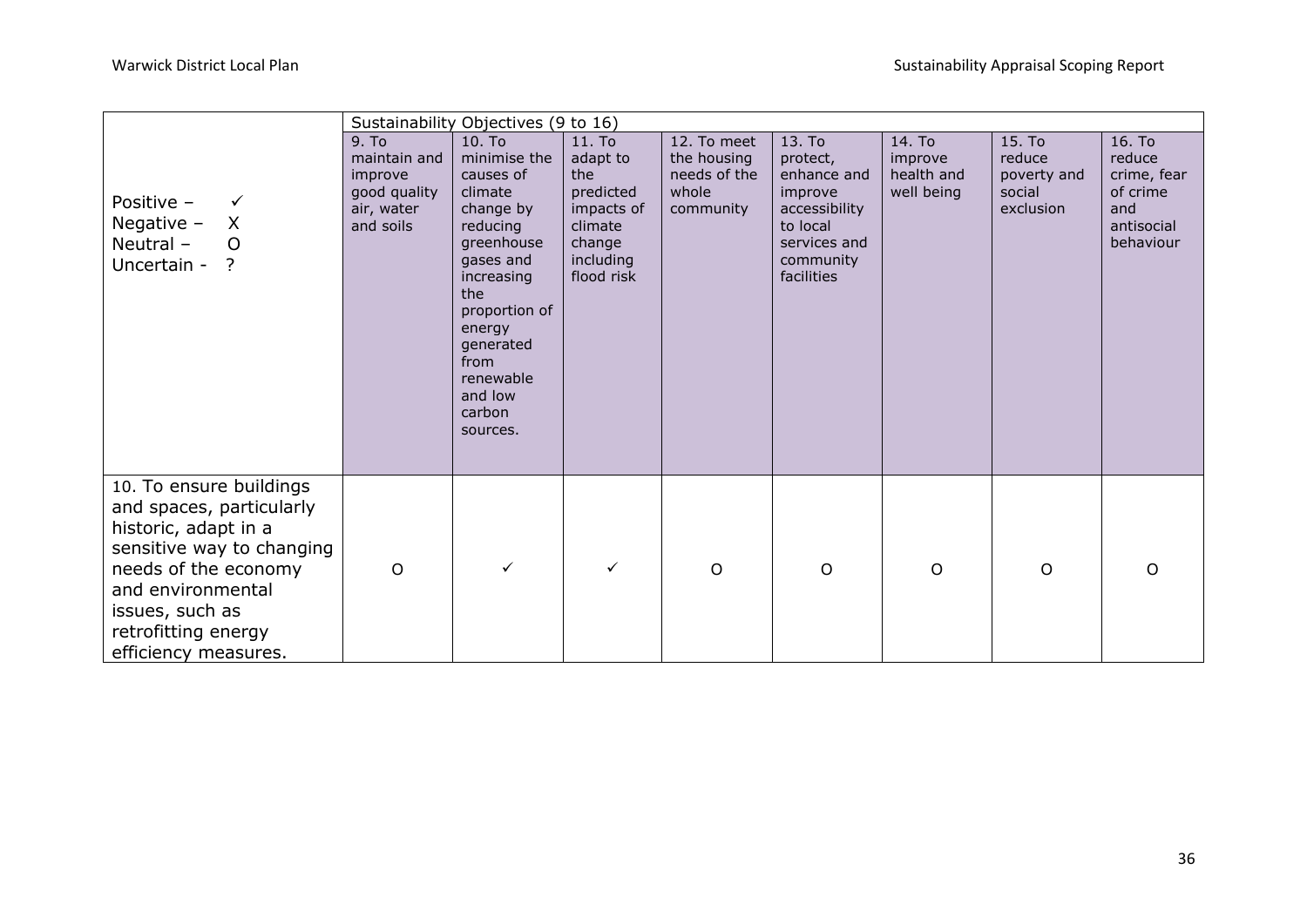| Sustainability Objectives (9 to 16)                                                                                                                                                                                                                                                                                                                                               |                                                                             |                                                                                                                                                                                                                       |                                                                                                      |                                                                  |                                                                                                                      |                                               |                                                        |                                                                               |  |  |
|-----------------------------------------------------------------------------------------------------------------------------------------------------------------------------------------------------------------------------------------------------------------------------------------------------------------------------------------------------------------------------------|-----------------------------------------------------------------------------|-----------------------------------------------------------------------------------------------------------------------------------------------------------------------------------------------------------------------|------------------------------------------------------------------------------------------------------|------------------------------------------------------------------|----------------------------------------------------------------------------------------------------------------------|-----------------------------------------------|--------------------------------------------------------|-------------------------------------------------------------------------------|--|--|
| Positive -<br>$\checkmark$<br>Negative $-$<br>X<br>Neutral-<br>$\overline{O}$<br>Uncertain - ?                                                                                                                                                                                                                                                                                    | 9. To<br>maintain and<br>improve<br>good quality<br>air, water<br>and soils | 10. To<br>minimise the<br>causes of<br>climate<br>change by<br>reducing<br>greenhouse<br>gases and<br>increasing<br>the<br>proportion of<br>energy<br>generated<br>from<br>renewable<br>and low<br>carbon<br>sources. | 11. To<br>adapt to<br>the<br>predicted<br>impacts of<br>climate<br>change<br>including<br>flood risk | 12. To meet<br>the housing<br>needs of the<br>whole<br>community | 13. To<br>protect,<br>enhance and<br>improve<br>accessibility<br>to local<br>services and<br>community<br>facilities | 14. To<br>improve<br>health and<br>well being | 15. To<br>reduce<br>poverty and<br>social<br>exclusion | 16. To<br>reduce<br>crime, fear<br>of crime<br>and<br>antisocial<br>behaviour |  |  |
| C. Enabling the district's infrastructure to improve and support growth                                                                                                                                                                                                                                                                                                           |                                                                             |                                                                                                                                                                                                                       |                                                                                                      |                                                                  |                                                                                                                      |                                               |                                                        |                                                                               |  |  |
| 11. To enable community<br>infrastructure providers<br>to maintain and deliver<br>improved facilities and<br>services in accessible<br>locations that are fit for<br>purpose to meet the<br>current and future needs<br>of the population,<br>support sustainable<br>economic growth and<br>deprived areas,<br>particularly in terms of<br>schools and health care<br>facilities. | $\circ$                                                                     | $\overline{O}$                                                                                                                                                                                                        | $\circ$                                                                                              | $\circ$                                                          | ✓                                                                                                                    | $\checkmark$                                  | ✓                                                      | O                                                                             |  |  |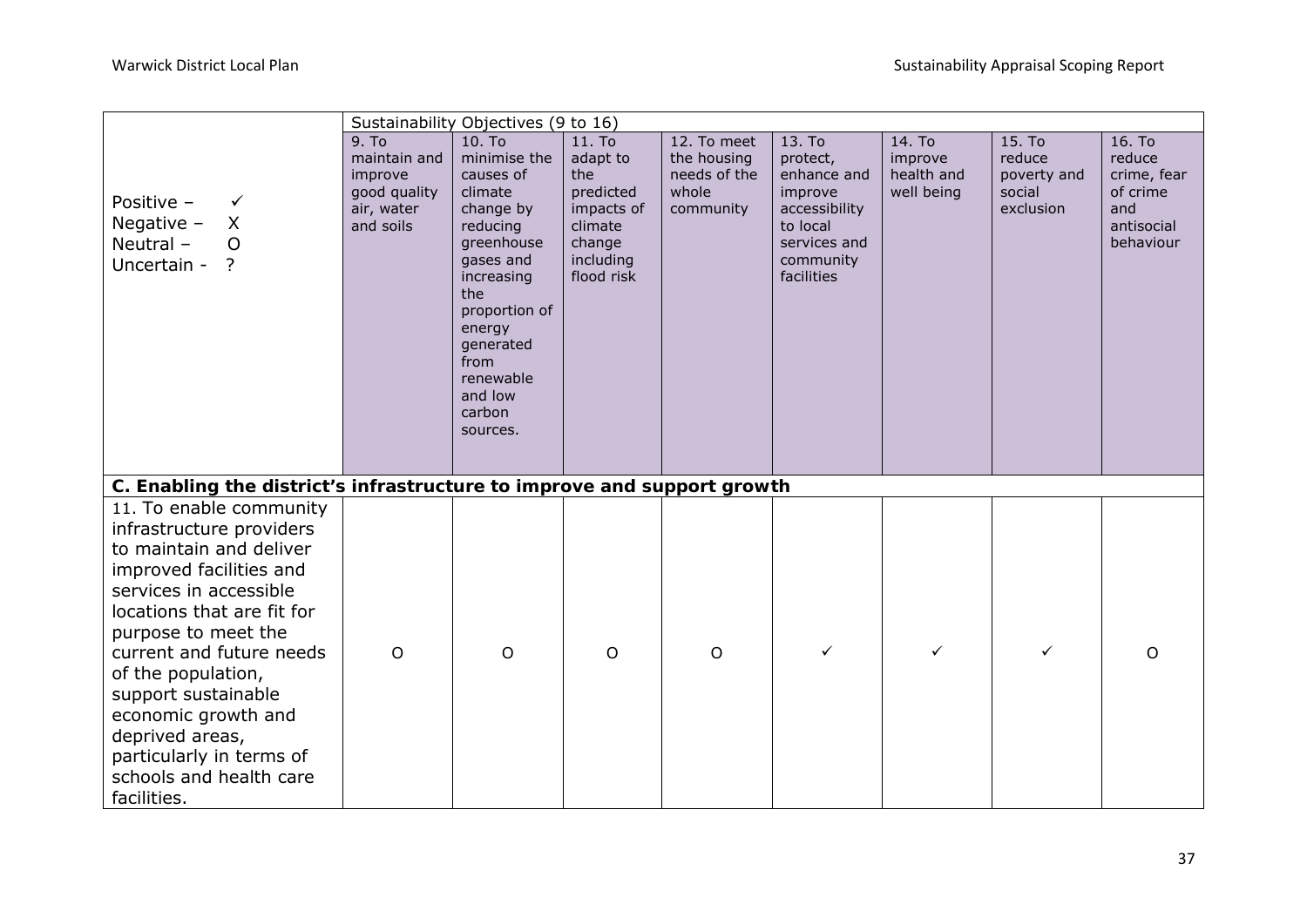| Sustainability Objectives (9 to 16)                                                                                                                                                                                                                                                        |                                                                             |                                                                                                                                                                                                                       |                                                                                                      |                                                                  |                                                                                                                      |                                               |                                                        |                                                                               |
|--------------------------------------------------------------------------------------------------------------------------------------------------------------------------------------------------------------------------------------------------------------------------------------------|-----------------------------------------------------------------------------|-----------------------------------------------------------------------------------------------------------------------------------------------------------------------------------------------------------------------|------------------------------------------------------------------------------------------------------|------------------------------------------------------------------|----------------------------------------------------------------------------------------------------------------------|-----------------------------------------------|--------------------------------------------------------|-------------------------------------------------------------------------------|
| Positive -<br>$\checkmark$<br>Negative $-$<br>X<br>Neutral-<br>$\circ$<br>Uncertain - ?                                                                                                                                                                                                    | 9. To<br>maintain and<br>improve<br>good quality<br>air, water<br>and soils | 10. To<br>minimise the<br>causes of<br>climate<br>change by<br>reducing<br>greenhouse<br>gases and<br>increasing<br>the<br>proportion of<br>energy<br>generated<br>from<br>renewable<br>and low<br>carbon<br>sources. | 11. To<br>adapt to<br>the<br>predicted<br>impacts of<br>climate<br>change<br>including<br>flood risk | 12. To meet<br>the housing<br>needs of the<br>whole<br>community | 13. To<br>protect,<br>enhance and<br>improve<br>accessibility<br>to local<br>services and<br>community<br>facilities | 14. To<br>improve<br>health and<br>well being | 15. To<br>reduce<br>poverty and<br>social<br>exclusion | 16. To<br>reduce<br>crime, fear<br>of crime<br>and<br>antisocial<br>behaviour |
| 12. To enable utility,<br>water and waste<br>operators to deliver<br>improvements to<br>infrastructure and<br>services to meet the<br>existing and future needs<br>of the population, protect<br>the environment, and<br>contribute towards<br>addressing the causes of<br>climate change. | ?                                                                           | $\checkmark$                                                                                                                                                                                                          | $\circ$                                                                                              | $\mathsf{O}$                                                     | $\mathsf{O}$                                                                                                         | $\circ$                                       | $\circ$                                                | $\circ$                                                                       |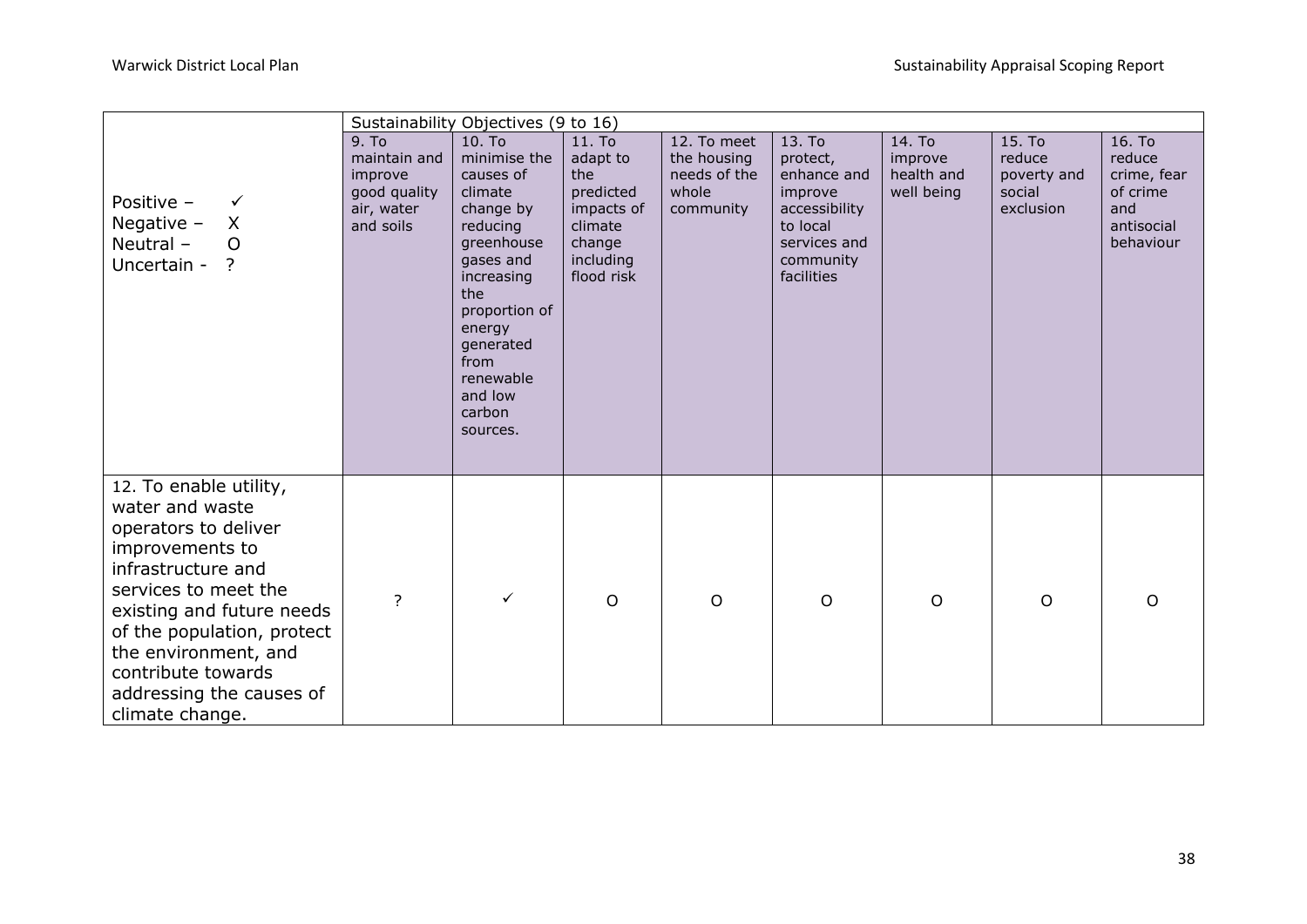|                                                                                                                                                                                                                                                                                                                                                            | Sustainability Objectives (9 to 16)                                                     |                                                                                                                                                                                                                       |                                                                                                                  |                                                                  |                                                                                                                      |                                               |                                                        |                                                                               |  |
|------------------------------------------------------------------------------------------------------------------------------------------------------------------------------------------------------------------------------------------------------------------------------------------------------------------------------------------------------------|-----------------------------------------------------------------------------------------|-----------------------------------------------------------------------------------------------------------------------------------------------------------------------------------------------------------------------|------------------------------------------------------------------------------------------------------------------|------------------------------------------------------------------|----------------------------------------------------------------------------------------------------------------------|-----------------------------------------------|--------------------------------------------------------|-------------------------------------------------------------------------------|--|
| Positive -<br>✓<br>Negative $-$<br>X<br>Neutral-<br>$\Omega$<br>Uncertain -<br>$\overline{?}$                                                                                                                                                                                                                                                              | 9. T <sub>o</sub><br>maintain and<br>improve<br>good quality<br>air, water<br>and soils | 10. To<br>minimise the<br>causes of<br>climate<br>change by<br>reducing<br>greenhouse<br>gases and<br>increasing<br>the<br>proportion of<br>energy<br>generated<br>from<br>renewable<br>and low<br>carbon<br>sources. | 11. T <sub>0</sub><br>adapt to<br>the<br>predicted<br>impacts of<br>climate<br>change<br>including<br>flood risk | 12. To meet<br>the housing<br>needs of the<br>whole<br>community | 13. To<br>protect,<br>enhance and<br>improve<br>accessibility<br>to local<br>services and<br>community<br>facilities | 14. To<br>improve<br>health and<br>well being | 15. To<br>reduce<br>poverty and<br>social<br>exclusion | 16. To<br>reduce<br>crime, fear<br>of crime<br>and<br>antisocial<br>behaviour |  |
| 13. To enable transport<br>providers to deliver<br>improvements,<br>particularly better and<br>more integrated public<br>transport, cycle and<br>pedestrian facilities, to<br>meet the existing and<br>future needs of the<br>population, improve the<br>safety and efficiency of<br>the transport network,<br>and support sustainable<br>economic growth. |                                                                                         | $\checkmark$                                                                                                                                                                                                          | $\circ$                                                                                                          | $\circ$                                                          | ✓                                                                                                                    | $\checkmark$                                  | ✓                                                      | $\Omega$                                                                      |  |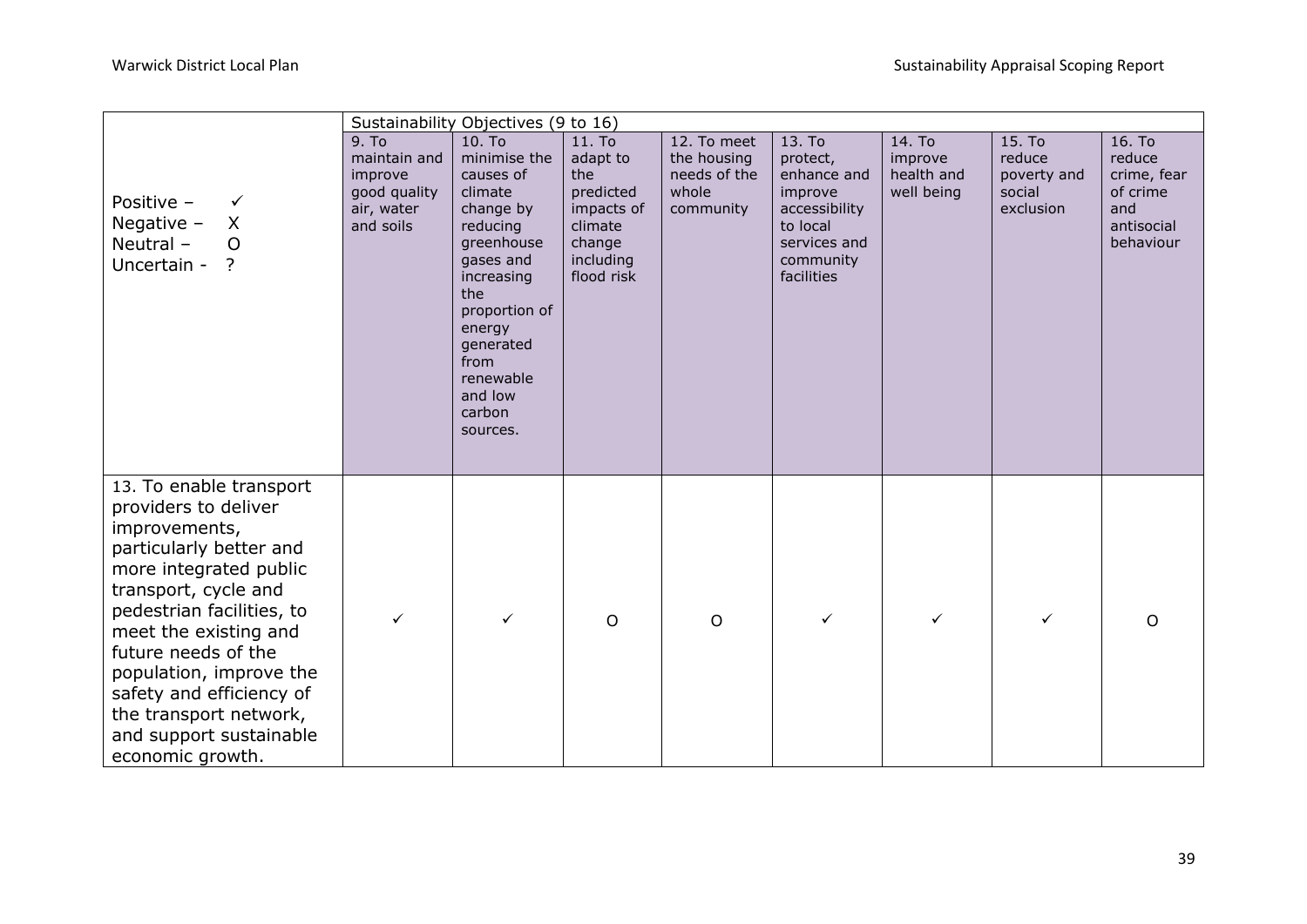| Sustainability Objectives (9 to 16)                                                                                                                                                                                                                                                                                                                                                                                            |                                                                             |                                                                                                                                                                                                                       |                                                                                                      |                                                                  |                                                                                                                      |                                               |                                                        |                                                                               |  |
|--------------------------------------------------------------------------------------------------------------------------------------------------------------------------------------------------------------------------------------------------------------------------------------------------------------------------------------------------------------------------------------------------------------------------------|-----------------------------------------------------------------------------|-----------------------------------------------------------------------------------------------------------------------------------------------------------------------------------------------------------------------|------------------------------------------------------------------------------------------------------|------------------------------------------------------------------|----------------------------------------------------------------------------------------------------------------------|-----------------------------------------------|--------------------------------------------------------|-------------------------------------------------------------------------------|--|
| Positive -<br>$\checkmark$<br>X<br>Negative $-$<br>Neutral-<br>$\overline{O}$<br>Uncertain -<br>$\cdot$                                                                                                                                                                                                                                                                                                                        | 9. To<br>maintain and<br>improve<br>good quality<br>air, water<br>and soils | 10. To<br>minimise the<br>causes of<br>climate<br>change by<br>reducing<br>greenhouse<br>gases and<br>increasing<br>the<br>proportion of<br>energy<br>generated<br>from<br>renewable<br>and low<br>carbon<br>sources. | 11. To<br>adapt to<br>the<br>predicted<br>impacts of<br>climate<br>change<br>including<br>flood risk | 12. To meet<br>the housing<br>needs of the<br>whole<br>community | 13. To<br>protect,<br>enhance and<br>improve<br>accessibility<br>to local<br>services and<br>community<br>facilities | 14. To<br>improve<br>health and<br>well being | 15. To<br>reduce<br>poverty and<br>social<br>exclusion | 16. To<br>reduce<br>crime, fear<br>of crime<br>and<br>antisocial<br>behaviour |  |
| 14. To enable<br>improvements to the<br>built and natural<br>environment which<br>maintain and enhance<br>historic assets, improve<br>habitats and their<br>connectivity, provide<br>public access and<br>enjoyment of open space<br>such as allotments,<br>reduce the risk of<br>flooding, mitigate the<br>effects of climate change<br>including the effects on<br>habitats and wildlife, and<br>support healthy lifestyles. | ✓                                                                           | $\circ$                                                                                                                                                                                                               | $\checkmark$                                                                                         | $\circ$                                                          | $\circ$                                                                                                              | $\checkmark$                                  | $\circ$                                                | $\circ$                                                                       |  |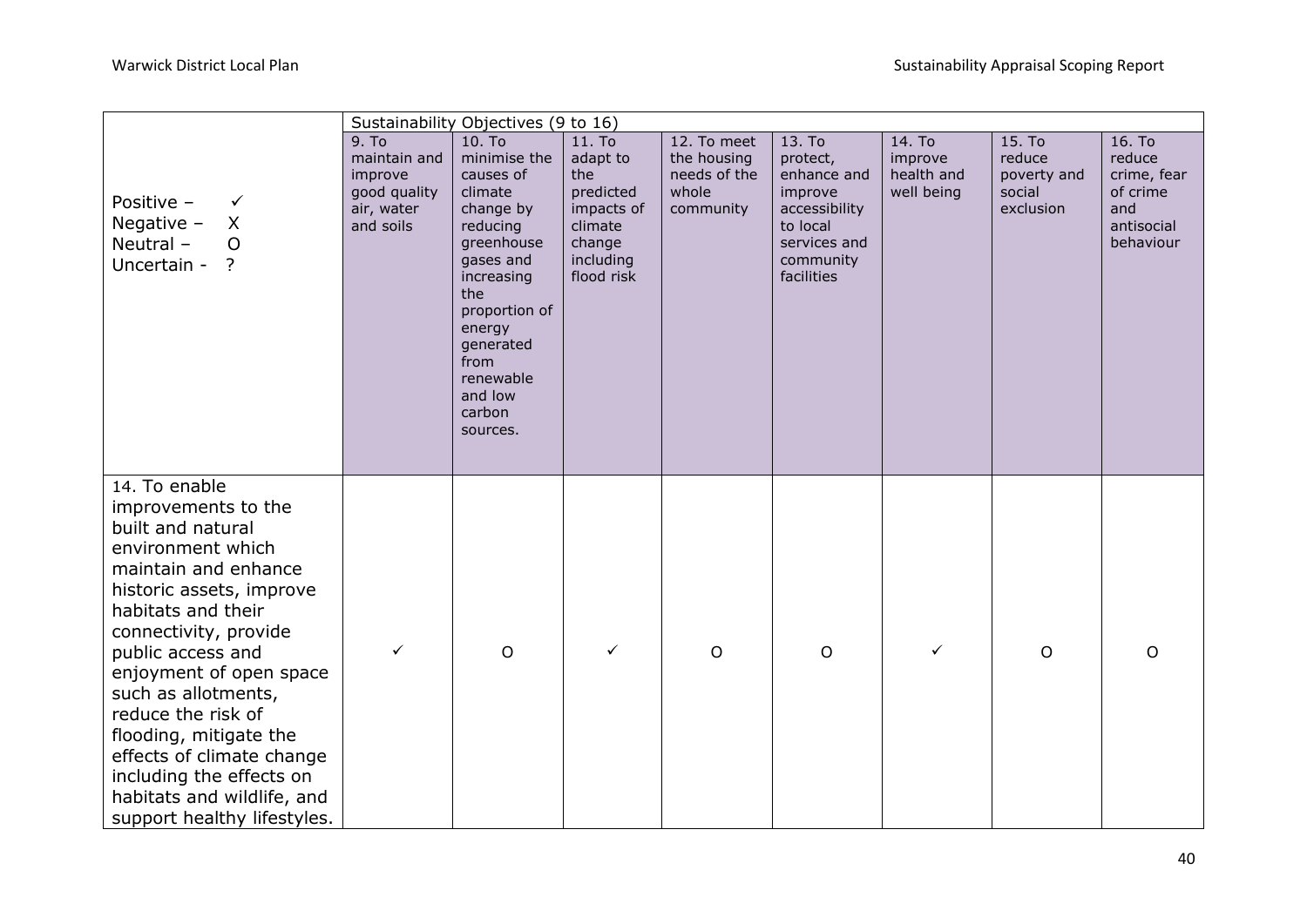|                                                                                                                                                                                                                                                                                                                                                                   | Sustainability Objectives (9 to 16)                                         |                                                                                                                                                                                                                       |                                                                                                      |                                                                  |                                                                                                                      |                                               |                                                        |                                                                               |  |
|-------------------------------------------------------------------------------------------------------------------------------------------------------------------------------------------------------------------------------------------------------------------------------------------------------------------------------------------------------------------|-----------------------------------------------------------------------------|-----------------------------------------------------------------------------------------------------------------------------------------------------------------------------------------------------------------------|------------------------------------------------------------------------------------------------------|------------------------------------------------------------------|----------------------------------------------------------------------------------------------------------------------|-----------------------------------------------|--------------------------------------------------------|-------------------------------------------------------------------------------|--|
| Positive -<br>$\checkmark$<br>Negative $-$<br>$\sf X$<br>Neutral-<br>$\Omega$<br>Uncertain - ?                                                                                                                                                                                                                                                                    | 9. To<br>maintain and<br>improve<br>good quality<br>air, water<br>and soils | 10. To<br>minimise the<br>causes of<br>climate<br>change by<br>reducing<br>greenhouse<br>gases and<br>increasing<br>the<br>proportion of<br>energy<br>generated<br>from<br>renewable<br>and low<br>carbon<br>sources. | 11. To<br>adapt to<br>the<br>predicted<br>impacts of<br>climate<br>change<br>including<br>flood risk | 12. To meet<br>the housing<br>needs of the<br>whole<br>community | 13. To<br>protect,<br>enhance and<br>improve<br>accessibility<br>to local<br>services and<br>community<br>facilities | 14. To<br>improve<br>health and<br>well being | 15. To<br>reduce<br>poverty and<br>social<br>exclusion | 16. To<br>reduce<br>crime, fear<br>of crime<br>and<br>antisocial<br>behaviour |  |
| 15. To enable<br>improvements to<br>maintain and enhance<br>the quality of cultural,<br>sporting and leisure<br>opportunities, including<br>maintaining a flexible<br>supply of land and<br>buildings for sport and<br>recreation of the right<br>quality, and in the right<br>location, to meet existing<br>and future needs, and<br>support healthy lifestyles. | $\circ$                                                                     | $\circ$                                                                                                                                                                                                               | $\circ$                                                                                              | $\mathsf{O}$                                                     | ✓                                                                                                                    | $\checkmark$                                  | ?                                                      | 2                                                                             |  |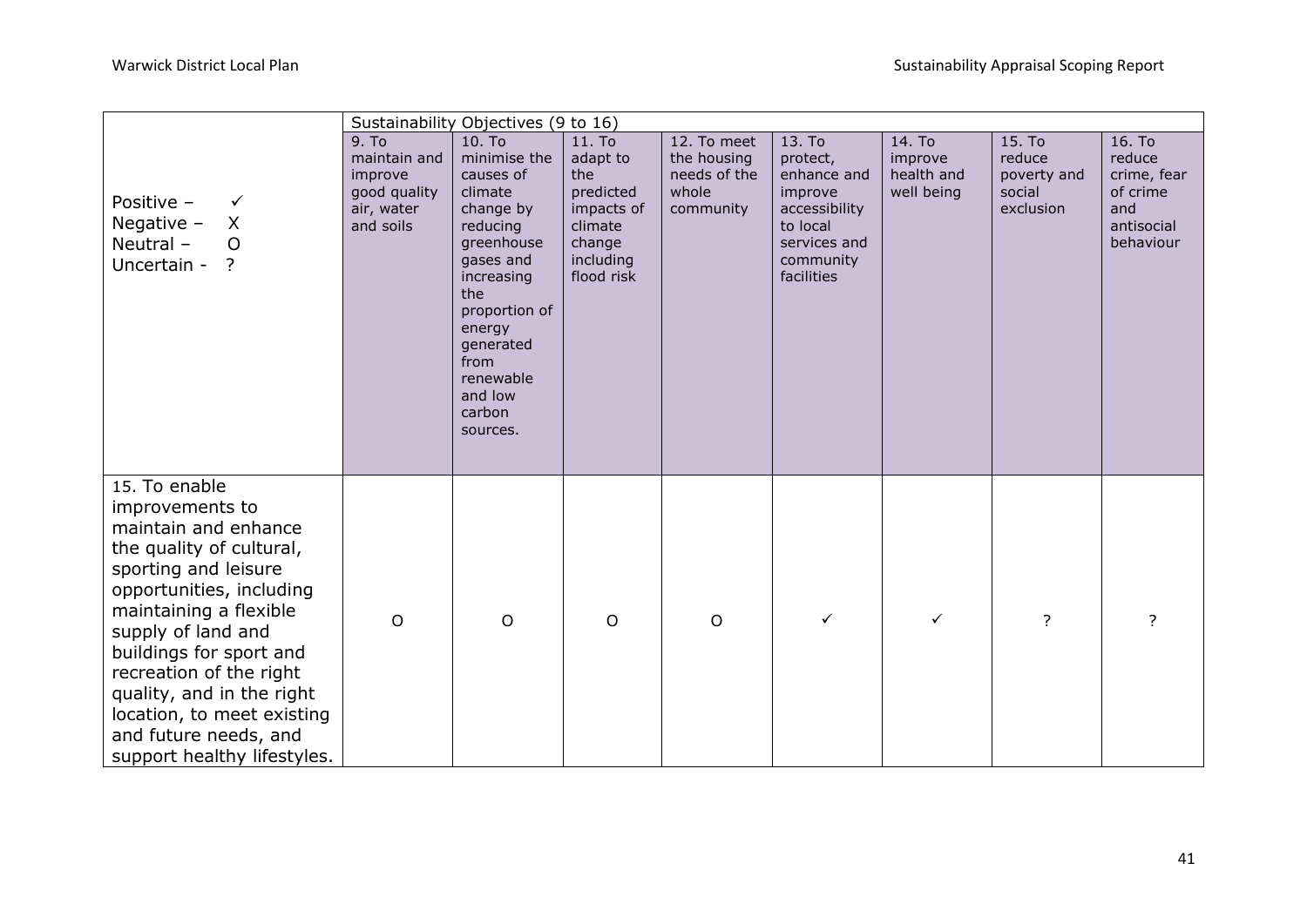# **6 Appraising the Options**

6.1 The Council has identified the following three broad options for the future level of growth in the district, the full rationale for which is set out separately in Appendix 4.

**Scenario one** is the lowest level of new development and investment that would be realistic. This option would limit any new development to the levels that we have had during the recent recession. It would only allow development of land that already has permission for building works, and of redundant or vacant land and buildings within the towns and villages.

**Scenario two** is a level of new development and investment which is halfway between scenarios one and three. This would see new development return to the levels we had in the later part of the last decade, before the recession.

**Scenario three** is the highest level of new development and investment that would be realistic. This scenario would return levels of new development to the levels we had during the economic growth in the early part of the last decade which is considered the maximum level likely to be achieved. It would meet forecasts of the amount of new development needed in the future to support the economy, and projections for the district's housing needs based on population and household growth.

6.2 These scenarios have been appraised against the sustainability appraisal framework to identify their likely impact in terms of sustainable development (see table 3 below). In most instances the impact of each scenario on the different sustainability objectives was considered to be uncertain because the distribution and exact nature of development is not yet known. This meant that the overall score for each scenario was very similar although Scenario three scored slightly more positively.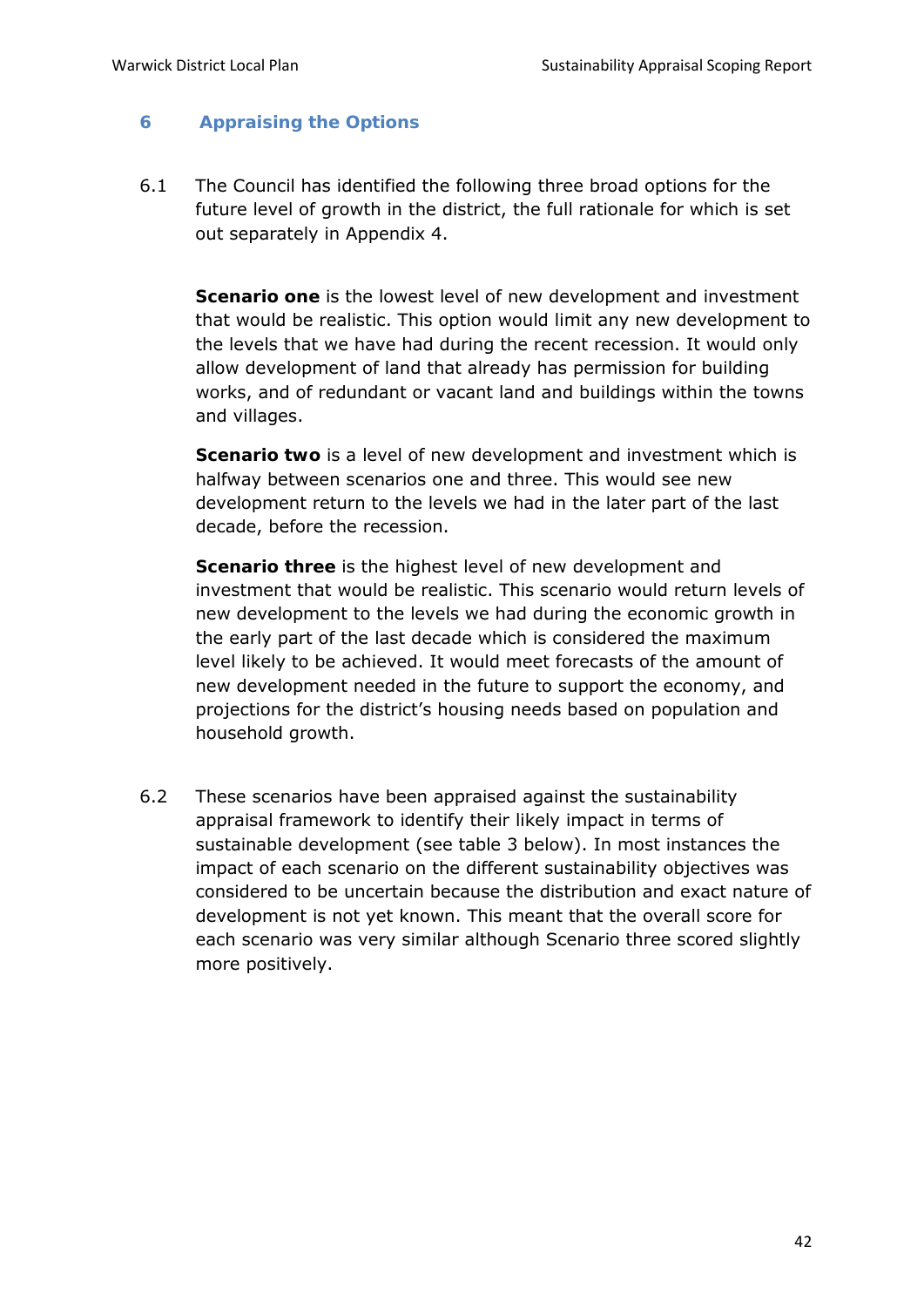$\overline{\phantom{0}}$ 

| <b>Table 3 - Options Compatibility Matrix</b>                                                          |                                                                                                                      |                                                                                                                                                                                                                   |                                                                                                      |                                                                                                                                                                                                             |                                                                                                                                                   |                                        |                                             |                                                                                                   |                                                             |  |  |  |
|--------------------------------------------------------------------------------------------------------|----------------------------------------------------------------------------------------------------------------------|-------------------------------------------------------------------------------------------------------------------------------------------------------------------------------------------------------------------|------------------------------------------------------------------------------------------------------|-------------------------------------------------------------------------------------------------------------------------------------------------------------------------------------------------------------|---------------------------------------------------------------------------------------------------------------------------------------------------|----------------------------------------|---------------------------------------------|---------------------------------------------------------------------------------------------------|-------------------------------------------------------------|--|--|--|
| Scoring:<br>Strong Positive $++(2)$                                                                    | Sustainability Objectives (1 to 8)                                                                                   |                                                                                                                                                                                                                   |                                                                                                      |                                                                                                                                                                                                             |                                                                                                                                                   |                                        |                                             |                                                                                                   |                                                             |  |  |  |
| Positive $+$ (1)<br>Neutral = $(0)$<br>Negative $-(-1)$<br>Strong Negative - - (-2)<br>Impact Unknown? | 2. To enable a<br>1. To have a<br>strong and<br>range of<br>stable<br>sustainable<br>transport<br>economy<br>options |                                                                                                                                                                                                                   | 3. To<br>reduce<br>the need<br>to travel                                                             | 4. To reduce<br><b>Ithe</b><br>generation of<br>waste and<br>increase<br>recycling                                                                                                                          | 5. To<br>ensure the<br>prudent use<br>of land and<br>natural<br>resources                                                                         | the natural                            | 6. To protect<br>and enhance<br>environment | 7. To create<br>and maintain<br>safe, well-<br>designed,<br>high quality<br>built<br>environments | 8. To protect<br>and enhance<br>the historic<br>environment |  |  |  |
| Scenario 1                                                                                             | $=$                                                                                                                  | $=$                                                                                                                                                                                                               | 7                                                                                                    | 7                                                                                                                                                                                                           | $\ddot{}$                                                                                                                                         | $+$                                    |                                             | ?                                                                                                 | 7                                                           |  |  |  |
| <b>Scenario 2</b>                                                                                      | $\ddot{}$                                                                                                            | $\ddot{}$                                                                                                                                                                                                         | ?<br>$\overline{?}$                                                                                  | ?<br>?                                                                                                                                                                                                      |                                                                                                                                                   | $\overline{\phantom{a}}$               |                                             | $\overline{\cdot}$                                                                                | $\overline{\cdot}$<br>$\overline{?}$                        |  |  |  |
| Scenario 3<br>Scoring:<br>Strong Positive ++                                                           | $\overline{?}$<br>$++$<br>$++$<br>$ -$<br>Sustainability Objectives (9 to 16)                                        |                                                                                                                                                                                                                   |                                                                                                      |                                                                                                                                                                                                             |                                                                                                                                                   |                                        |                                             |                                                                                                   |                                                             |  |  |  |
| Positive +<br>$Neutral =$<br>Negative -<br>Strong Negative - -<br>Impact Unknown?                      | 9. To<br>create<br>good<br>quality<br>air,<br>water<br>and soils                                                     | $10.$ To<br>minimise the<br>causes of<br>climate change<br>by reducing<br>greenhouse<br>gas emissions<br>and increase<br>the proportion<br>of energy<br>generated from<br>renewable and<br>low carbon<br>sources. | 11. To<br>adapt to<br>the<br>predicted<br>impacts<br>of climate<br>change<br>including<br>flood risk | 12. To meet<br>the housing<br>needs of the<br>whole<br>community<br>(ensuring the<br>provision of<br>decent and<br>affordable<br>housing for<br>all, of the<br>right quantity,<br>type, size and<br>tenure) | 13. To<br>protect,<br>enhance and health<br>improve<br>accessibility<br>to local<br>services and<br>community<br><i><u><b>Ifacilities</b></u></i> | 14. To<br>improve<br>and well<br>being | 15. To<br>reduce<br>poverty<br>exclusion    | 16. To reduce<br>crime, fear of<br>crime and<br>and social antisocial<br>behaviour                | <b>Total</b><br>score for<br>each<br>scenario               |  |  |  |
| Scenario 1                                                                                             | $\overline{?}$                                                                                                       | ?                                                                                                                                                                                                                 | ?                                                                                                    | $\overline{\phantom{a}}$                                                                                                                                                                                    | ?                                                                                                                                                 | ?                                      | ?                                           | ?                                                                                                 | 1                                                           |  |  |  |
| Scenario 2                                                                                             | $\overline{\phantom{a}}$                                                                                             | $\overline{?}$                                                                                                                                                                                                    | $\overline{?}$                                                                                       | $\ddot{}$                                                                                                                                                                                                   | $+$                                                                                                                                               | $\overline{?}$                         | $\overline{?}$                              | $\overline{?}$                                                                                    | 1                                                           |  |  |  |
| Scenario 3                                                                                             | $\overline{\phantom{a}}$                                                                                             | ?                                                                                                                                                                                                                 | $\overline{?}$                                                                                       | $++$                                                                                                                                                                                                        | $++$                                                                                                                                              | $\overline{?}$                         | $\overline{?}$                              | $\overline{?}$                                                                                    | $\overline{\mathbf{2}}$                                     |  |  |  |